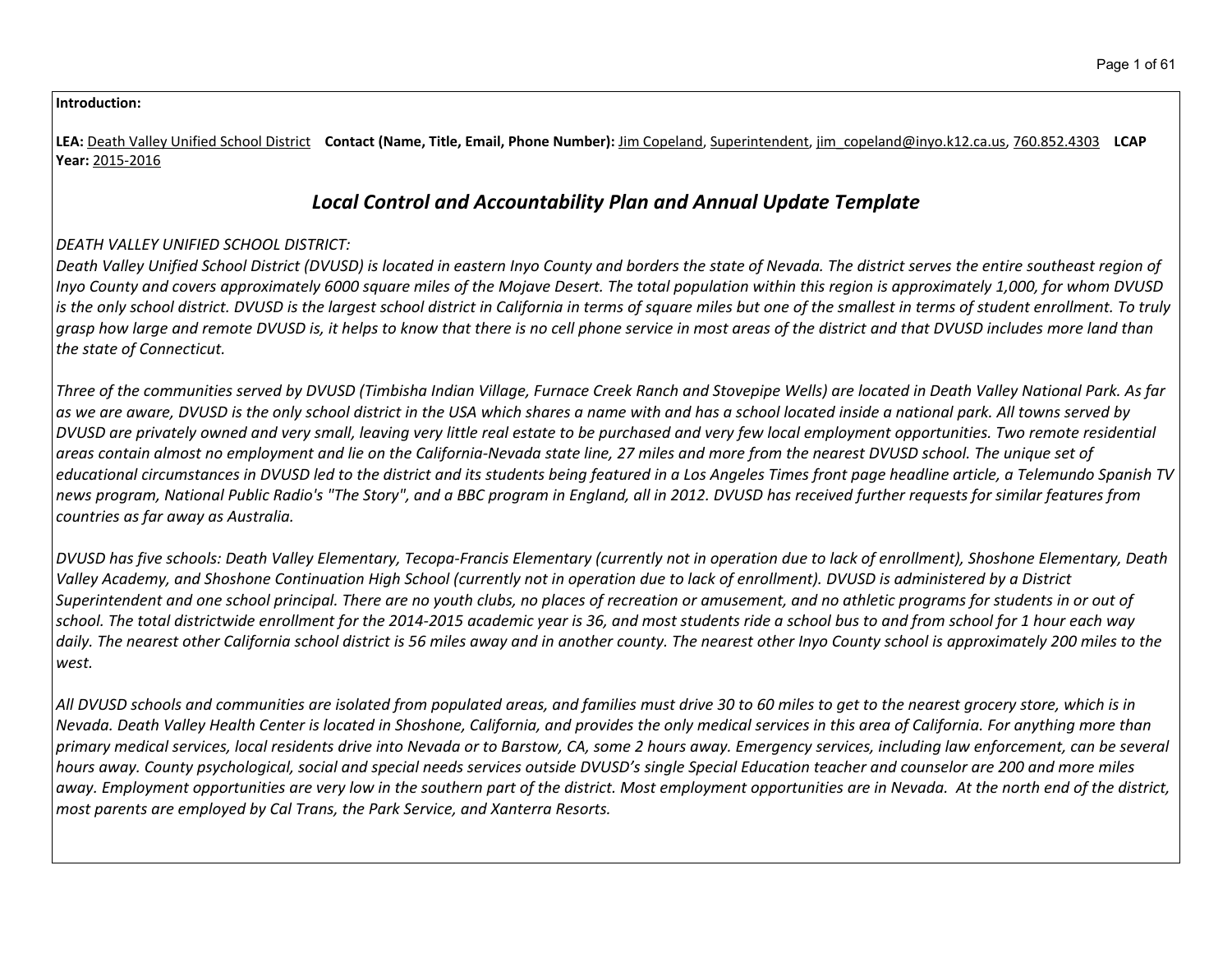#### *DEMOGRAPHICS:*

DVUSD students are generally from low-income families. 55% of students are on free or reduced lunch program. Title 1 monies for the district were terminated *this academic year.*

The population in the district is primarily Caucasian, with 3 Native American students living on the Timbisha Shoshone Reservation, and 4 hispanic students. *DVUSD currently has no ELL students and no foster care students.*

DVUSD has had a high mobility rate, as reflected in CBEDS. DVUSD enrollment fluctuates greatly, as does the number of students per each grade level. For example, a 4/5 elementary classroom may contain 6 students one year and 15 the next, then back to 6 again the year after that. Since the recession, student mobility has been very high. Thus, it is common for students to spend 1 school year in DVUSD and then move away. It is also common that some students remain *in DVUSD for nearly their entire K-12 career.*

Due to the isolation of DVUSD and its residents, the school system provides children's main, and in many cases the only, means of social activity and community *belonging.*

## *METRICS:*

Due to the many unique circumstances in DVUSD, common educational progress and achievement indicators are either not applicable, not available, or not suitable for our students and their needs, due to cost and being designed for use with large populations. Results are most always statistically invalid due to the low number of students involved and also reveal personal and confidential information. For these reasons, the State does not even release test data for groups of students fewer than 10. No state testing data has been made available for several grade level groups for the past 2 years.

Achievement gaps are not present in DVUSD and there are no differing groups to measure. Recent high mobility in student population lowers the usefulness and meaningfulness of district benchmarks. Thus, DVUSD works and measures progress on a case-by-case, student-by-student basis.

The Local Control and Accountability Plan (LCAP) and Annual Update Template shall be used to provide details regarding local educational agencies' (LEAs) actions and expenditures to support pupil outcomes and overall performance pursuant to Education Code sections 52060, 52066, 47605, 47605.5, and 47606.5. *The LCAP and Annual Update Template must be completed by all LEAs each year.*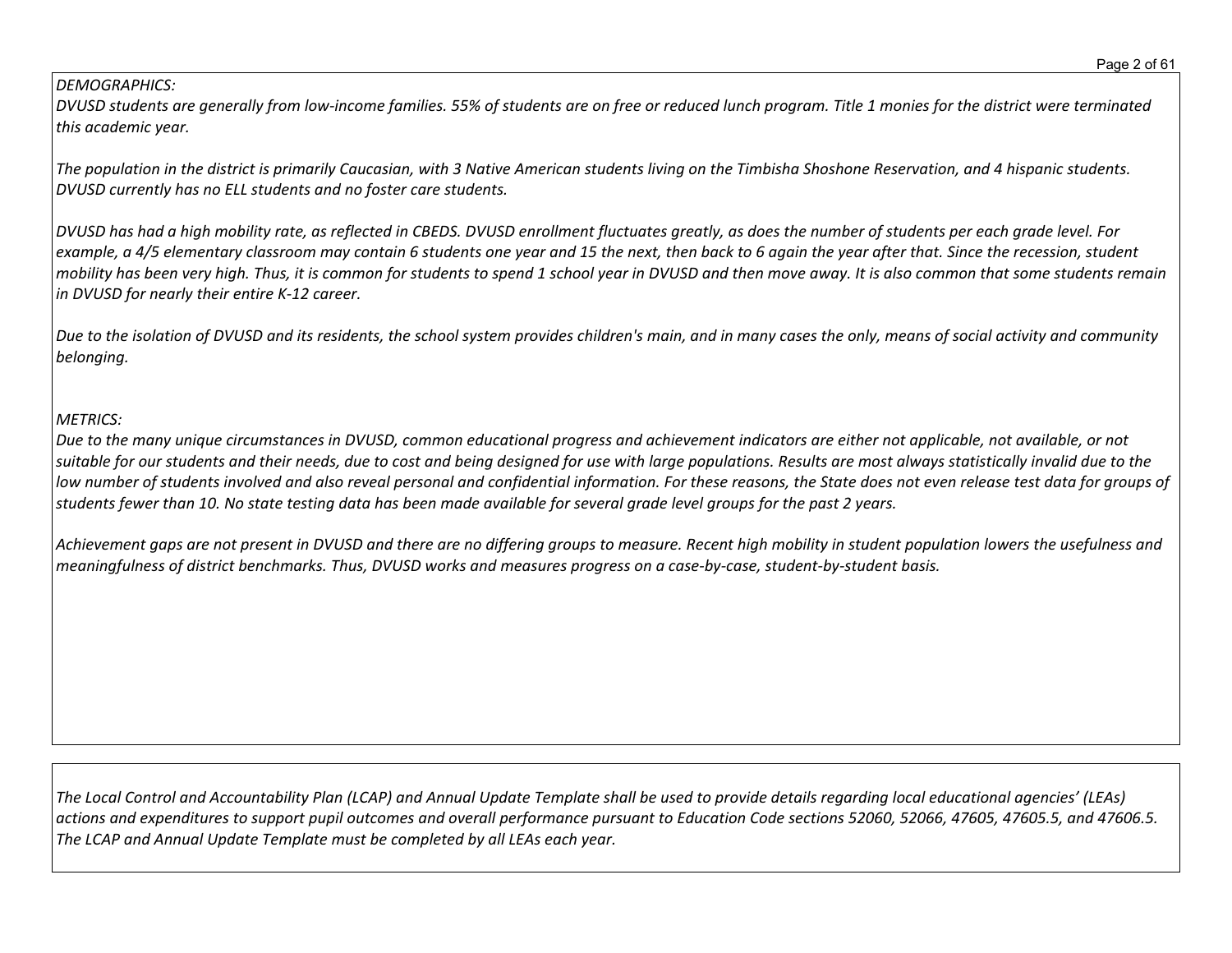For school districts, pursuant to Education Code section 52060, the LCAP must describe, for the school district and each school within the district, goals and specific actions to achieve those goals for all pupils and each subgroup of pupils identified in Education Code section 52052, including pupils with disabilities, for *each of the state priorities and any locally identified priorities.*

For county offices of education, pursuant to Education Code section 52066, the LCAP must describe, for each county office of education-operated school and program, goals and specific actions to achieve those goals for all pupils and each subgroup of pupils identified in Education Code section 52052, including pupils with disabilities, who are funded through the county office of education Local Control Funding Formula as identified in Education Code section 2574 (pupils attending juvenile court schools, on probation or parole, or mandatorily expelled) for each of the state priorities and any locally identified priorities. School districts and county offices of education may additionally coordinate and describe in their LCAPs services provided to pupils funded by a school district but *attending county-operated schools and programs, including special education programs.*

Charter schools, pursuant to Education Code sections 47605, 47605.5, and 47606.5, must describe goals and specific actions to achieve those goals for all pupils and each subgroup of pupils identified in Education Code section 52052, including pupils with disabilities, for each of the state priorities as applicable and any locally identified priorities. For charter schools, the inclusion and description of goals for state priorities in the LCAP may be modified to meet the grade levels served and the nature of the programs provided, including modifications to reflect only the statutory requirements explicitly applicable to charter schools in the *Education Code.*

The LCAP is intended to be a comprehensive planning tool. Accordingly, in developing goals, specific actions, and expenditures, LEAs should carefully consider how to reflect the services and related expenses for their basic instructional program in relationship to the state priorities. LEAs may reference and describe actions and expenditures in other plans and funded by a variety of other fund sources when detailing goals, actions, and expenditures related to the state and local priorities. LCAPs must be consistent with school plans submitted pursuant to Education Code section 64001. The information contained in the LCAP, or annual update, may be supplemented by information contained in other plans (including the LEA plan pursuant to Section 1112 of Subpart 1 of Part A of Title I of Public *Law 107-110) that are incorporated or referenced as relevant in this document.* 

For each section of the template, LEAs shall comply with instructions and should use the quiding questions as prompts (but not limits) for completing the information as required by statute. Guiding questions do not require separate narrative responses. However, the narrative response and goals and actions should demonstrate each quiding question was considered during the development of the plan. Data referenced in the LCAP must be consistent with the school accountability report card where appropriate. LEAs may resize pages or attach additional pages as necessary to facilitate completion of the LCAP.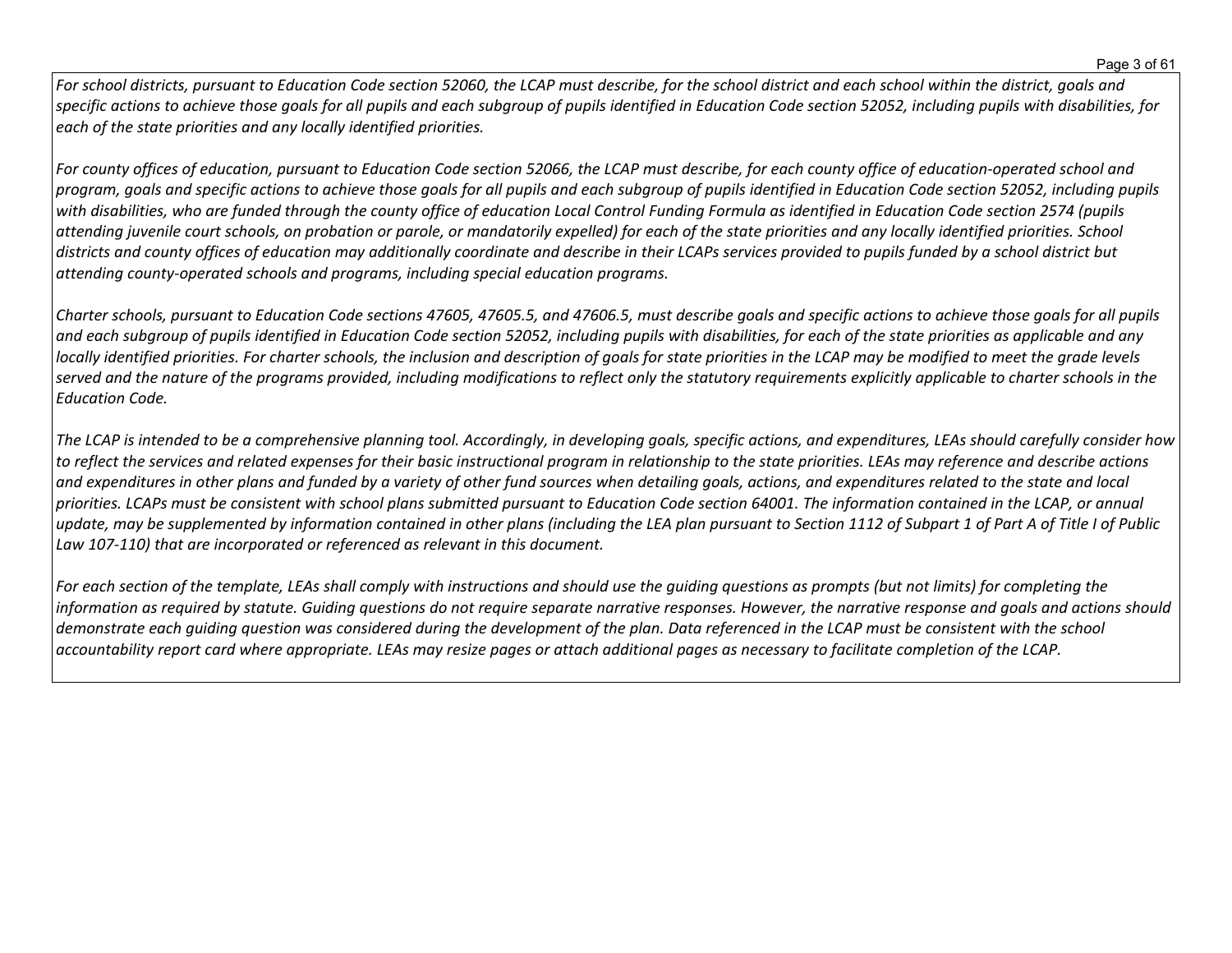## *State Priorities*

The state priorities listed in Education Code sections 52060 and 52066 can be categorized as specified below for planning purposes, however, school districts and county offices of education must address each of the state priorities in their LCAP. Charter schools must address the priorities in Education Code section 52060(d) that apply to the grade levels *served, or the nature of the program operated, by the charter school.*

#### *A. Conditions of Learning:*

**Basic:** degree to which teachers are appropriately assigned pursuant to Education Code section 44258.9, and fully credentialed in the subject areas and for the pupils they are teaching; pupils have access to standards-aligned instructional materials pursuant to Education Code section 60119; and school facilities are maintained in good repair pursuant *to Education Code section 17002(d). (Priority 1)*

Implementation of State Standards: implementation of academic content and performance standards and English language development standards adopted by the state board *for all pupils, including English learners. (Priority 2)*

Course access: pupil enrollment in a broad course of study that includes all of the subject areas described in Education Code section 51210 and subdivisions (a) to (i), inclusive, of *Section 51220, as applicable. (Priority 7)*

Expelled pupils (for county offices of education only): coordination of instruction of expelled pupils pursuant to Education Code section 48926. (Priority 9)

Foster youth (for county offices of education only): coordination of services, including working with the county child welfare agency to share information, responding to the *needs of the juvenile court system, and ensuring transfer of health and education records. (Priority 10)*

#### *B. Pupil Outcomes:*

Pupil achievement: performance on standardized tests, score on Academic Performance Index, share of pupils that are college and career ready, share of English learners that become English proficient, English learner reclassification rate, share of pupils that pass Advanced Placement exams with 3 or higher, share of pupils determined prepared for *college by the Early Assessment Program. (Priority 4)*

Other pupil outcomes: pupil outcomes in the subject areas described in Education Code section 51210 and subdivisions (a) to (i), inclusive, of Education Code section 51220, as *applicable. (Priority 8)* 

#### *C. Engagement:*

Parental involvement: efforts to seek parent input in decision making at the district and each schoolsite, promotion of parent participation in programs for unduplicated pupils *and special need subgroups. (Priority 3)*

Pupil engagement: school attendance rates, chronic absenteeism rates, middle school dropout rates, high school dropout rates, high school graduations rates. (Priority 5)

School climate: pupil suspension rates, pupil expulsion rates, other local measures including surveys of pupils, parents and teachers on the sense of safety and school *connectedness. (Priority 6)*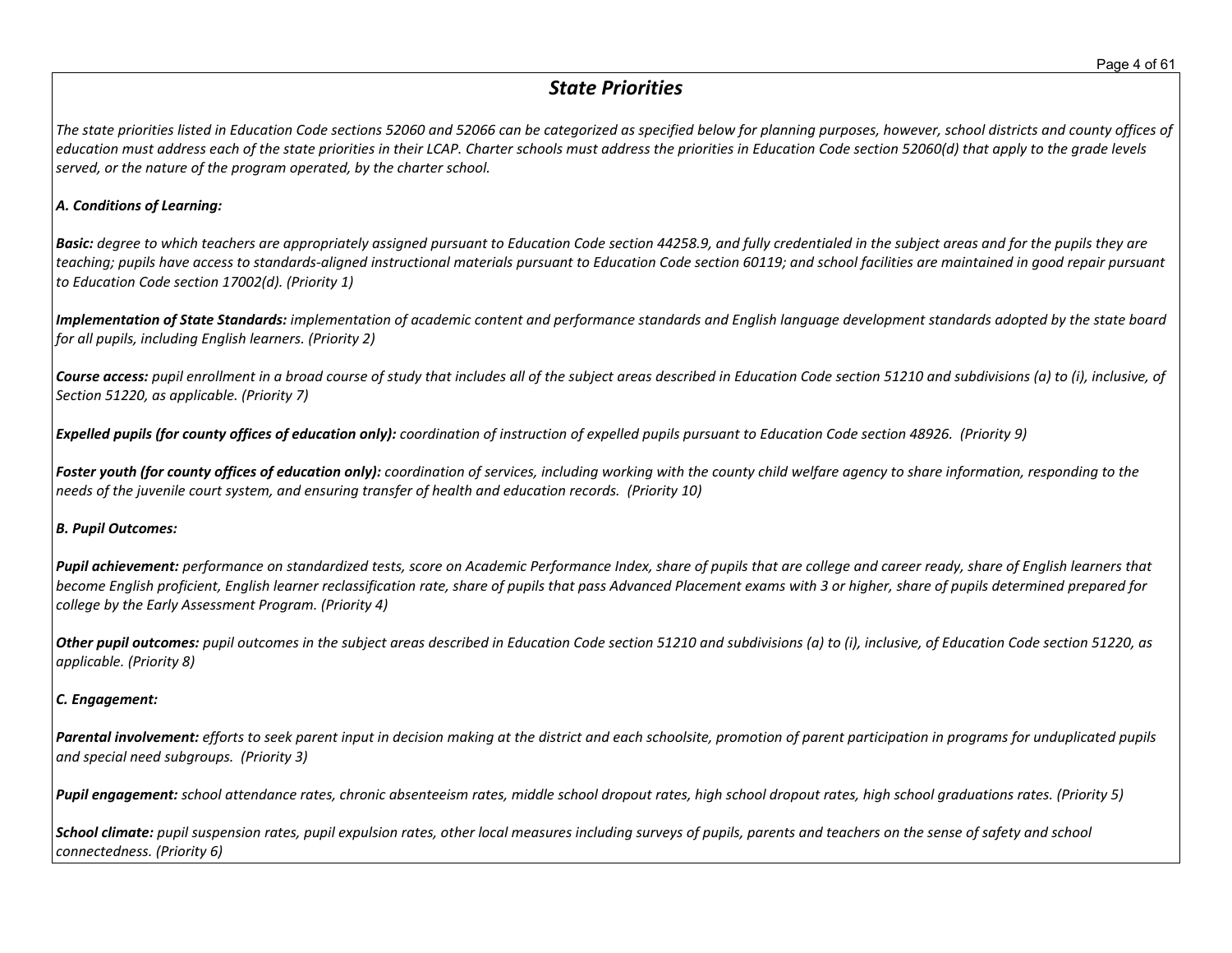#### **Section 1: Stakeholder Engagement**

Meaningful engagement of parents, pupils, and other stakeholders, including those representing the subgroups identified in Education Code section 52052, is critical to the LCAP and budget process. Education Code sections 52060(g), 52062 and 52063 specify the minimum requirements for school districts; Education Code sections 52066(g), 52068 and 52069 specify the minimum requirements for county offices of education, and Education Code section 47606.5 specifies the minimum requirements for charter schools. In addition, Education Code section 48985 specifies the requirements for translation of documents.

**Instructions:** Describe the process used to consult with parents, pupils, school personnel, local bargaining units as applicable, and the community and how this consultation contributed to development of the LCAP or annual update. Note that the LEA's goals, actions, services and expenditures related to the state priority of parental involvement are to be described separately in Section 2. In the annual update boxes, describe the stakeholder involvement process for the review, and describe its impact on, the development of the annual update to LCAP goals, actions, services, and expenditures.

## **Guiding Questions:**

- 1) How have applicable stakeholders (e.g., parents and pupils, including parents of unduplicated pupils and unduplicated pupils identified in Education Code section 42238.01; community members; local bargaining units; LEA personnel; county child welfare agencies; county office of education foster youth services programs, court-appointed special advocates, and other foster youth stakeholders; community organizations representing English learners; and others as appropriate) been engaged and involved in developing, reviewing, and supporting implementation of the LCAP?
- 2) How have stakeholders been included in the LEA's process in a timely manner to allow for engagement in the development of the LCAP?
- 3) What information (e.g., quantitative and qualitative data/metrics) was made available to stakeholders related to the state priorities and used by the LEA to inform the LCAP goal setting process? How was the information made available?
- 4) What changes, if any, were made in the LCAP prior to adoption as a result of written comments or other feedback received by the LEA through any of the LEA's engagement processes?
- 5) What specific actions were taken to meet statutory requirements for stakeholder engagement pursuant to Education Code sections 52062, 52068, and 47606.5, including engagement with representatives of parents and guardians of pupils identified in Education Code section 42238.01?
- 6) What specific actions were taken to consult with pupils to meet the requirements 5 CCR 15495(a)?
- 7) How has stakeholder involvement been continued and supported? How has the involvement of these stakeholders supported improved outcomes for pupils, including unduplicated pupils, related to the state priorities?

| <b>Involvement Process</b>                                                     | Impact on LCAP                                                                |
|--------------------------------------------------------------------------------|-------------------------------------------------------------------------------|
| From August 2015 thru May 2016, DVUSD has engaged in various activities to     | DVUSD aligned its key strategies with the state's 8 priority areas.           |
| gain input from all the relevant stakeholders regarding the district's current | This alignment gave stakeholders a pathway to understand the LCFF/LCAP        |
| strengths and needs. Student and parent surveys, school site council           | more clearly so that they could augment and/or validate the feedback or input |
| meetings, School Board meetings, and community interviews conducted at         | that would be placed into the LCAP document submitted to the County Office    |
| athletic and fundraising events all served as means to engage stakeholders. A  | of Education.                                                                 |
| planning process that coincided with a full WASC self study of gathering and   | All of these sessions with the community were about gathering additional      |
| using input from stakeholders was used to evaluate and set priorities and      | feedback/information from key stakeholders who were consulted on what         |
| goals. The district has no collective bargaining units.                        | actions we needed to take and conditions that needed to be put in place to    |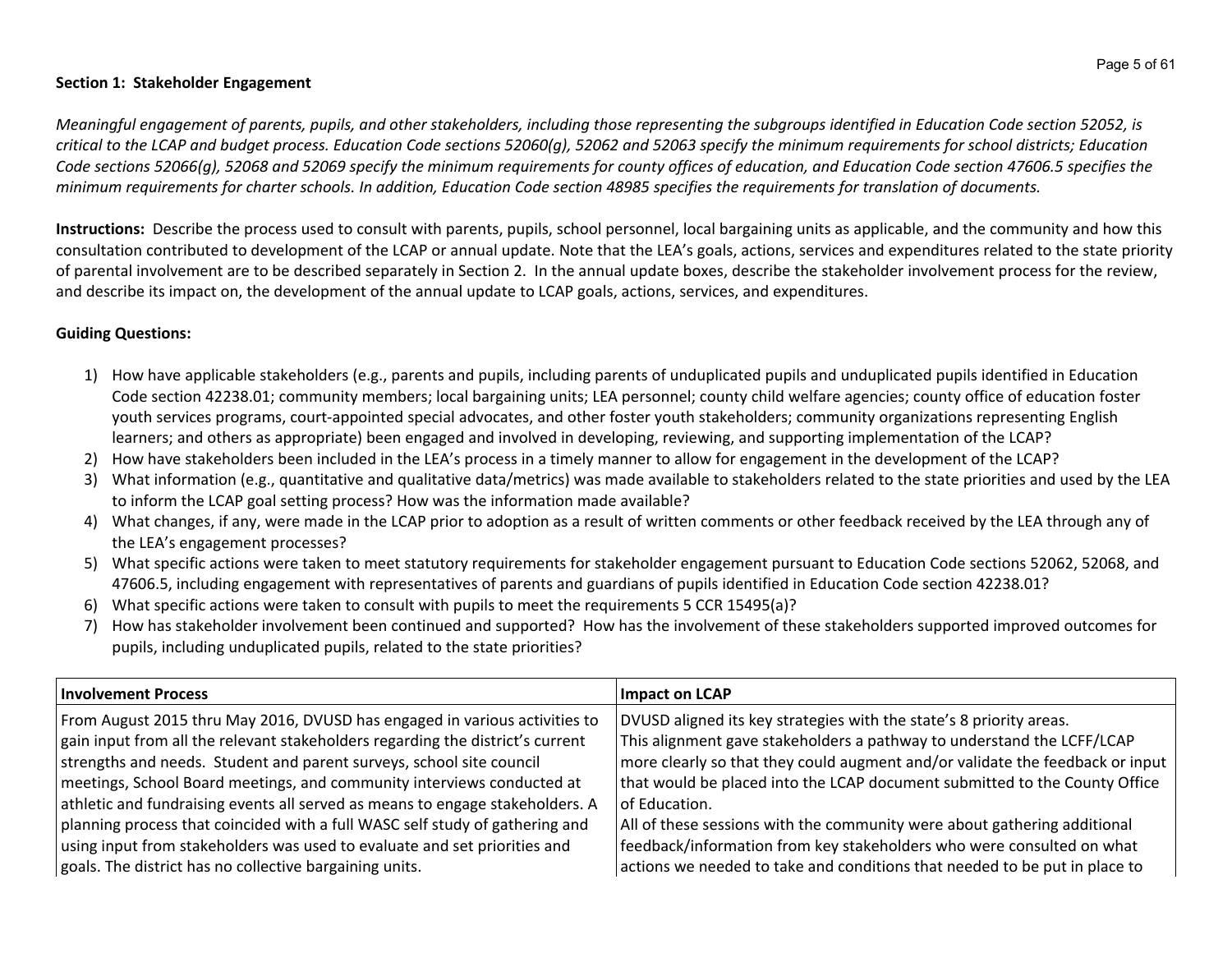|                                                                                                                                                                                         | Page 6 of 61                                                                                                                                                                                                                                                                                                                                                                                                                                                                                                                                                                                                                                                                                                                                                                                                                                                                                                                                                                                                                                                                                                                                                                                                                                                                                   |
|-----------------------------------------------------------------------------------------------------------------------------------------------------------------------------------------|------------------------------------------------------------------------------------------------------------------------------------------------------------------------------------------------------------------------------------------------------------------------------------------------------------------------------------------------------------------------------------------------------------------------------------------------------------------------------------------------------------------------------------------------------------------------------------------------------------------------------------------------------------------------------------------------------------------------------------------------------------------------------------------------------------------------------------------------------------------------------------------------------------------------------------------------------------------------------------------------------------------------------------------------------------------------------------------------------------------------------------------------------------------------------------------------------------------------------------------------------------------------------------------------|
|                                                                                                                                                                                         | substantially improve our student academic outcomes.                                                                                                                                                                                                                                                                                                                                                                                                                                                                                                                                                                                                                                                                                                                                                                                                                                                                                                                                                                                                                                                                                                                                                                                                                                           |
|                                                                                                                                                                                         | The LCFF/LCAP feedback was continually combined with the previous input<br>from the planning process. As we reviewed the information, we noted clear<br>actions, themes, trends, and patterns were emerging that DVUSD needed to<br>carry out to meet the needs of students in order to ensure College and Career<br>Readiness for all, but especially Low Income and foster youth and ELL's in years<br>when the district has English learners. Board meetings that were focused on<br>LCFF/LCAP were additional opportunities for the community to give feedback<br>on the LCAP<br>A draft LCAP presentation and updated iterations were posted on the district<br>website for public review and feedback. Any feedback and questions from<br>stakeholders about the draft LCAP were reviewed and used to build the LCAP.<br>Community input improving student engagement, creating a positive learning<br>environment, and academic achievement.<br>1. Supporting Teacher conferences and direct contact with teachers.<br>2. College and Career Readiness<br>3. Prompt parent contact re: attendance, citizenship and academic<br>achievement<br>4. Implementation of Common Core standards (Professional Development,<br>etc.)<br>5. Increase "real-world application" in all classrooms. |
| <b>Annual Update:</b>                                                                                                                                                                   | <b>Annual Update:</b>                                                                                                                                                                                                                                                                                                                                                                                                                                                                                                                                                                                                                                                                                                                                                                                                                                                                                                                                                                                                                                                                                                                                                                                                                                                                          |
| 1) Site Council Meetings (Parent Advisory Group) -- Oct 6 and 20, 2015 and<br>Jan. 5 and Jan. 12, 2016.<br>2) Student and Parent Surveys: Student and parent surveys administered for a | 1) Common Core Standards and CAASPP continued to become more clearly<br>understood among council members, with support given to current full<br>implementation of CCC in Math and the agreement that ELA move to Common<br>Core materials with current year adoption cycle.                                                                                                                                                                                                                                                                                                                                                                                                                                                                                                                                                                                                                                                                                                                                                                                                                                                                                                                                                                                                                    |
| full WASC accreditation Self Study in fall of 2015.                                                                                                                                     |                                                                                                                                                                                                                                                                                                                                                                                                                                                                                                                                                                                                                                                                                                                                                                                                                                                                                                                                                                                                                                                                                                                                                                                                                                                                                                |
| 3) Weekly Teacher and Monthly Staff meetings: Faculty PLCs and whole staff<br>meetings.                                                                                                 | 2) Parents and students made clear that they continue to not be equipped at<br>home and in community buildings and businesses with the technology and<br>internet connectivity to move to e-texts and other at-home text based work<br>and instruction, though they largely support it at school.                                                                                                                                                                                                                                                                                                                                                                                                                                                                                                                                                                                                                                                                                                                                                                                                                                                                                                                                                                                              |
| 4) School Board Meetings: December 8, January 12, February 9, March 15,<br>April 12, 2016.                                                                                              | 3) Teachers and staff moved to make text messaging a preferred way to<br>contact parents for progress updates on student behavior and achievement,                                                                                                                                                                                                                                                                                                                                                                                                                                                                                                                                                                                                                                                                                                                                                                                                                                                                                                                                                                                                                                                                                                                                             |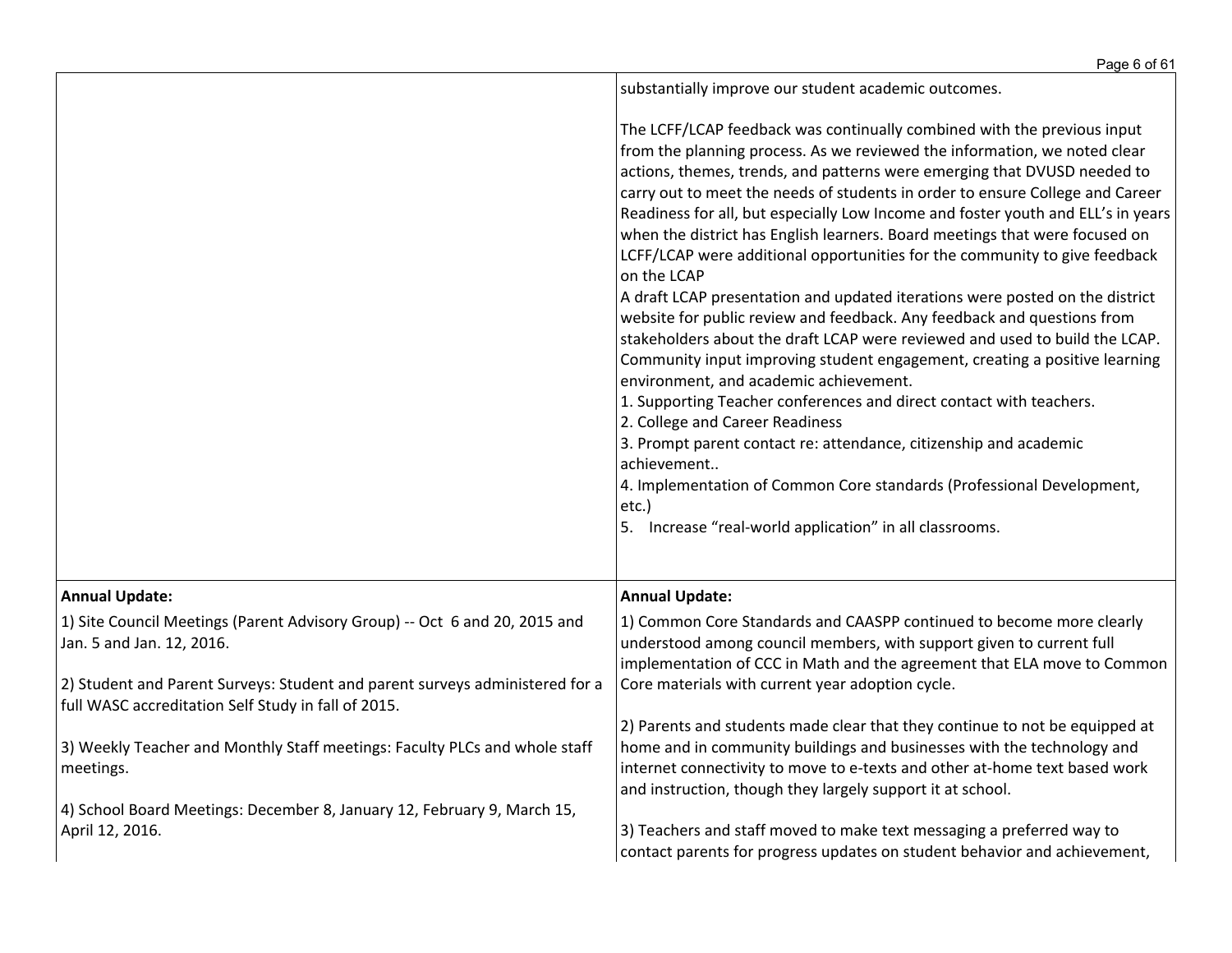|                                                                                                                                                                                              | Page 7 of 61                                                                                                                                                                                                                                                                                                                                                                                                                                                                                                                                                                                                                                                                                                                                                                                                                                                                                                                                                                       |
|----------------------------------------------------------------------------------------------------------------------------------------------------------------------------------------------|------------------------------------------------------------------------------------------------------------------------------------------------------------------------------------------------------------------------------------------------------------------------------------------------------------------------------------------------------------------------------------------------------------------------------------------------------------------------------------------------------------------------------------------------------------------------------------------------------------------------------------------------------------------------------------------------------------------------------------------------------------------------------------------------------------------------------------------------------------------------------------------------------------------------------------------------------------------------------------|
| 5) Community partners/stakeholders--                                                                                                                                                         | while maintaining the use of paper forms, email, telephone contact.                                                                                                                                                                                                                                                                                                                                                                                                                                                                                                                                                                                                                                                                                                                                                                                                                                                                                                                |
| a) Inyo Juvenile Probation: Monthly meetings<br>b) Local Businesses and Chamber of Commerce outreach, via phone and email,<br>Oct. 2015 - Feb. 2016<br>6) There is no union in the district. | 4) The Board took into account and agreed on the site council motion to fully<br>transition to Common Core standards in the area of ELA, with the target date<br>of completion being the start of the 2016-2017 academic year. The Board<br>remained more concerned with monitoring student progress and maintaining<br>student enrollment and attendance.                                                                                                                                                                                                                                                                                                                                                                                                                                                                                                                                                                                                                         |
|                                                                                                                                                                                              | 5)<br>a) The NPS continued to state the importance of maintaining a viable school<br>district in the national park area and stated their resolution to serve students<br>via classroom projects and local field trip possibilities. A newly funded position<br>for educational outreach began in Oct. 2015.<br>b) Probation promoted the notion that attendance and appropriate attitude<br>toward school and education are crucial, which is reflected in an LCAP goal.<br>The importance of this goal may have increased due to the reduced operation<br>of Juvenile Detention services as of Spring 2016.<br>c) Local business and Chamber leaders state a need to have students continue<br>to be involved in community events, like local art, music and fire department<br>events and the development of pride and a positive attitude toward this region<br>and all its institutions. The LCAP goal on attendance and attitude reflects and<br>incorporates their concerns. |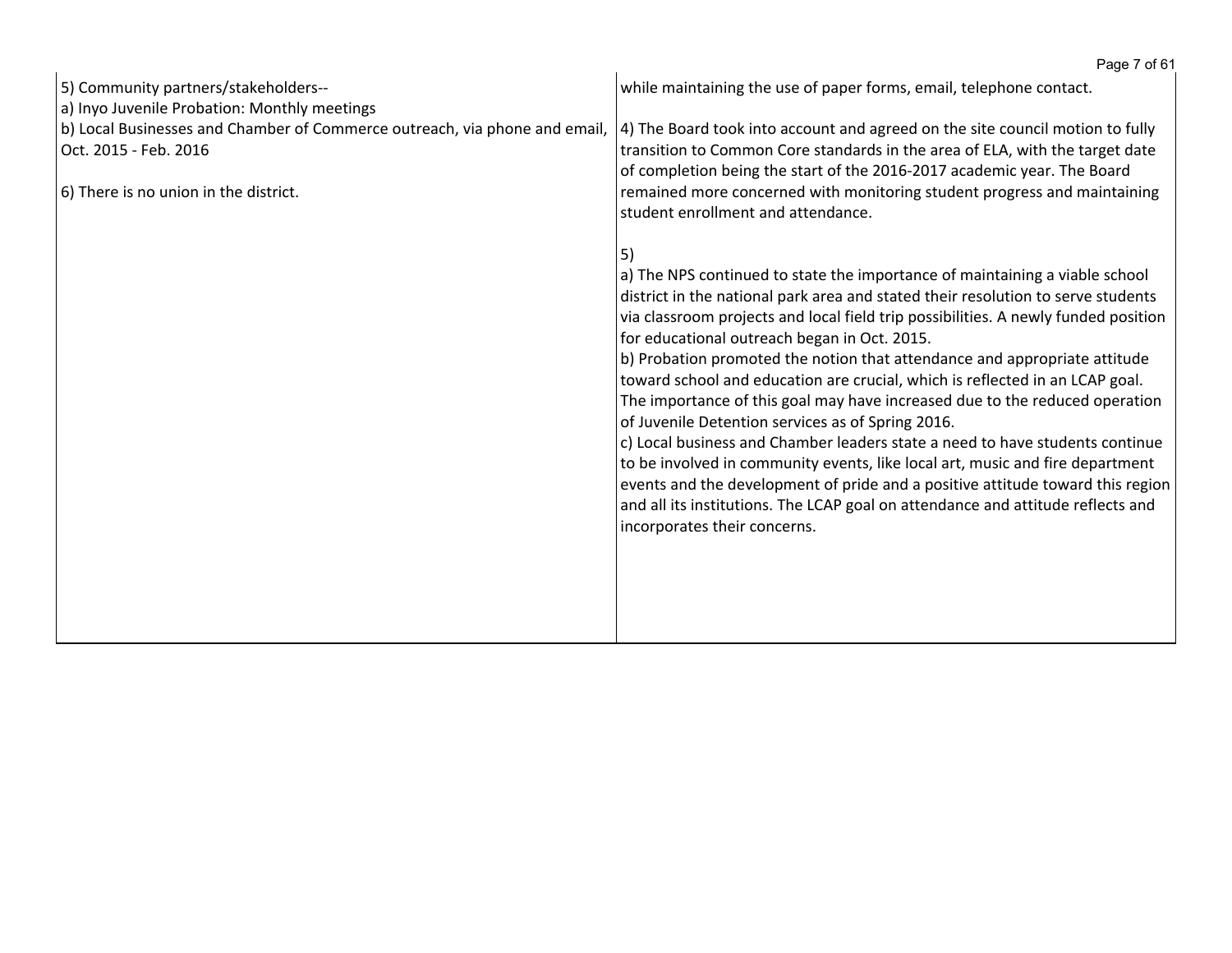#### **Section 2: Goals, Actions, Expenditures, and Progress Indicators**

#### **Instructions:**

All LEAs must complete the LCAP and Annual Update Template each year. The LCAP is a three-year plan for the upcoming school year and the two years that follow. In this way, the program and goals contained in the LCAP align with the term of a school district and county office of education budget and multiyear budget projections. The Annual Update section of the template reviews progress made for each stated goal in the school year that is coming to a close, assesses the effectiveness of actions and services provided, and describes the changes made in the LCAP for the next three years that are based on this review and assessment.

Charter schools may adjust the table below to align with the term of the charter school's budget that is submitted to the school's authorizer pursuant to Education Code section 47604.33.

For school districts, Education Code sections 52060 and 52061, for county offices of education, Education Code sections 52066 and 52067, and for charter schools, Education Code section 47606.5 require(s) the LCAP to include a description of the annual goals, for all pupils and each subgroup of pupils, to be achieved for each state priority as defined in 5 CCR 15495(i) and any local priorities; a description of the specific actions an LEA will take to meet the identified goals; a description of the expenditures required to implement the specific actions; and an annual update to include a review of progress towards the goals and describe any changes to the goals.

To facilitate alignment between the LCAP and school plans, the LCAP shall identify and incorporate school-specific goals related to the state and local priorities from the school plans submitted pursuant to Education Code section 64001. Furthermore, the LCAP should be shared with, and input requested from, schoolsite-level advisory groups, as applicable (e.g., schoolsite councils, English Learner Advisory Councils, pupil advisory groups, etc.) to facilitate alignment between school-site and district-level goals and actions. An LEA may incorporate or reference actions described in other plans that are being undertaken to meet the goal.

## Using the following instructions and guiding questions, complete a goal table (see below) for each of the LEA's goals. Duplicate and expand the fields as **necessary.**

**Goal:** Describe the goal:

When completing the goal tables, include goals for all pupils and specific goals for schoolsites and specific subgroups, including pupils with disabilities, both at the LEA level and, where applicable, at the schoolsite level. The LEA may identify which schoolsites and subgroups have the same goals, and group and describe those goals together. The LEA may also indicate those goals that are not applicable to a specific subgroup or schoolsite.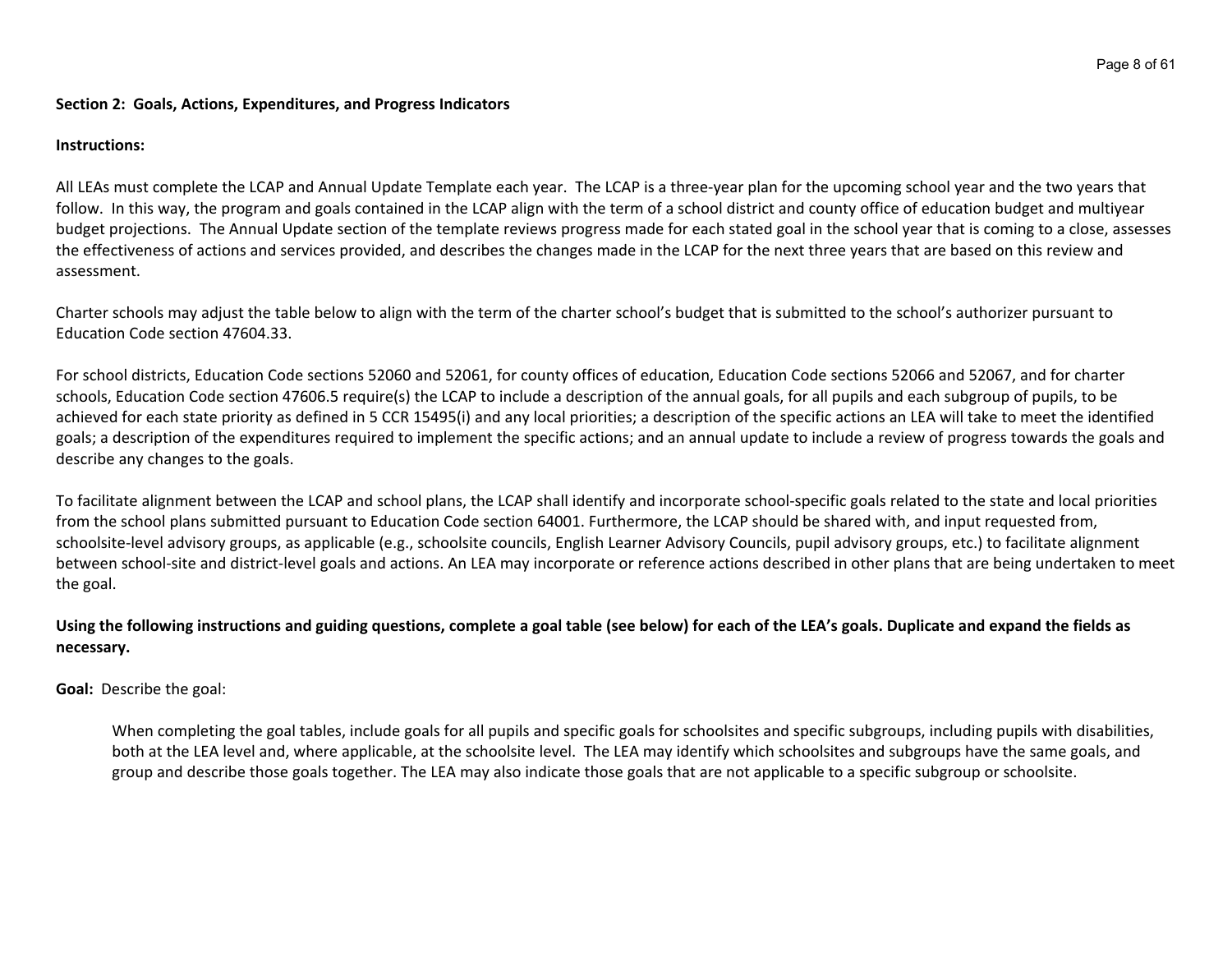**Related State and/or Local Priorities:** Identify the state and/or local priorities addressed by the goal by placing a check mark next to the applicable priority or priorities. The LCAP must include goals that address each of the state priorities, as defined in 5 CCR 15495(i), and any additional local priorities; however, one goal may address multiple priorities.

**Identified Need:** Describe the need(s) identified by the LEA that this goal addresses, including a description of the supporting data used to identify the need(s).

Schools: Identify the schoolsites to which the goal applies. LEAs may indicate "all" for all schools, specify an individual school or a subset of schools, or specify grade spans (e.g., all high schools or grades K-5).

**Applicable Pupil Subgroups:** Identify the pupil subgroups as defined in Education Code section 52052 to which the goal applies, or indicate "all" for all pupils.

**Expected Annual Measurable Outcomes:** For each LCAP year, identify and describe specific expected measurable outcomes for all pupils using, at minimum, the applicable required metrics for the related state priorities. Where applicable, include descriptions of specific expected measurable outcomes for schoolsites and specific subgroups, including pupils with disabilities, both at the LEA level and at the schoolsite level.

The metrics used to describe the expected measurable outcomes may be quantitative or qualitative, although the goal tables must address all required metrics for every state priority in each LCAP year. The required metrics are the specified measures and objectives for each state priority as set forth in Education Code sections 52060(d) and 52066(d). For the pupil engagement priority metrics, LEAs must calculate the rates specified in Education Code sections 52060(d)(5)(B), (C), (D) and (E) as described in the Local Control Accountability Plan and Annual Update Template Appendix, sections (a) through (d).

**Action/Services:** For each LCAP year, identify all annual actions to be performed and services provided to meet the described goal. Actions may describe a group of services that are implemented to achieve the identified goal.

Scope of Service**:** Describe the scope of each action/service by identifying the schoolsites covered. LEAs may indicate "all" for all schools, specify an individual school or a subset of schools, or specify grade spans (e.g., all high schools or grades K-5). If supplemental and concentration funds are used to support the action/service, the LEA must identify if the scope of service is districtwide, schoolwide, countywide, or charterwide.

Pupils to be served within identified scope of service**:** For each action/service, identify the pupils to be served within the identified scope of service. If the action to be performed or the service to be provided is for all pupils, place a check mark next to "ALL."

For each action and/or service to be provided above what is being provided for all pupils, place a check mark next to the applicable unduplicated pupil subgroup(s) and/or other pupil subgroup(s) that will benefit from the additional action, and/or will receive the additional service. Identify, as applicable, additional actions and services for unduplicated pupil subgroup(s) as defined in Education Code section 42238.01, pupils redesignated fluent English proficient, and/or pupils subgroup(s) as defined in Education Code section 52052.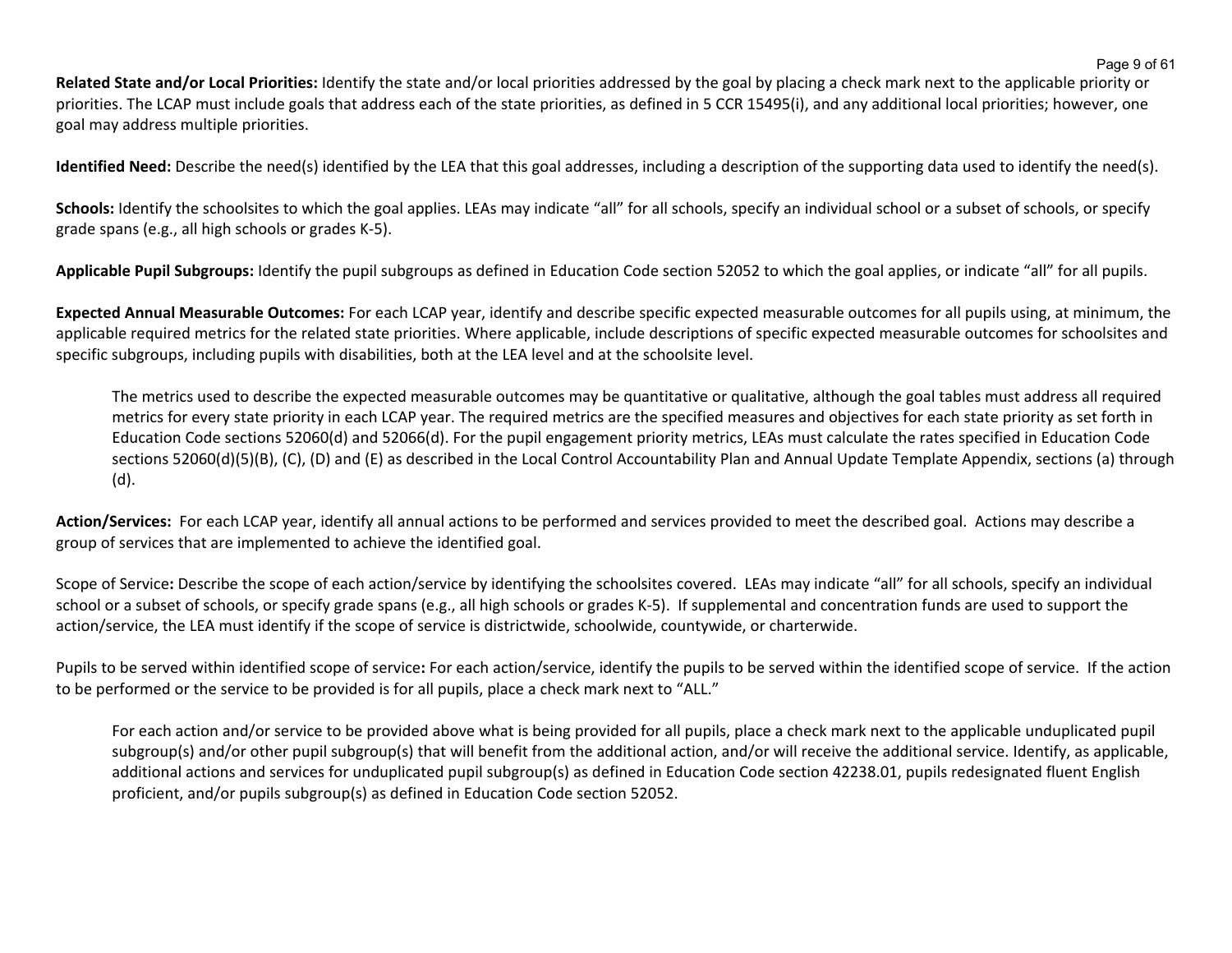**Budgeted Expenditures:** For each action/service, list and describe budgeted expenditures for each school year to implement these actions, including where those expenditures can be found in the LEA's budget. The LEA must reference all fund sources for each proposed expenditure. Expenditures must be classified using the California School Accounting Manual as required by Education Code sections 52061, 52067, and 47606.5.

## **Guiding Questions:**

- 1) What are the LEA's goal(s) to address state priorities related to "Conditions of Learning"?
- 2) What are the LEA's goal(s) to address state priorities related to "Pupil Outcomes"?
- 3) What are the LEA's goal(s) to address state priorities related to parent and pupil "Engagement" (e.g., parent involvement, pupil engagement, and school climate)?
- 4) What are the LEA's goal(s) to address any locally-identified priorities?
- 5) How have the unique needs of individual schoolsites been evaluated to inform the development of meaningful district and/or individual schoolsite goals (e.g., input from site level advisory groups, staff, parents, community, pupils; review of school level plans; in-depth school level data analysis, etc.)?
- 6) What are the unique goals for unduplicated pupils as defined in Education Code sections 42238.01 and subgroups as defined in section 52052 that are different from the LEA's goals for all pupils?
- 7) What are the specific expected measurable outcomes associated with each of the goals annually and over the term of the LCAP?
- 8) What information (e.g., quantitative and qualitative data/metrics) was considered/reviewed to develop goals to address each state or local priority?
- 9) What information was considered/reviewed for individual schoolsites?
- 10) What information was considered/reviewed for subgroups identified in Education Code section 52052?
- 11) What actions/services will be provided to all pupils, to subgroups of pupils identified pursuant to Education Code section 52052, to specific schoolsites, to English learners, to low-income pupils, and/or to foster youth to achieve goals identified in the LCAP?
- 12) How do these actions/services link to identified goals and expected measurable outcomes?
- 13) What expenditures support changes to actions/services as a result of the goal identified? Where can these expenditures be found in the LEA's budget?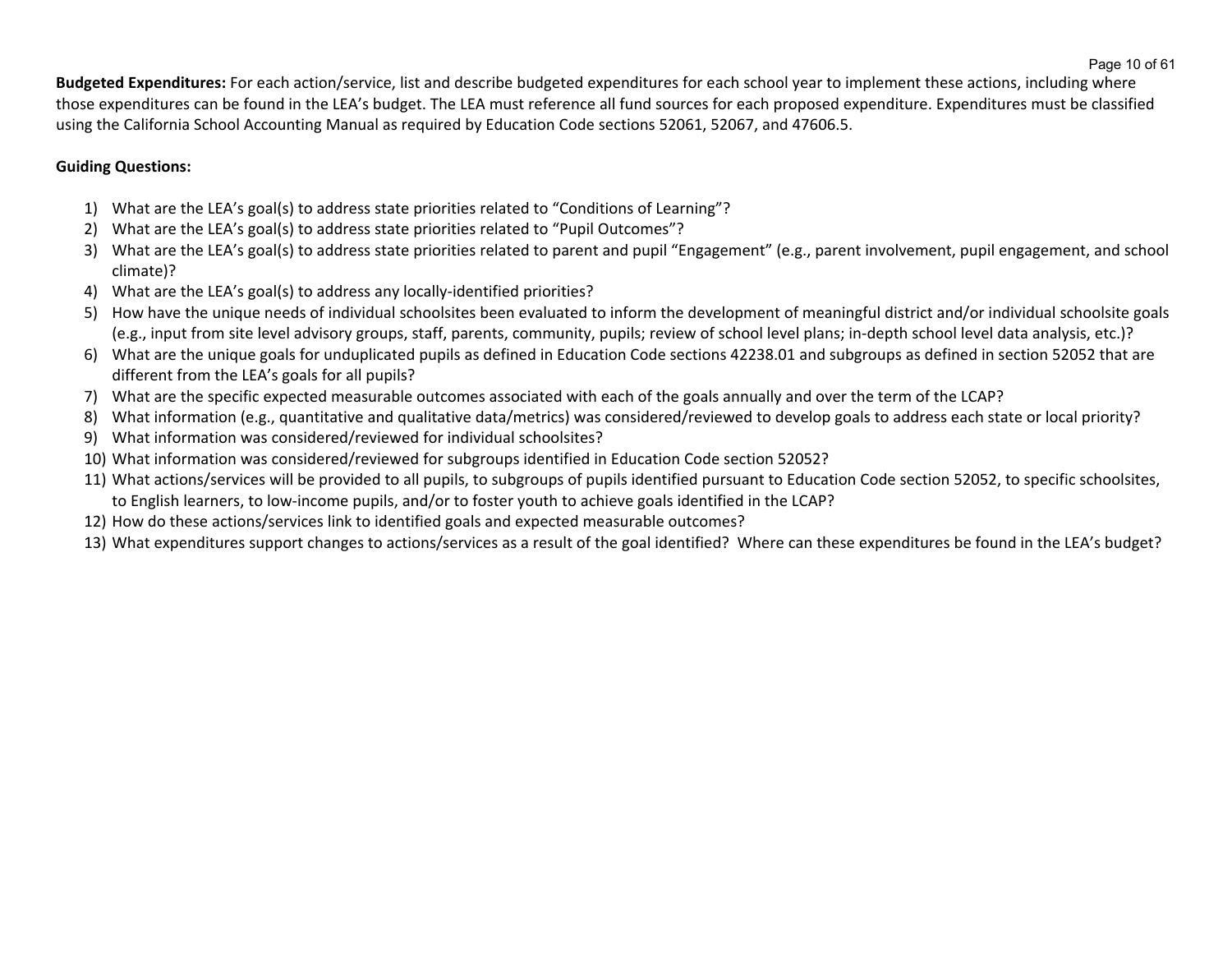| Maintain grade level proficiency and/or obtain proficiency in the core content areas for all students. Core<br>content refers to courses in ELA, math, history, & science. A student is proficient when performing at grade<br>level based on state assessments.                                                                                                                                                                                                                                                                                                                                                                                                                                                                                                                                                                                                                                                                                                                                                                                                                                   |                                                                                                                                                                                                                                                                                                                                                          |                     |                                                                                                                                               |                    | Related State and/or Local Priorities:<br>1 <u>X</u> 2 <u>X</u> 3 _ 4 <u>X</u> 5 _ 6 _ 7 <u>X</u> 8 <u>X</u> |
|----------------------------------------------------------------------------------------------------------------------------------------------------------------------------------------------------------------------------------------------------------------------------------------------------------------------------------------------------------------------------------------------------------------------------------------------------------------------------------------------------------------------------------------------------------------------------------------------------------------------------------------------------------------------------------------------------------------------------------------------------------------------------------------------------------------------------------------------------------------------------------------------------------------------------------------------------------------------------------------------------------------------------------------------------------------------------------------------------|----------------------------------------------------------------------------------------------------------------------------------------------------------------------------------------------------------------------------------------------------------------------------------------------------------------------------------------------------------|---------------------|-----------------------------------------------------------------------------------------------------------------------------------------------|--------------------|--------------------------------------------------------------------------------------------------------------|
| GOAL 1:                                                                                                                                                                                                                                                                                                                                                                                                                                                                                                                                                                                                                                                                                                                                                                                                                                                                                                                                                                                                                                                                                            |                                                                                                                                                                                                                                                                                                                                                          |                     |                                                                                                                                               |                    | COE only: $9 - 10 -$                                                                                         |
|                                                                                                                                                                                                                                                                                                                                                                                                                                                                                                                                                                                                                                                                                                                                                                                                                                                                                                                                                                                                                                                                                                    |                                                                                                                                                                                                                                                                                                                                                          |                     |                                                                                                                                               |                    | Local: Specify                                                                                               |
|                                                                                                                                                                                                                                                                                                                                                                                                                                                                                                                                                                                                                                                                                                                                                                                                                                                                                                                                                                                                                                                                                                    | Identified Need: To meet the DVUSD Mission Statement: To provide a safe learning environment in which all students are given the opportunities needed for<br>them to reach their highest potential, achieve academic proficiency and understand the importance of being a lifelong learner, and become<br>productive citizens in the global environment. |                     |                                                                                                                                               |                    |                                                                                                              |
| Goal Applies to:                                                                                                                                                                                                                                                                                                                                                                                                                                                                                                                                                                                                                                                                                                                                                                                                                                                                                                                                                                                                                                                                                   | Schools: All schools and all grade levels                                                                                                                                                                                                                                                                                                                |                     |                                                                                                                                               |                    |                                                                                                              |
|                                                                                                                                                                                                                                                                                                                                                                                                                                                                                                                                                                                                                                                                                                                                                                                                                                                                                                                                                                                                                                                                                                    | Applicable Pupil<br>All pupils<br>Subgroups:                                                                                                                                                                                                                                                                                                             |                     |                                                                                                                                               |                    |                                                                                                              |
|                                                                                                                                                                                                                                                                                                                                                                                                                                                                                                                                                                                                                                                                                                                                                                                                                                                                                                                                                                                                                                                                                                    |                                                                                                                                                                                                                                                                                                                                                          |                     | LCAP Year 1: 2016-17                                                                                                                          |                    |                                                                                                              |
| Expected Annual 1. a. 100% of our teachers will be highly qualified.<br>1. b. 100% of pupils will have standards aligned instructional materials.<br>Measurable<br>$\vert$ 1. c. Per Williams report facilities are maintained in good repair.<br>Outcomes:<br>2. a. All teachers will use state standards according to district implementation guidelines as measured by administrative observation of<br>instruction.<br>2. b. Currently there are no ELL enrolled.<br>4. a. Continue to establish baseline data on CAASPP.<br>$4. b$ . There is no API due to not having a valid number of students tested due to low enrollment.<br>4. c. Students have the opportunity to complete A-G requirements.<br>4. d. Currently there are no ELL enrolled.<br>4. e. Currently there are no ELL enrolled.<br>4. f. The AP exams are not applicable to our district.<br>4. g. Students have the opportunity to participate in the early assessment program.<br>8. a. Individual student growth will advance as measured using teacher-created assessments, publisher assessments, and Plato Courseware. |                                                                                                                                                                                                                                                                                                                                                          |                     |                                                                                                                                               |                    |                                                                                                              |
|                                                                                                                                                                                                                                                                                                                                                                                                                                                                                                                                                                                                                                                                                                                                                                                                                                                                                                                                                                                                                                                                                                    | Actions/Services                                                                                                                                                                                                                                                                                                                                         | Scope of<br>Service | Pupils to be served within<br>identified scope of<br>service                                                                                  |                    | <b>Budgeted</b><br>Expenditures                                                                              |
| students with special needs.                                                                                                                                                                                                                                                                                                                                                                                                                                                                                                                                                                                                                                                                                                                                                                                                                                                                                                                                                                                                                                                                       | a. All school district instructional staff are highly qualified<br>and, as required by federal and state statute, have<br>credentials and authorizations to work with ELL and                                                                                                                                                                            | <b>LEA</b> wide     | X All<br>OR:<br>Low Income pupils<br><b>English Learners</b><br>Foster Youth<br>Redesignated fluent<br>English proficient<br>Other Subgroups: | Benefits \$390,907 | 1000-1999: Certificated Personnel Salaries Tchr Salary &                                                     |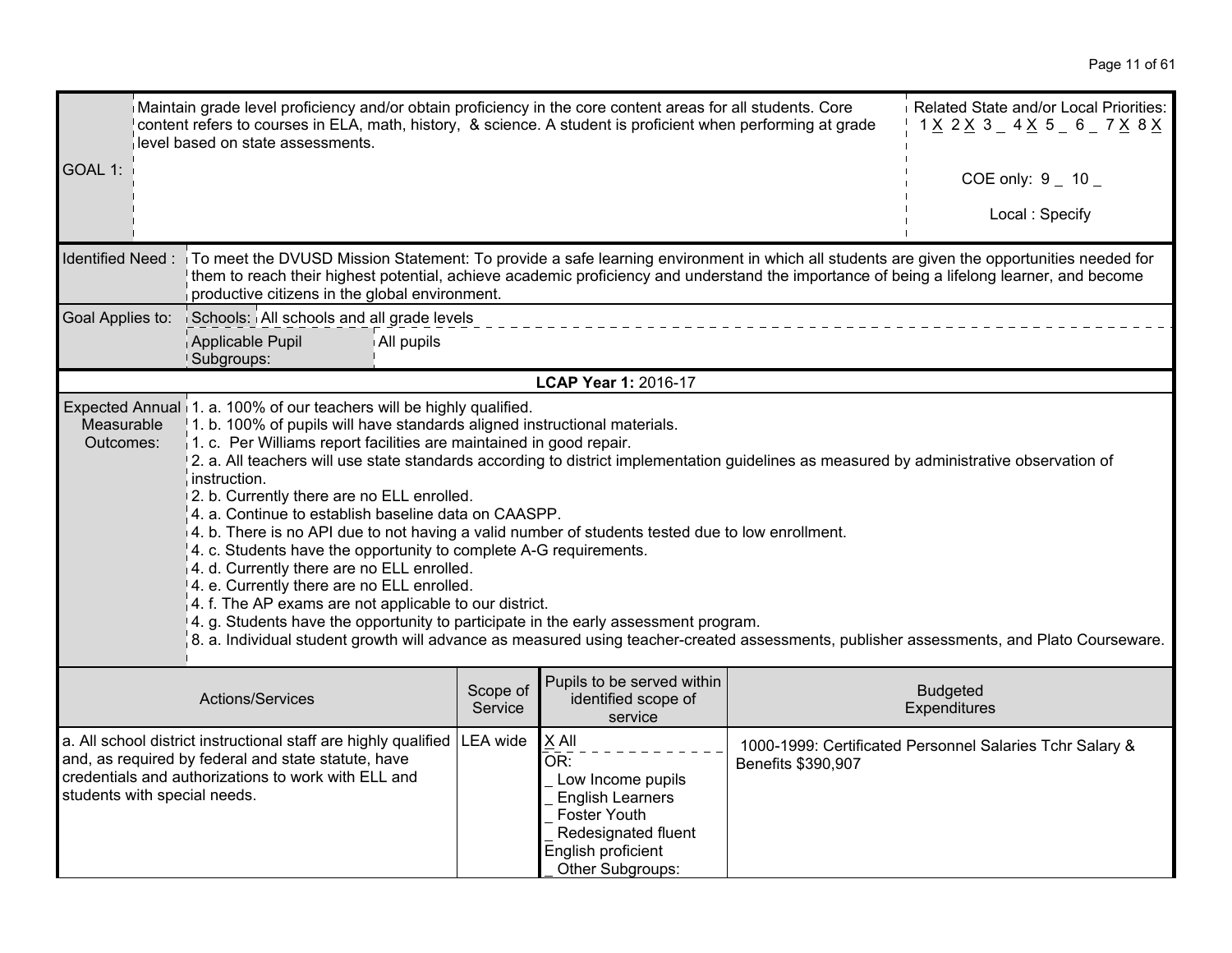Page 12 of 61 (Specify) LEA Wide  $X$  All  $\overline{OR:}$ \_ Low Income pupils English Learners 1000-1999: Certificated Personnel Salaries Tchr /Instl Aide Salary & Benefits \$62,299 2000-2999: Classified Personnel Salaries Tchr Salary & Benefits \$47,722

|                                                                                                                                                       |                 | <b>Foster Youth</b><br>Redesignated fluent<br>English proficient<br>Other Subgroups:<br>(Specify)                                                                   | $D$ GHGHG $\psi$ $\tau$ i, i 22                                                                            |
|-------------------------------------------------------------------------------------------------------------------------------------------------------|-----------------|---------------------------------------------------------------------------------------------------------------------------------------------------------------------|------------------------------------------------------------------------------------------------------------|
| c. Continued professional development for<br>implementation of the CCCSS and SBAC and use of<br>educational technology.                               | <b>LEA Wide</b> | X All<br>OR:<br>Low Income pupils<br><b>English Learners</b><br>Foster Youth<br>Redesignated fluent<br>English proficient<br>Other Subgroups:<br>(Specify)          | 5000-5999: Services And Other Operating Expenditures<br>Base \$2,065                                       |
| d. Purchase instructional materials aligned to the<br>CCCSS as needed.                                                                                | <b>LEA Wide</b> | X All<br>OR:<br>Low Income pupils<br><b>English Learners</b><br><b>Foster Youth</b><br>Redesignated fluent<br>English proficient<br>Other Subgroups:<br>(Specify)   | 4000-4999: Books And Supplies Base \$5,026                                                                 |
| e. Monitor student progress using benchmark<br>assessments with commercially available exams and<br>programs which provide nationally normed results. | <b>LEA Wide</b> | $X$ All<br>OR:<br>Low Income pupils<br><b>English Learners</b><br><b>Foster Youth</b><br>Redesignated fluent<br>English proficient<br>Other Subgroups:<br>(Specify) | 5800: Professional/Consulting Services And Operating<br>Expenditures Schoolwide / Dist. Monitoring \$5,731 |

b. Intervention teachers and para educators at the elementary level to address the needs of all students.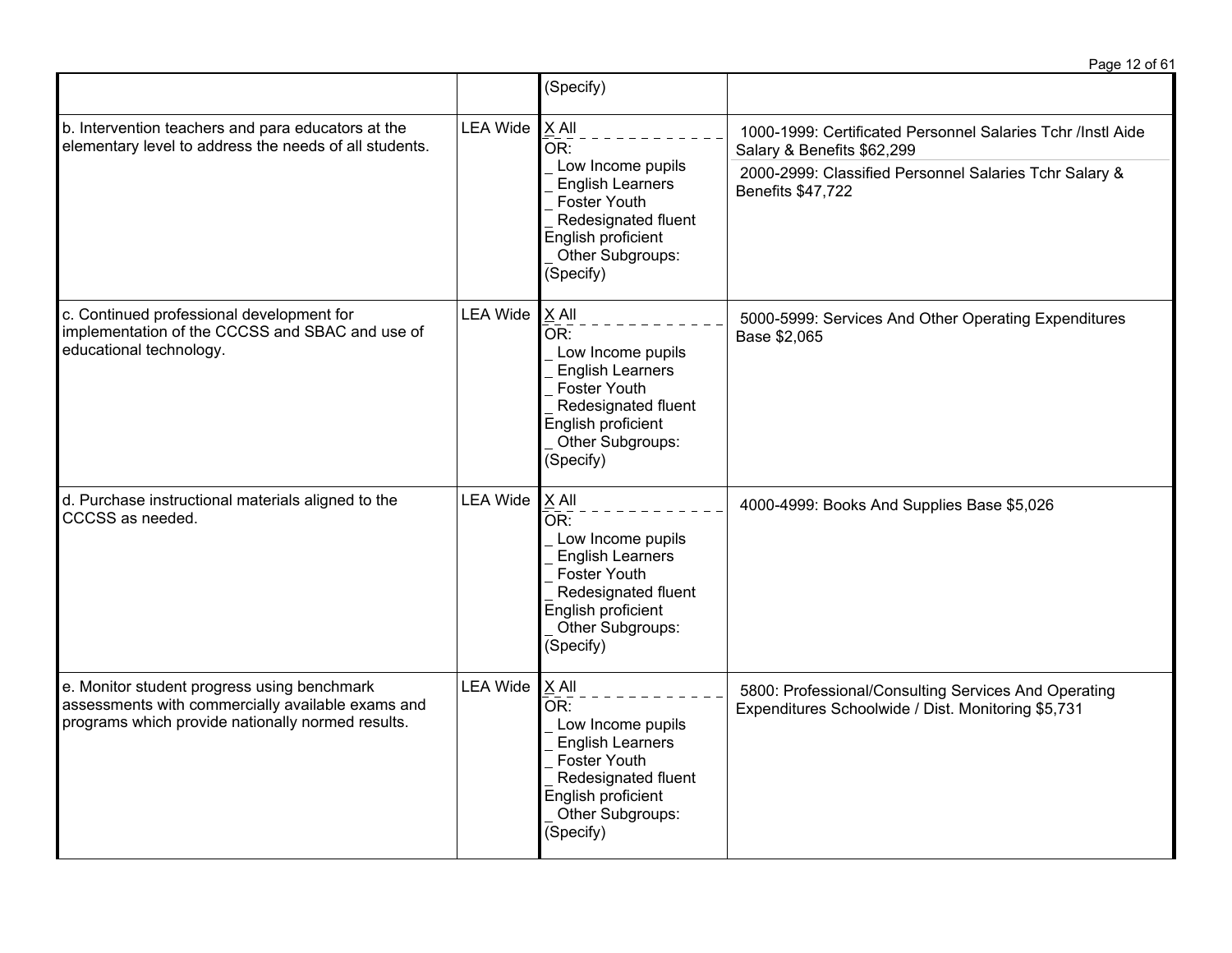| f. Continue to update special education diagnostic<br>materials as needed.                                                                                        | <b>LEA Wide</b> | X All<br>OR:<br>Low Income pupils<br><b>English Learners</b><br><b>Foster Youth</b><br>Redesignated fluent<br>English proficient<br>Other Subgroups:<br>(Specify)            | 4000-4999: Books And Supplies Base \$800                                  |
|-------------------------------------------------------------------------------------------------------------------------------------------------------------------|-----------------|------------------------------------------------------------------------------------------------------------------------------------------------------------------------------|---------------------------------------------------------------------------|
| g. When there are ELL students, at the beginning of the<br>school year the district will deploy district level CELDT<br>assessor to assess needs of ELL students. | <b>LEA Wide</b> | X All<br>OR:<br>Low Income pupils<br><b>English Learners</b><br>Foster Youth<br>Redesignated fluent<br>English proficient<br>Other Subgroups:<br>(Specify)                   | 1000-1999: Certificated Personnel Salaries Supplemental<br>\$165          |
| h. The district will utilize counseling staff to assist with<br>social and emotional needs of the students and families.                                          | <b>LEA Wide</b> | X All<br>$\bar{\mathsf{OR}}$ :<br>Low Income pupils<br><b>English Learners</b><br>Foster Youth<br>Redesignated fluent<br>English proficient<br>Other Subgroups:<br>(Specify) | 1000-1999: Certificated Personnel Salaries Base \$27,571                  |
| i. Maintain and stay up to date with educational<br>technology used in classrooms and for SBAC<br>assessments.                                                    | <b>LEA Wide</b> | X All<br>OR:<br>Low Income pupils<br><b>English Learners</b><br>Foster Youth<br>Redesignated fluent<br>English proficient<br>Other Subgroups:<br>(Specify)                   | 5000-5999: Services And Other Operating Expenditures<br><b>Base \$750</b> |
| Continue to add and maintain materials for visual and<br>performing arts and project based learning activities.                                                   | <b>LEA Wide</b> | X All<br>OR:<br>Low Income pupils                                                                                                                                            | 4000-4999: Books And Supplies Base \$500                                  |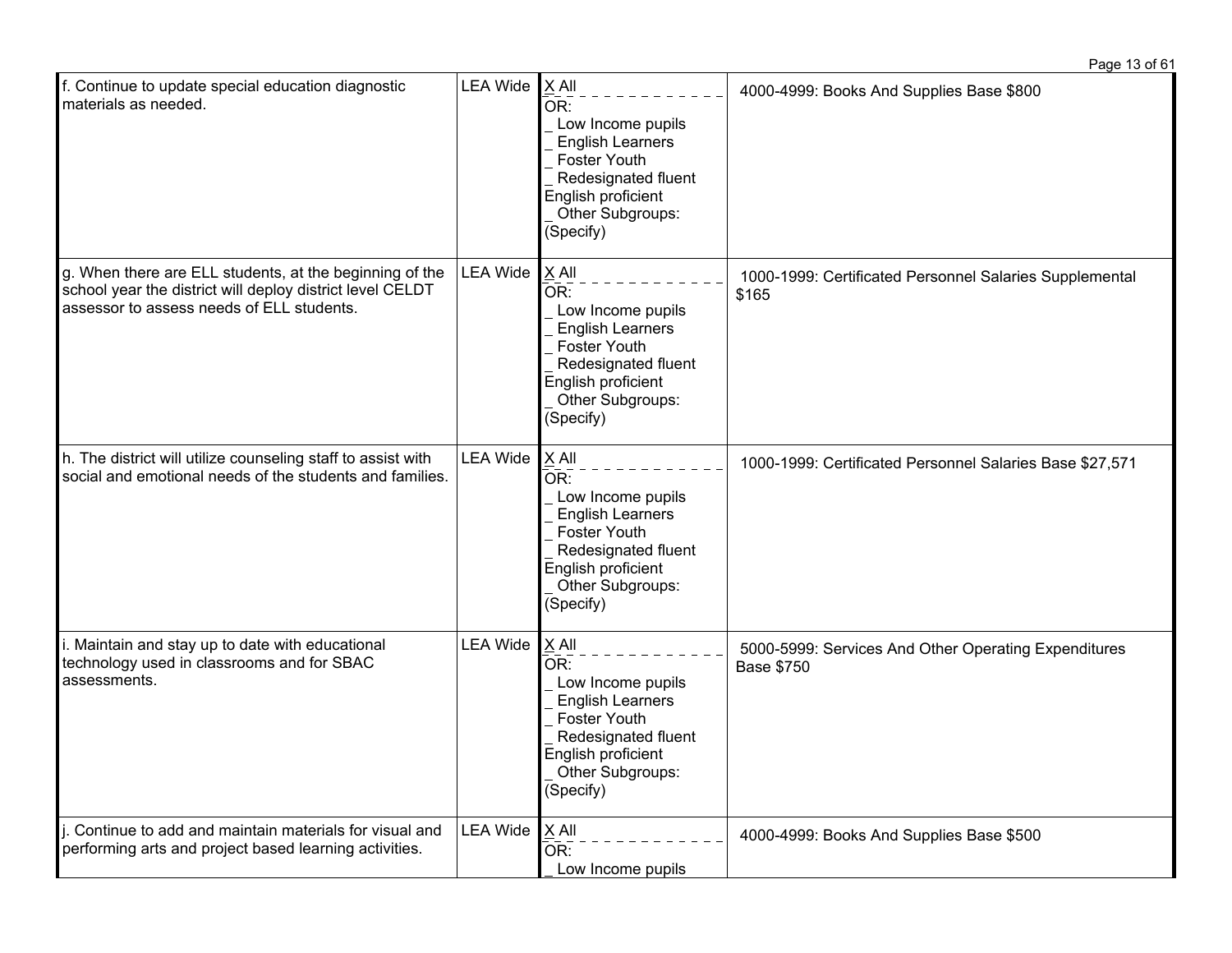|                                                                                                                                                                                                                                                                                                                                                                                                                                                                                                                                                                                                                                                                                                                                                                                                 |                     |                                                                                                                                                              | Page 14 of 61                                                                                                                                                                                                                                                                        |
|-------------------------------------------------------------------------------------------------------------------------------------------------------------------------------------------------------------------------------------------------------------------------------------------------------------------------------------------------------------------------------------------------------------------------------------------------------------------------------------------------------------------------------------------------------------------------------------------------------------------------------------------------------------------------------------------------------------------------------------------------------------------------------------------------|---------------------|--------------------------------------------------------------------------------------------------------------------------------------------------------------|--------------------------------------------------------------------------------------------------------------------------------------------------------------------------------------------------------------------------------------------------------------------------------------|
|                                                                                                                                                                                                                                                                                                                                                                                                                                                                                                                                                                                                                                                                                                                                                                                                 |                     | <b>English Learners</b><br>Foster Youth<br>Redesignated fluent<br>English proficient<br>Other Subgroups:<br>(Specify)                                        |                                                                                                                                                                                                                                                                                      |
|                                                                                                                                                                                                                                                                                                                                                                                                                                                                                                                                                                                                                                                                                                                                                                                                 |                     | LCAP Year 2: 2017-2018                                                                                                                                       |                                                                                                                                                                                                                                                                                      |
| Expected Annual 1. a. 100% of our teachers will be highly qualified.<br>1. b. 100% of pupils will have standards aligned instructional materials.<br>Measurable<br>1. c. Per Williams report facilities are maintained in good repair.<br>Outcomes:<br>instruction.<br>2. b. Currently there are no ELL enrolled.<br>4. a. Continue to establish baseline data on CAASPP.<br>4. b. There is no API due to not having a valid number of students tested due to low enrollment.<br>4. c. Students have the opportunity to complete A-G requirements.<br>4. d. Currently there are no ELL enrolled.<br>4. e. Currently there are no ELL enrolled.<br>4. f. The AP exams are not applicable to our district.<br>4. g. Students have the opportunity to participate in the early assessment program. |                     |                                                                                                                                                              | 2. a. All teachers will use state standards according to district implementation guidelines as measured by administrative observation of<br>8. a. Individual student growth will advance as measured using teacher-created assessments, publisher assessments, and Plato Courseware. |
| Actions/Services                                                                                                                                                                                                                                                                                                                                                                                                                                                                                                                                                                                                                                                                                                                                                                                | Scope of<br>Service | Pupils to be served within<br>identified scope of<br>service                                                                                                 | <b>Budgeted</b><br>Expenditures                                                                                                                                                                                                                                                      |
| a. All school district instructional staff are highly qualified<br>and, as required by federal and state statute, have<br>credentials and authorizations to work with ELL and<br>students with special needs.                                                                                                                                                                                                                                                                                                                                                                                                                                                                                                                                                                                   | <b>LEA Wide</b>     | $X$ All<br>OR:<br>Low Income pupils<br><b>English Learners</b><br>Foster Youth<br>Redesignated fluent<br>English proficient<br>Other Subgroups:<br>(Specify) | 1000-1999: Certificated Personnel Salaries Tchr Salary &<br>Benefits \$394,817                                                                                                                                                                                                       |
| b. Intervention teachers and para educators at the<br>elementary level to address the needs of all students.                                                                                                                                                                                                                                                                                                                                                                                                                                                                                                                                                                                                                                                                                    | <b>LEA Wide</b>     | $X$ All<br>OR:                                                                                                                                               | 1000-1999: Certificated Personnel Salaries Tchr /Instl Aide<br>Salary & Benefits \$62,921                                                                                                                                                                                            |
|                                                                                                                                                                                                                                                                                                                                                                                                                                                                                                                                                                                                                                                                                                                                                                                                 |                     | Low Income pupils<br><b>English Learners</b><br>Foster Youth<br>Redesignated fluent                                                                          | 2000-2999: Classified Personnel Salaries Tchr /Instl Aide<br>Salary & Benefits \$48,199                                                                                                                                                                                              |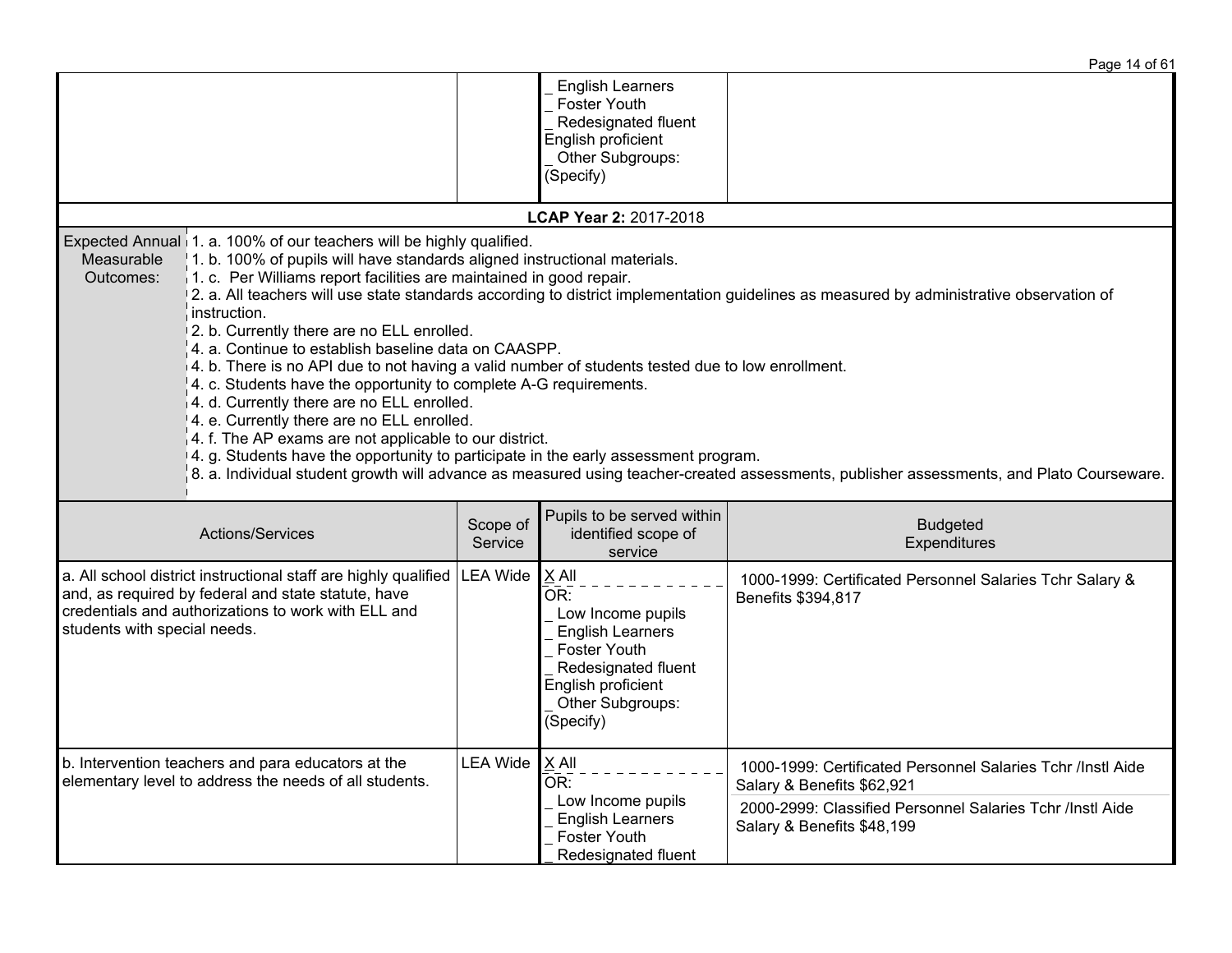|                                                                                                                                                       |                 |                                                                                                                                                                          | Page 15 of 61                                                                     |
|-------------------------------------------------------------------------------------------------------------------------------------------------------|-----------------|--------------------------------------------------------------------------------------------------------------------------------------------------------------------------|-----------------------------------------------------------------------------------|
|                                                                                                                                                       |                 | English proficient<br>Other Subgroups:<br>(Specify)                                                                                                                      |                                                                                   |
| c. Continued professional development for<br>implementation of the CCCSS and SBAC and use of<br>educational technology.                               | <b>LEA Wide</b> | $X$ All<br>OR:<br>Low Income pupils<br><b>English Learners</b><br>Foster Youth<br>Redesignated fluent<br>English proficient<br>Other Subgroups:<br>(Specify)             | 5000-5999: Services And Other Operating Expenditures<br>Base \$2,235              |
| d. Purchase instructional materials aligned to the<br>CCCSS as needed.                                                                                | <b>LEA Wide</b> | X All<br>OR:<br>Low Income pupils<br><b>English Learners</b><br><b>Foster Youth</b><br>Redesignated fluent<br>English proficient<br>Other Subgroups:<br>(Specify)        | 4000-4999: Books And Supplies Base \$6,221                                        |
| e. Monitor student progress using benchmark<br>assessments with commercially available exams and<br>programs which provide nationally normed results. | <b>LEA Wide</b> | X All<br>OR:<br>Low Income pupils<br><b>English Learners</b><br>Foster Youth<br>Redesignated fluent<br>English proficient<br>Other Subgroups:<br>(Specify)               | 5800: Professional/Consulting Services And Operating<br>Expenditures Base \$5,932 |
| f. Continue to update special education diagnostic<br>materials as needed.                                                                            | <b>LEA Wide</b> | $\underline{X}$ All<br>OR:<br>Low Income pupils<br><b>English Learners</b><br>Foster Youth<br>Redesignated fluent<br>English proficient<br>Other Subgroups:<br>(Specify) | 4000-4999: Books And Supplies Base \$800                                          |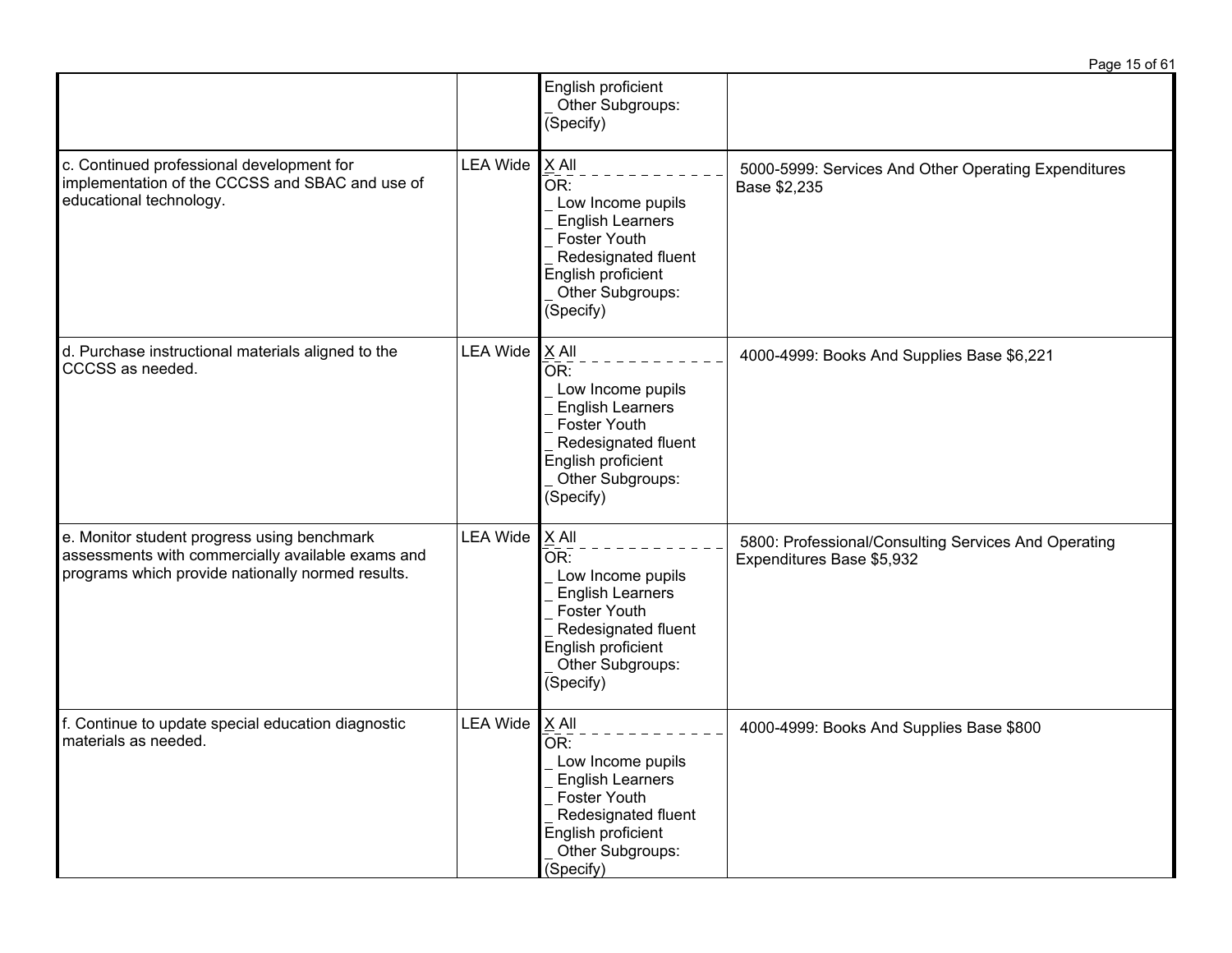|                                                                                                                                                                   |                 |                                                                                                                                                                       | Page 16 of 61                                                    |
|-------------------------------------------------------------------------------------------------------------------------------------------------------------------|-----------------|-----------------------------------------------------------------------------------------------------------------------------------------------------------------------|------------------------------------------------------------------|
| g. When there are ELL students, at the beginning of the<br>school year the district will deploy district level CELDT<br>assessor to assess needs of ELL students. | <b>LEA Wide</b> | $X$ All<br>OR:<br>Low Income pupils<br><b>English Learners</b><br>Foster Youth<br>Redesignated fluent<br>English proficient<br>Other Subgroups:<br>(Specify)          | 1000-1999: Certificated Personnel Salaries Supplemental<br>\$185 |
| h. The district will utilize counseling staff to assist with<br>social and emotional needs of the students and families.                                          | <b>LEA Wide</b> | X All<br>OR:<br>Low Income pupils<br><b>English Learners</b><br>Foster Youth<br>Redesignated fluent<br>English proficient<br>Other Subgroups:<br>(Specify)            | 1000-1999: Certificated Personnel Salaries Base \$27,571         |
| i. Maintain and stay up to date with educational<br>technology used in classrooms and for SBAC<br>assessments.                                                    | <b>LEA Wide</b> | $X$ All<br>$\bar{OR}$ :<br>Low Income pupils<br><b>English Learners</b><br>Foster Youth<br>Redesignated fluent<br>English proficient<br>Other Subgroups:<br>(Specify) | 4000-4999: Books And Supplies Base \$750                         |
| i. Continue to add and maintain materials for visual and<br>performing arts and project based learning activities.                                                | <b>LEA Wide</b> | X All<br>OR:<br>Low Income pupils<br><b>English Learners</b><br>Foster Youth<br>Redesignated fluent<br>English proficient<br>Other Subgroups:<br>(Specify)            | 4000-4999: Books And Supplies Base \$500                         |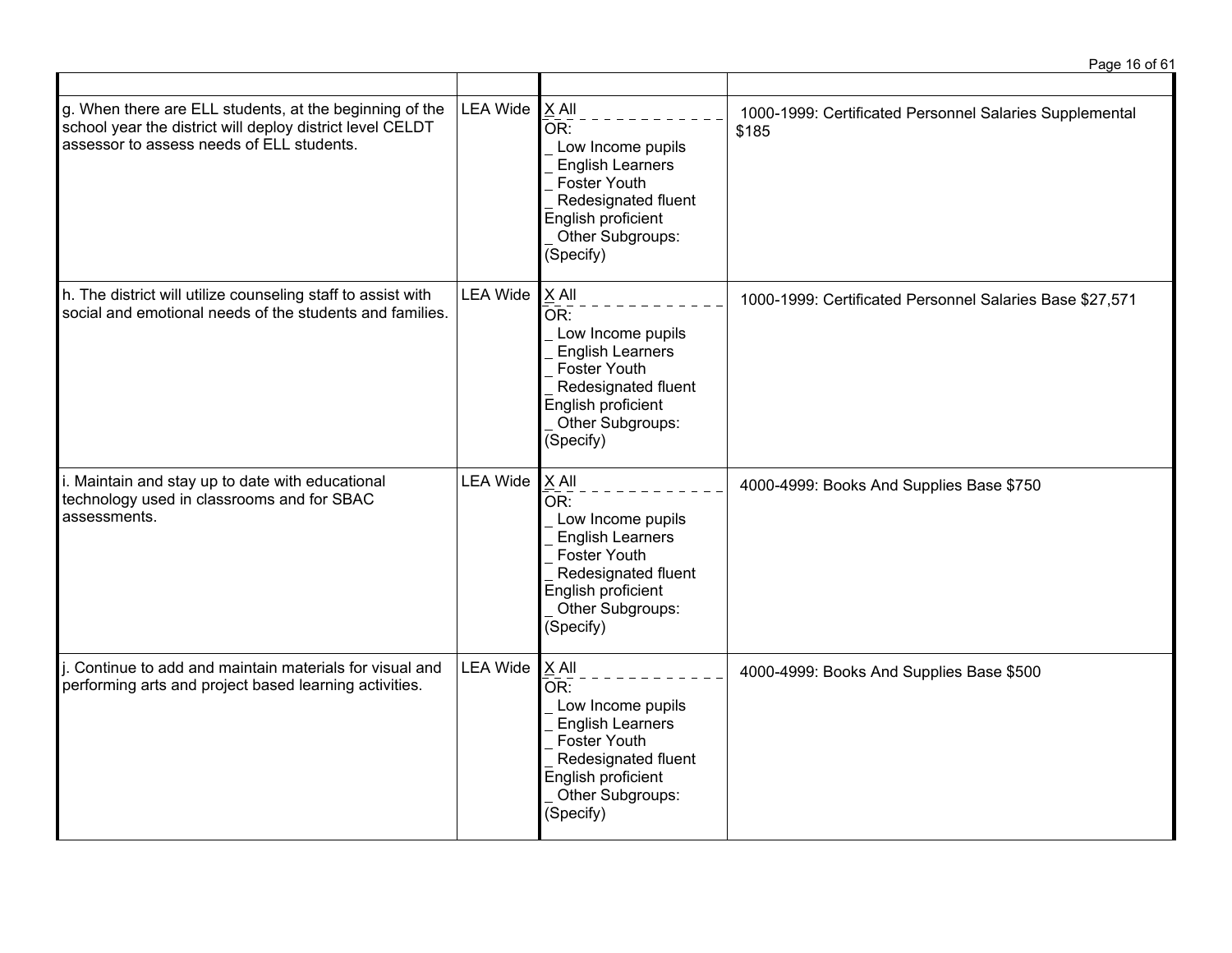|                                                                                                                                                                                                               |                     |                                                                                                                                                                   | Page 17 of 61                                                                    |
|---------------------------------------------------------------------------------------------------------------------------------------------------------------------------------------------------------------|---------------------|-------------------------------------------------------------------------------------------------------------------------------------------------------------------|----------------------------------------------------------------------------------|
|                                                                                                                                                                                                               |                     | LCAP Year 3: 2018-19                                                                                                                                              |                                                                                  |
| <b>Expected Annual</b><br>Measurable<br>Outcomes:                                                                                                                                                             |                     |                                                                                                                                                                   |                                                                                  |
| <b>Actions/Services</b>                                                                                                                                                                                       | Scope of<br>Service | Pupils to be served within<br>identified scope of<br>service                                                                                                      | <b>Budgeted</b><br>Expenditures                                                  |
| a. All school district instructional staff are highly qualified<br>and, as required by federal and state statute, have<br>credentials and authorizations to work with ELL and<br>students with special needs. | <b>LEA Wide</b>     | X All<br>OR:<br>Low Income pupils<br><b>English Learners</b><br><b>Foster Youth</b><br>Redesignated fluent<br>English proficient<br>Other Subgroups:<br>(Specify) | 1000-1999: Certificated Personnel Salaries Tchr Salary &<br><b>Benefits</b>      |
| b. Intervention teachers and para educators at the<br>elementary level to address the needs of all students.                                                                                                  | <b>LEA Wide</b>     | $X$ All<br>OR:<br>Low Income pupils<br><b>English Learners</b><br>Foster Youth<br>Redesignated fluent<br>English proficient<br>Other Subgroups:<br>(Specify)      | 1000-1999: Certificated Personnel Salaries Tchr /Instl Aide<br>Salary & Benefits |
| c. Continued professional development for<br>implementation of the CCCSS and SBAC and use of<br>educational technology.                                                                                       | <b>LEA Wide</b>     | $X$ All<br>OR:<br>Low Income pupils<br><b>English Learners</b><br>Foster Youth<br>Redesignated fluent<br>English proficient<br>Other Subgroups:<br>(Specify)      | 5000-5999: Services And Other Operating Expenditures<br><b>Base</b>              |
| d. Purchase instructional materials aligned to the<br>CCCSS as needed.                                                                                                                                        | <b>LEA Wide</b>     | X All<br>OR:<br>Low Income pupils<br><b>English Learners</b><br>Foster Youth                                                                                      | 4000-4999: Books And Supplies Base                                               |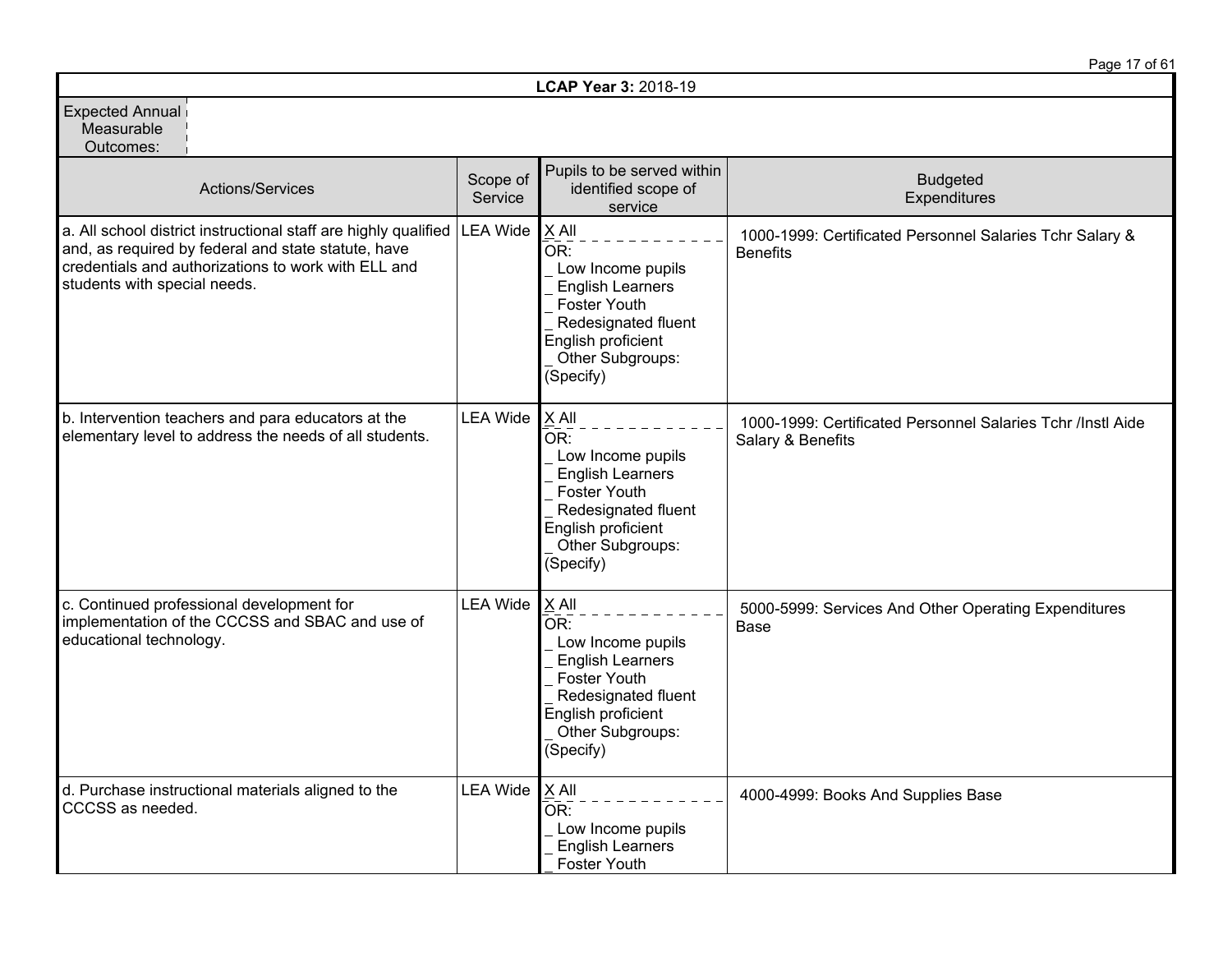|                                                                                                                                                                   |                  |                                                                                                                                                                     | Page 18 of 61                                                                    |
|-------------------------------------------------------------------------------------------------------------------------------------------------------------------|------------------|---------------------------------------------------------------------------------------------------------------------------------------------------------------------|----------------------------------------------------------------------------------|
|                                                                                                                                                                   |                  | Redesignated fluent<br>English proficient<br>Other Subgroups:<br>(Specify)                                                                                          |                                                                                  |
| e. Monitor student progress using benchmark<br>assessments with commercially available exams and<br>programs which provide nationally normed results.             | <b>LEA Wide</b>  | $ X$ All<br>OR:<br>Low Income pupils<br><b>English Learners</b><br>Foster Youth<br>Redesignated fluent<br>English proficient<br>Other Subgroups:<br>(Specify)       | 5800: Professional/Consulting Services And Operating<br><b>Expenditures Base</b> |
| f. Continue to update special education diagnostic<br>materials as needed.                                                                                        | <b>LEA Wide</b>  | X All<br>OR:<br>Low Income pupils<br><b>English Learners</b><br><b>Foster Youth</b><br>Redesignated fluent<br>English proficient<br>Other Subgroups:<br>(Specify)   | 4000-4999: Books And Supplies Base                                               |
| g. When there are ELL students, at the beginning of the<br>school year the district will deploy district level CELDT<br>assessor to assess needs of ELL students. | <b>LEA Wide</b>  | $X$ All<br>OR:<br>Low Income pupils<br><b>English Learners</b><br><b>Foster Youth</b><br>Redesignated fluent<br>English proficient<br>Other Subgroups:<br>(Specify) | 1000-1999: Certificated Personnel Salaries Supplemental                          |
| h. The district will utilize counseling staff to assist with<br>social and emotional needs of the students and families.                                          | LEA Wide $X$ All | OR:<br>Low Income pupils<br><b>English Learners</b><br>Foster Youth<br>Redesignated fluent<br>English proficient<br>Other Subgroups:                                | 1000-1999: Certificated Personnel Salaries Base                                  |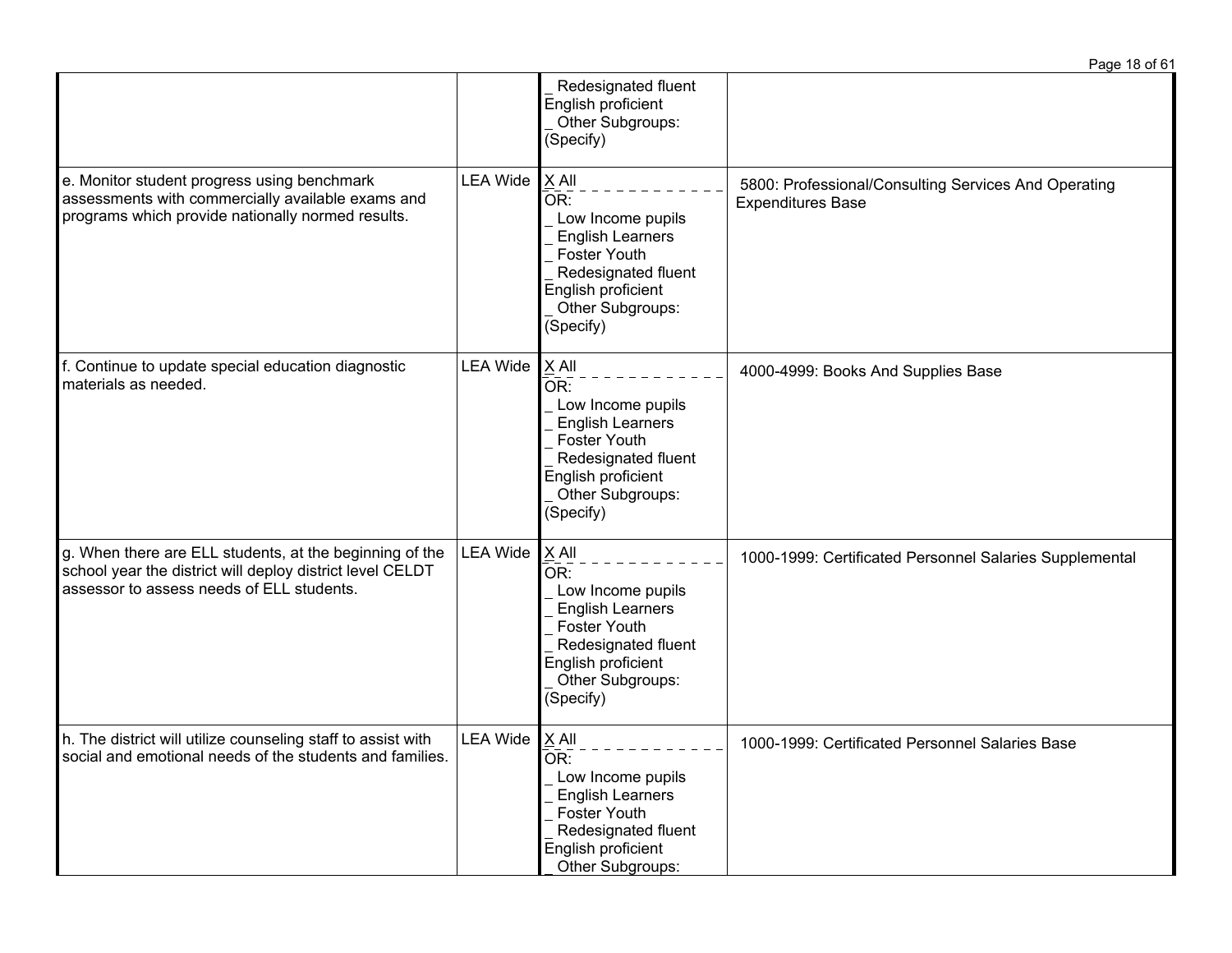Page 19 of 61

|                                                                                                                 |                 | (Specify)                                                                                                                                                    |                                    |
|-----------------------------------------------------------------------------------------------------------------|-----------------|--------------------------------------------------------------------------------------------------------------------------------------------------------------|------------------------------------|
| Maintain and stay up to date with educational<br>technology used in classrooms and for SBAC<br>assessments.     | <b>LEA Wide</b> | $X$ All<br>OR:<br>Low Income pupils<br><b>English Learners</b><br>Foster Youth<br>Redesignated fluent<br>English proficient<br>Other Subgroups:<br>(Specify) | 4000-4999: Books And Supplies Base |
| Continue to add and maintain materials for visual and<br>performing arts and project based learning activities. | <b>LEA Wide</b> | $X$ All<br>OR:<br>Low Income pupils<br><b>English Learners</b><br>Foster Youth<br>Redesignated fluent<br>English proficient<br>Other Subgroups:<br>(Specify) | 4000-4999: Books And Supplies Base |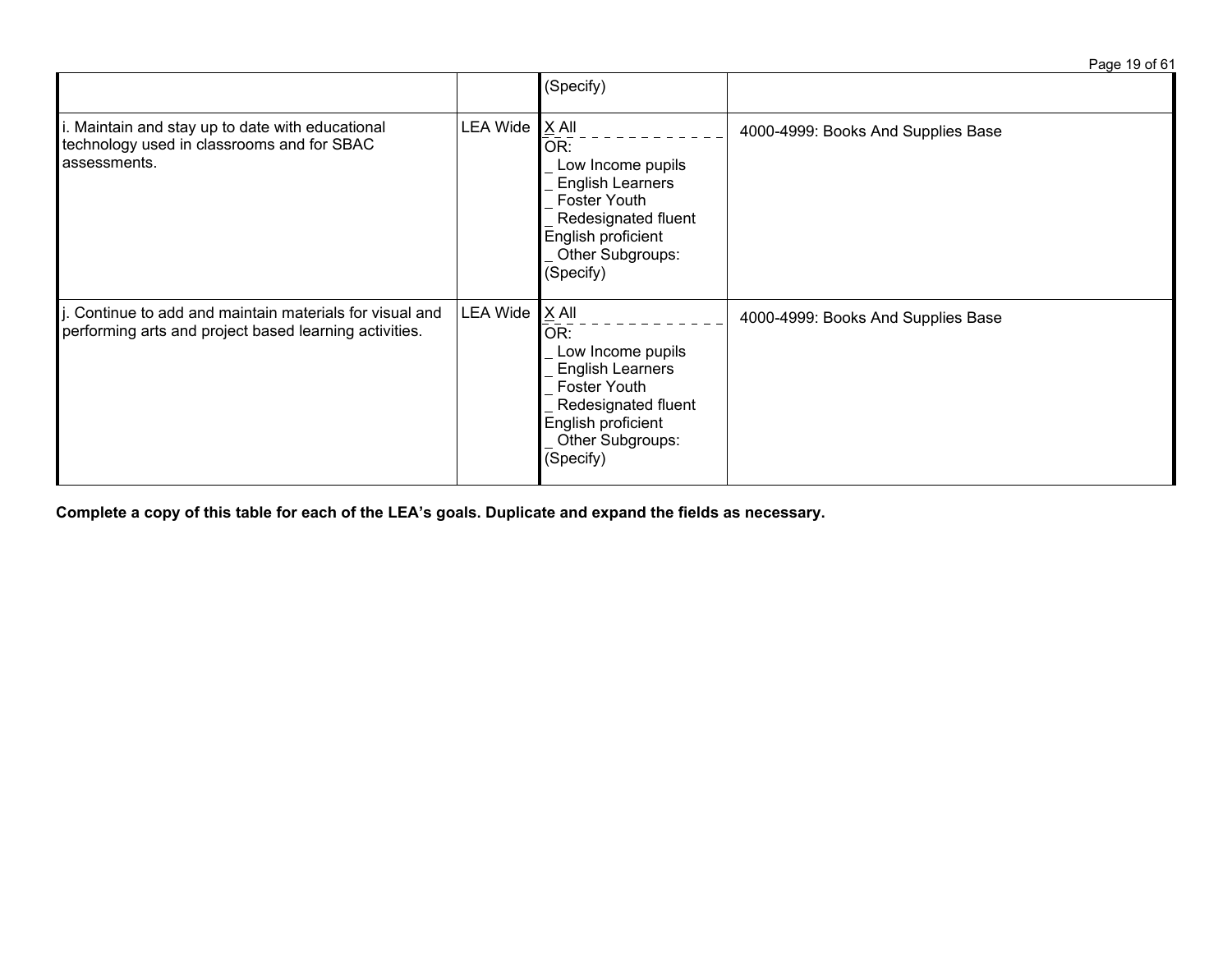|                         | Maintain high rate of attendance and positive student attitude toward school and education.                                                                                                                                                                                                                                                                                                                                                                                                                                                                                                                                                                                                                                                                                                                                                                                                                                                                                                              |                     |                                                                                                                                                              |                                            | Related State and/or Local Priorities:<br>$1 - 2 - 3 \times 4 - 5 \times 6 \times 7 - 8$ |
|-------------------------|----------------------------------------------------------------------------------------------------------------------------------------------------------------------------------------------------------------------------------------------------------------------------------------------------------------------------------------------------------------------------------------------------------------------------------------------------------------------------------------------------------------------------------------------------------------------------------------------------------------------------------------------------------------------------------------------------------------------------------------------------------------------------------------------------------------------------------------------------------------------------------------------------------------------------------------------------------------------------------------------------------|---------------------|--------------------------------------------------------------------------------------------------------------------------------------------------------------|--------------------------------------------|------------------------------------------------------------------------------------------|
| GOAL 2:                 |                                                                                                                                                                                                                                                                                                                                                                                                                                                                                                                                                                                                                                                                                                                                                                                                                                                                                                                                                                                                          |                     |                                                                                                                                                              |                                            | COE only: $9 - 10 -$                                                                     |
|                         |                                                                                                                                                                                                                                                                                                                                                                                                                                                                                                                                                                                                                                                                                                                                                                                                                                                                                                                                                                                                          |                     |                                                                                                                                                              |                                            | Local: Specify                                                                           |
| Identified Need:        | Low enrollment has led to the nonexistence of extracurricular activities and social possibilities, thereby leaving students to look for other<br>reasons to come to and feel good about and stay engaged in the daily school experience.                                                                                                                                                                                                                                                                                                                                                                                                                                                                                                                                                                                                                                                                                                                                                                 |                     |                                                                                                                                                              |                                            |                                                                                          |
| Goal Applies to:        | Schools: LEA Wide                                                                                                                                                                                                                                                                                                                                                                                                                                                                                                                                                                                                                                                                                                                                                                                                                                                                                                                                                                                        |                     |                                                                                                                                                              |                                            |                                                                                          |
|                         | Applicable Pupil<br>i All<br>Subgroups:                                                                                                                                                                                                                                                                                                                                                                                                                                                                                                                                                                                                                                                                                                                                                                                                                                                                                                                                                                  |                     |                                                                                                                                                              |                                            |                                                                                          |
|                         |                                                                                                                                                                                                                                                                                                                                                                                                                                                                                                                                                                                                                                                                                                                                                                                                                                                                                                                                                                                                          |                     | LCAP Year 1: 2016-17                                                                                                                                         |                                            |                                                                                          |
| Measurable<br>Outcomes: | Expected Annual 3. a. Board meeting sign in sheets will reflect parent participation<br>3. a. There are parents on school site council<br>$\beta$ . a. Parents help develop and participate in extra curricular and community school activities<br>3. b. 100% of IEP meetings will have a parent or guardian present<br>3. c. Parents attend every IEP meeting<br>3. c. Parents may be hired as aides, supervisors and drivers for special needs students<br>5. a. School attendance rates will be maintained above 96%<br>5. b. Chronic absentee rates will remain below 5%<br>5. c. There will be no middle school drop outs<br>5. d. There will be no high school drop outs<br>5. e. High School graduation rates will be maintained at 100%<br>$6.$ a. Pupil suspension rates will be maintained under 10%<br>6. b. Pupil expulsion rates will be maintained at one pupil or less per year.<br>6. c. Student and parent survey results show satisfaction with school safety and school connectedness |                     |                                                                                                                                                              |                                            |                                                                                          |
|                         | Actions/Services                                                                                                                                                                                                                                                                                                                                                                                                                                                                                                                                                                                                                                                                                                                                                                                                                                                                                                                                                                                         | Scope of<br>Service | Pupils to be served within<br>identified scope of<br>service                                                                                                 |                                            | <b>Budgeted</b><br>Expenditures                                                          |
| recruited.              | a. Board Agenda, meeting dates, and extracurricular<br>activities are prominently publicized and parent<br>involvement in meetings and activities are actively                                                                                                                                                                                                                                                                                                                                                                                                                                                                                                                                                                                                                                                                                                                                                                                                                                           | <b>LEA</b> wide     | $X$ All<br>OR:<br>Low Income pupils<br><b>English Learners</b><br>Foster Youth<br>Redesignated fluent<br>English proficient<br>Other Subgroups:<br>(Specify) | No additional cost to website and payroll. |                                                                                          |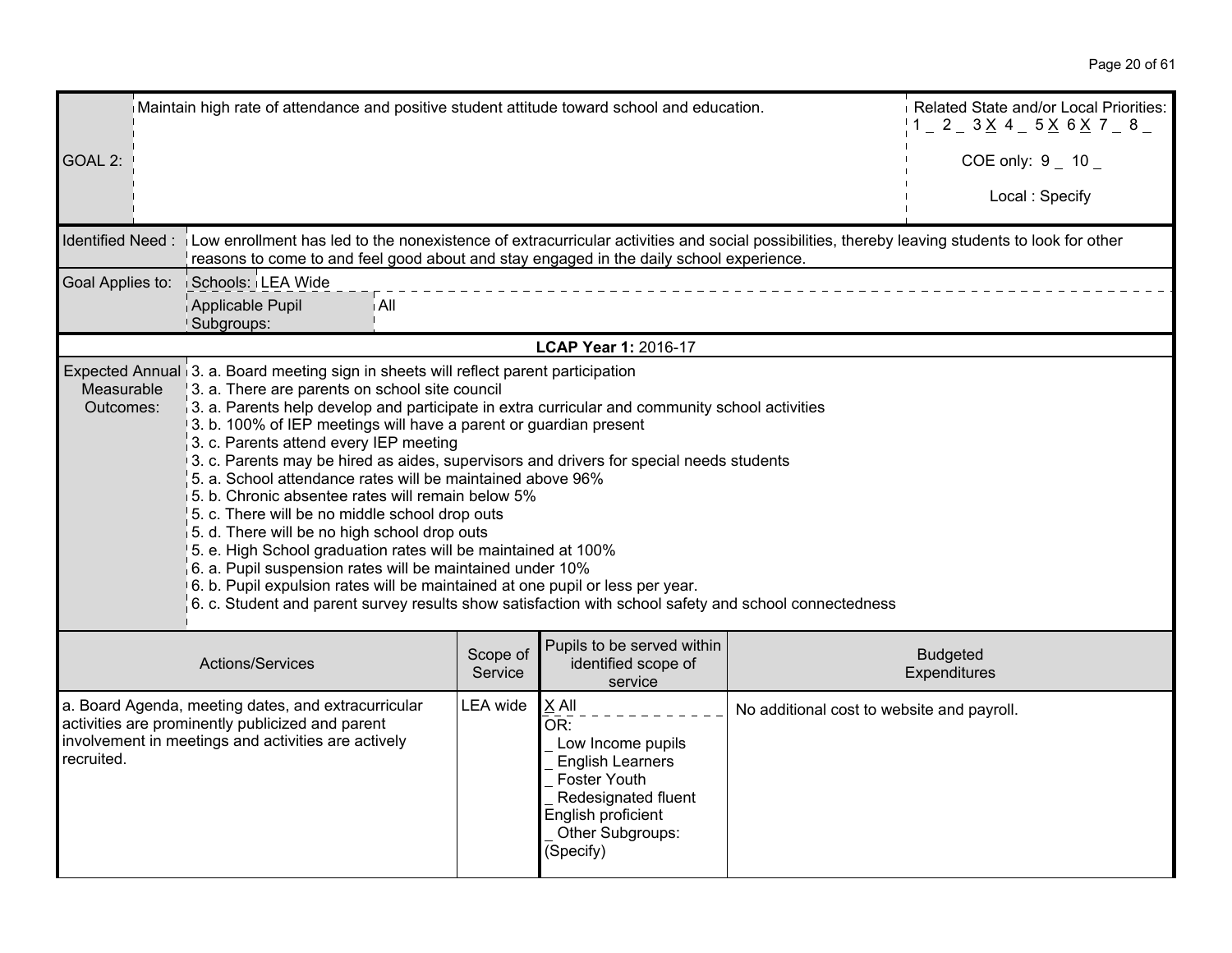| b. Develop extracurricular activities in lieu of athletics<br>that keep students engaged in the overall school<br>experience. These may include field trips and special<br>events.                                                                                                                          | <b>LEA Wide</b> | $X$ All<br>OR:<br>Low Income pupils<br><b>English Learners</b><br>Foster Youth<br>Redesignated fluent<br>English proficient<br>Other Subgroups:<br>(Specify)               | 5800: Professional/Consulting Services And Operating<br>Expenditures Base \$5,000 |
|-------------------------------------------------------------------------------------------------------------------------------------------------------------------------------------------------------------------------------------------------------------------------------------------------------------|-----------------|----------------------------------------------------------------------------------------------------------------------------------------------------------------------------|-----------------------------------------------------------------------------------|
| c. Continue to purchase or maintain educational<br>technology and online subscription materials to keep<br>courses relevant and up-to-date with digital natives so<br>that students remain positive about educational<br>experience and receive an education equivalent or<br>better to the statewide norm. | <b>LEA Wide</b> | X All<br>OR:<br>Low Income pupils<br><b>English Learners</b><br>Foster Youth<br>Redesignated fluent<br>English proficient<br>Other Subgroups:<br>(Specify)                 | 4000-4999: Books And Supplies Supplemental \$6,300                                |
|                                                                                                                                                                                                                                                                                                             |                 | All<br>$\bar{\mathsf{OR}}$ :<br>Low Income pupils<br><b>English Learners</b><br>Foster Youth<br>Redesignated fluent<br>English proficient<br>Other Subgroups:<br>(Specify) |                                                                                   |
|                                                                                                                                                                                                                                                                                                             |                 | All<br>$\bar{\mathsf{OR}}$ :<br>Low Income pupils<br><b>English Learners</b><br>Foster Youth<br>Redesignated fluent<br>English proficient<br>Other Subgroups:<br>(Specify) |                                                                                   |
|                                                                                                                                                                                                                                                                                                             |                 | All<br>OR:<br>Low Income pupils                                                                                                                                            |                                                                                   |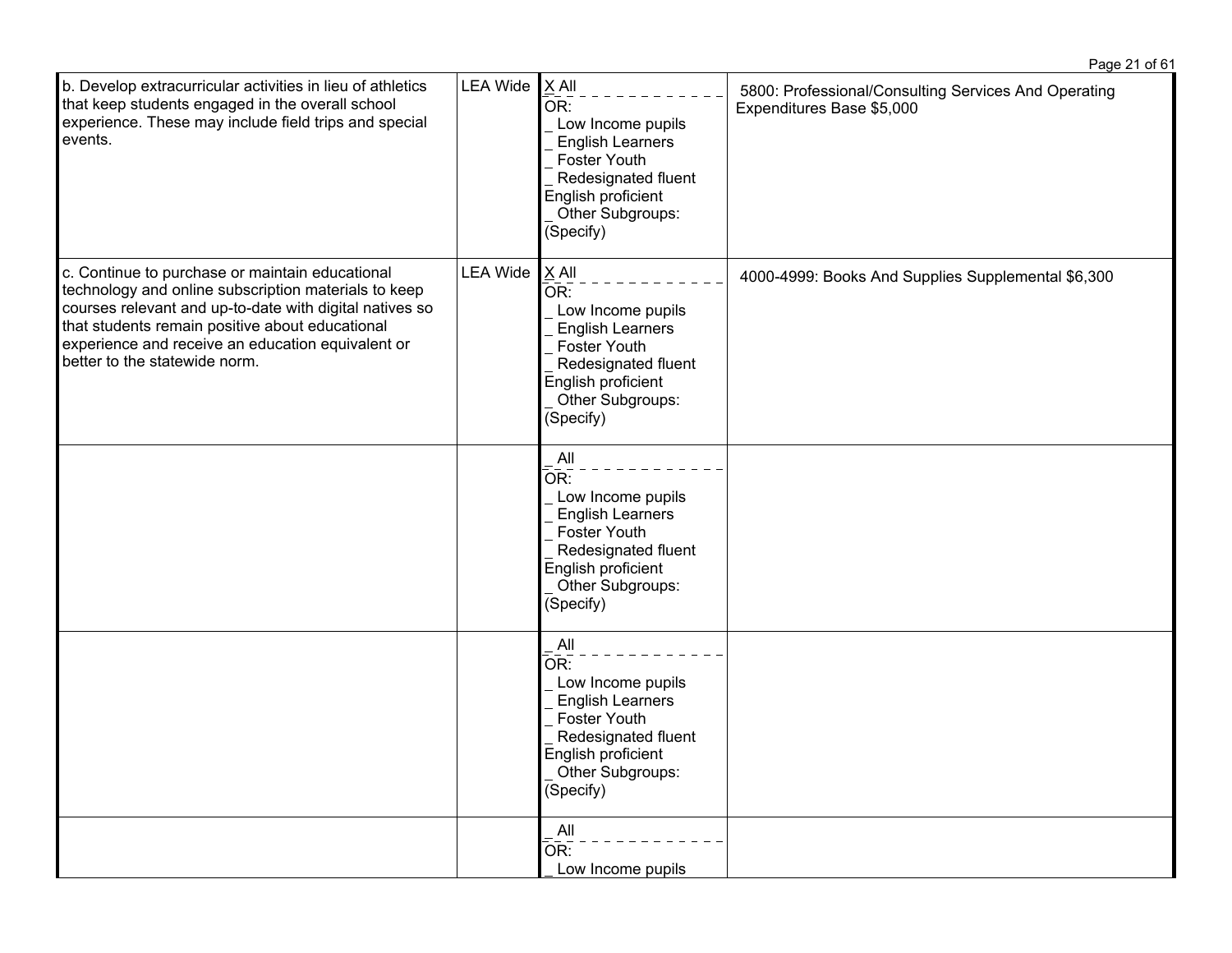|                                                                                                                                                                                 | Page 22 of 61 |
|---------------------------------------------------------------------------------------------------------------------------------------------------------------------------------|---------------|
| <b>English Learners</b><br>Foster Youth<br>Redesignated fluent<br>English proficient<br>Other Subgroups:<br>(Specify)                                                           |               |
| All<br>OR:<br>Low Income pupils<br><b>English Learners</b><br>Foster Youth<br>Redesignated fluent<br>English proficient<br>Other Subgroups:<br>(Specify)                        |               |
| All<br>OR:<br>Low Income pupils<br><b>English Learners</b><br>Foster Youth<br>Redesignated fluent<br>English proficient<br>Other Subgroups:<br>(Specify)                        |               |
| All<br>$\overline{\mathsf{OR}}$ :<br>Low Income pupils<br><b>English Learners</b><br>Foster Youth<br>Redesignated fluent<br>English proficient<br>Other Subgroups:<br>(Specify) |               |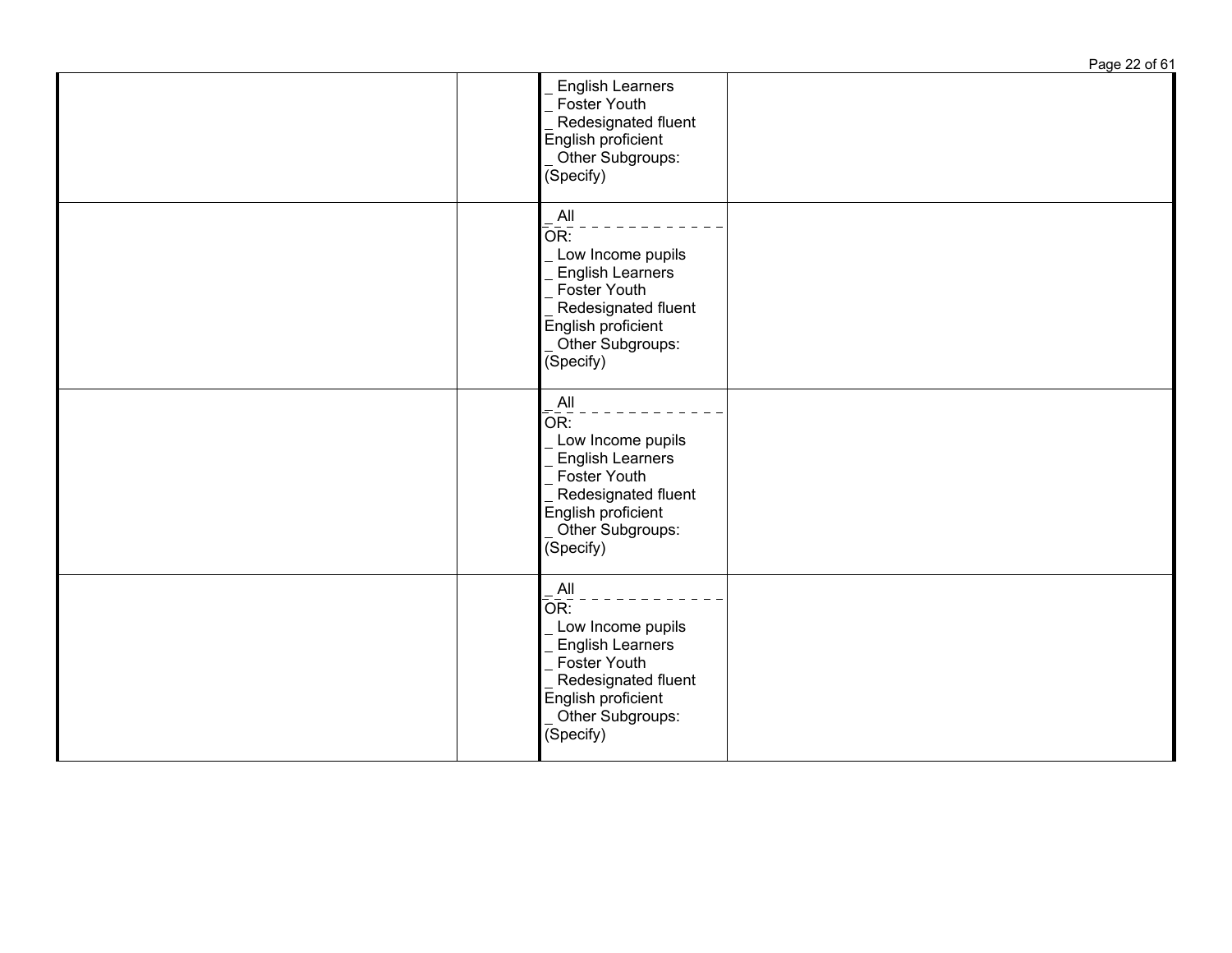Page 23 of 61

| LCAP Year 2: 2017-2018                                                                                                                                                                                                                                                                                                                                                                                                                                                                                                                                                                                                                                                                                                                                                                                                                                                                                                                                                                                                         |                 |                                                                                                                                                            |                                                                                   |  |  |  |
|--------------------------------------------------------------------------------------------------------------------------------------------------------------------------------------------------------------------------------------------------------------------------------------------------------------------------------------------------------------------------------------------------------------------------------------------------------------------------------------------------------------------------------------------------------------------------------------------------------------------------------------------------------------------------------------------------------------------------------------------------------------------------------------------------------------------------------------------------------------------------------------------------------------------------------------------------------------------------------------------------------------------------------|-----------------|------------------------------------------------------------------------------------------------------------------------------------------------------------|-----------------------------------------------------------------------------------|--|--|--|
| Expected Annual 3. a. Board meeting sign in sheets will reflect parent participation<br>Measurable<br>3. a. There are parents are on school site council<br>3. a. Parents help develop and participate in extra curricular and community school activities<br>Outcomes:<br>3. b. 100% of IEP meetings will have a parent or guardian present<br>3. c. Parents attend every IEP meeting<br>3. c. Parents may be hired as aides, supervisors and drivers for special needs students<br>5. a. School attendance rates will be maintained above 96%<br>5. b. Chronic absentee rates will remain below 5%<br>5. c. There will be no middle school drop outs<br>5. d. There will be no high school drop outs<br>5. e. High School graduation rates will be maintained at 100%<br>6. a. Pupil suspension rates will be maintained under 10%<br>6. b. Pupil expulsion rates will be maintained at one pupil or less per year.<br>6. c. Student and parent survey results show satisfaction with school safety and school connectedness |                 |                                                                                                                                                            |                                                                                   |  |  |  |
| Pupils to be served within<br>Scope of<br><b>Budgeted</b><br>Actions/Services<br>identified scope of<br>Service<br>Expenditures<br>service                                                                                                                                                                                                                                                                                                                                                                                                                                                                                                                                                                                                                                                                                                                                                                                                                                                                                     |                 |                                                                                                                                                            |                                                                                   |  |  |  |
| a. Board Agenda, meeting dates, and extracurricular<br><b>LEA Wide</b><br>activities are prominently publicized and parent<br>involvement in meetings and activities are actively<br>recruited.                                                                                                                                                                                                                                                                                                                                                                                                                                                                                                                                                                                                                                                                                                                                                                                                                                |                 | X All<br>OR:<br>Low Income pupils<br><b>English Learners</b><br>Foster Youth<br>Redesignated fluent<br>English proficient<br>Other Subgroups:<br>(Specify) | No additional cost to website and payroll.                                        |  |  |  |
| b. Develop extracurricular activities in lieu of athletics<br>that keep students engaged in the overall school<br>experience. These may include field trips and special<br>events.                                                                                                                                                                                                                                                                                                                                                                                                                                                                                                                                                                                                                                                                                                                                                                                                                                             | <b>LEA Wide</b> | X All<br>OR:<br>Low Income pupils<br><b>English Learners</b><br>Foster Youth<br>Redesignated fluent<br>English proficient<br>Other Subgroups:<br>(Specify) | 5800: Professional/Consulting Services And Operating<br>Expenditures Base \$5,000 |  |  |  |
| c. Continue to purchase or maintain educational<br>technology and online subscription materials to keep<br>courses relevant and up-to-date with digital natives so                                                                                                                                                                                                                                                                                                                                                                                                                                                                                                                                                                                                                                                                                                                                                                                                                                                             | <b>LEA Wide</b> | X All<br>OR:<br>Low Income pupils                                                                                                                          | 4000-4999: Books And Supplies Supplemental \$6,300                                |  |  |  |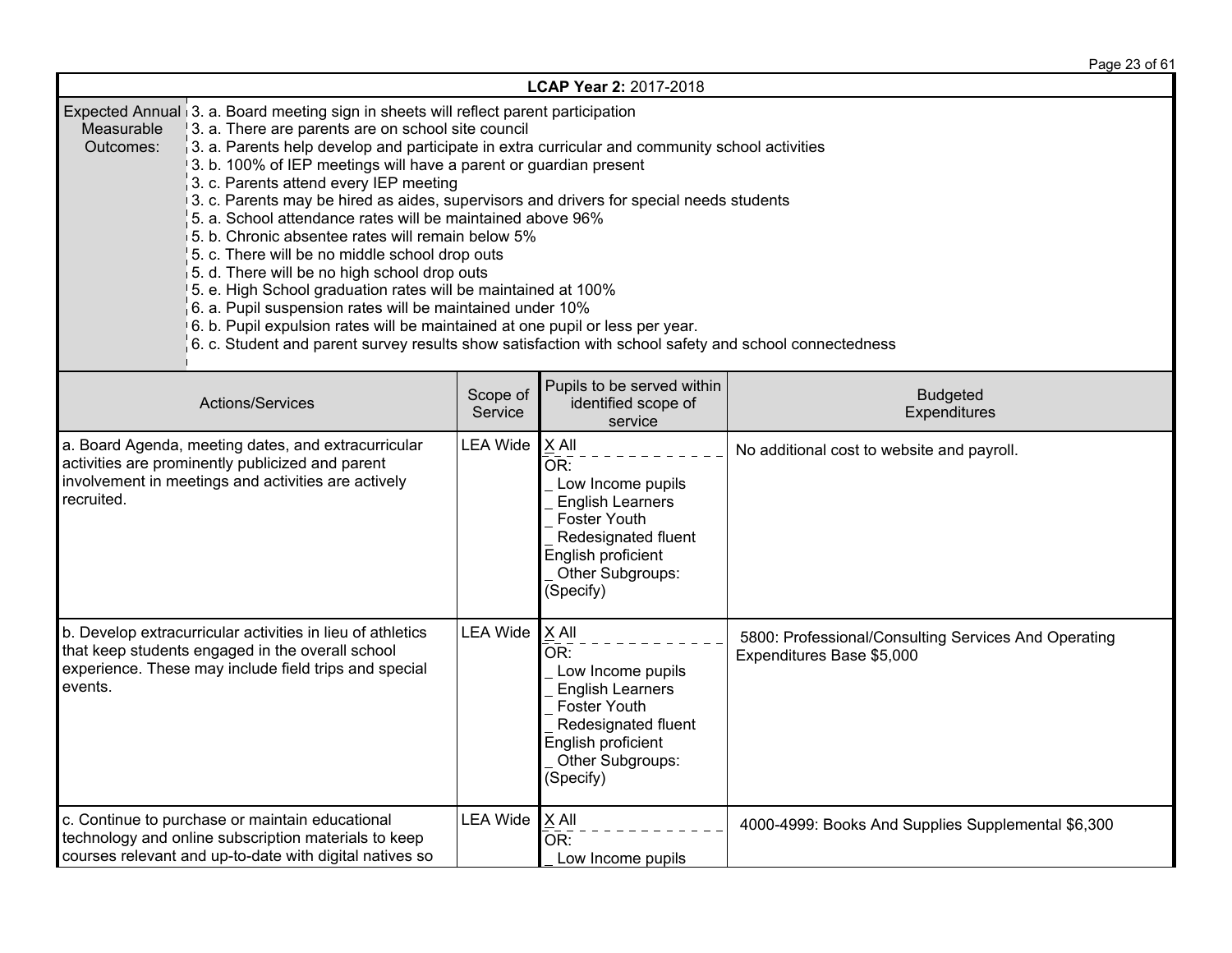|                                                                                                                                                                                                                                                                                                                                                                                                                                                                                                                                                                                                                                                                                                                                                                                                                                                                                                                                                                                                                                                |                     |                                                                                                                                                              | Page 24 of 61                                                                     |  |
|------------------------------------------------------------------------------------------------------------------------------------------------------------------------------------------------------------------------------------------------------------------------------------------------------------------------------------------------------------------------------------------------------------------------------------------------------------------------------------------------------------------------------------------------------------------------------------------------------------------------------------------------------------------------------------------------------------------------------------------------------------------------------------------------------------------------------------------------------------------------------------------------------------------------------------------------------------------------------------------------------------------------------------------------|---------------------|--------------------------------------------------------------------------------------------------------------------------------------------------------------|-----------------------------------------------------------------------------------|--|
| that students remain positive about educational<br>experience and receive an education equivalent or<br>better to the statewide norm.                                                                                                                                                                                                                                                                                                                                                                                                                                                                                                                                                                                                                                                                                                                                                                                                                                                                                                          |                     | <b>English Learners</b><br>Foster Youth<br>Redesignated fluent<br>English proficient<br>Other Subgroups:<br>(Specify)                                        |                                                                                   |  |
|                                                                                                                                                                                                                                                                                                                                                                                                                                                                                                                                                                                                                                                                                                                                                                                                                                                                                                                                                                                                                                                |                     | LCAP Year 3: 2018-19                                                                                                                                         |                                                                                   |  |
| Expected Annual 3. a. Board meeting sign in sheets will reflect parent participation<br>Measurable<br>3. a. There are parents are on school site council<br>$\frac{1}{3}$ 3. a. Parents help develop and participate in extra curricular and community school activities<br>Outcomes:<br>3. b. 100% of IEP meetings will have a parent or guardian present<br>3. c. Parents attend every IEP meeting<br>3. c. Parents may be hired as aides, supervisors and drivers for special needs students<br>5. a. School attendance rates will be maintained above 96%<br>5. b. Chronic absentee rates will remain below 5%<br>5. c. There will be no middle school drop outs<br>5. d. There will be no high school drop outs<br>5. e. High School graduation rates will be maintained at 100%<br>$6.$ a. Pupil suspension rates will be maintained under 10%<br>6. b. Pupil expulsion rates will be maintained at one pupil or less per year.<br>6. c. Student and parent survey results show satisfaction with school safety and school connectedness |                     |                                                                                                                                                              |                                                                                   |  |
| Actions/Services                                                                                                                                                                                                                                                                                                                                                                                                                                                                                                                                                                                                                                                                                                                                                                                                                                                                                                                                                                                                                               | Scope of<br>Service | Pupils to be served within<br>identified scope of<br>service                                                                                                 | <b>Budgeted</b><br>Expenditures                                                   |  |
| a. Board Agenda, meeting dates, and extracurricular<br>activities are prominently publicized and parent<br>involvement in meetings and activities are actively<br>recruited.                                                                                                                                                                                                                                                                                                                                                                                                                                                                                                                                                                                                                                                                                                                                                                                                                                                                   | <b>LEA Wide</b>     | $X$ All<br>OR:<br>Low Income pupils<br><b>English Learners</b><br>Foster Youth<br>Redesignated fluent<br>English proficient<br>Other Subgroups:<br>(Specify) | No additional cost to website and payroll.                                        |  |
| b. Develop extracurricular activities in lieu of athletics<br>that keep students engaged in the overall school<br>experience. These may include field trips and special<br>events.                                                                                                                                                                                                                                                                                                                                                                                                                                                                                                                                                                                                                                                                                                                                                                                                                                                             | <b>LEA Wide</b>     | $X$ All<br>OR:<br>Low Income pupils<br><b>English Learners</b><br>Foster Youth<br>Redesignated fluent                                                        | 5800: Professional/Consulting Services And Operating<br>Expenditures Base \$5,000 |  |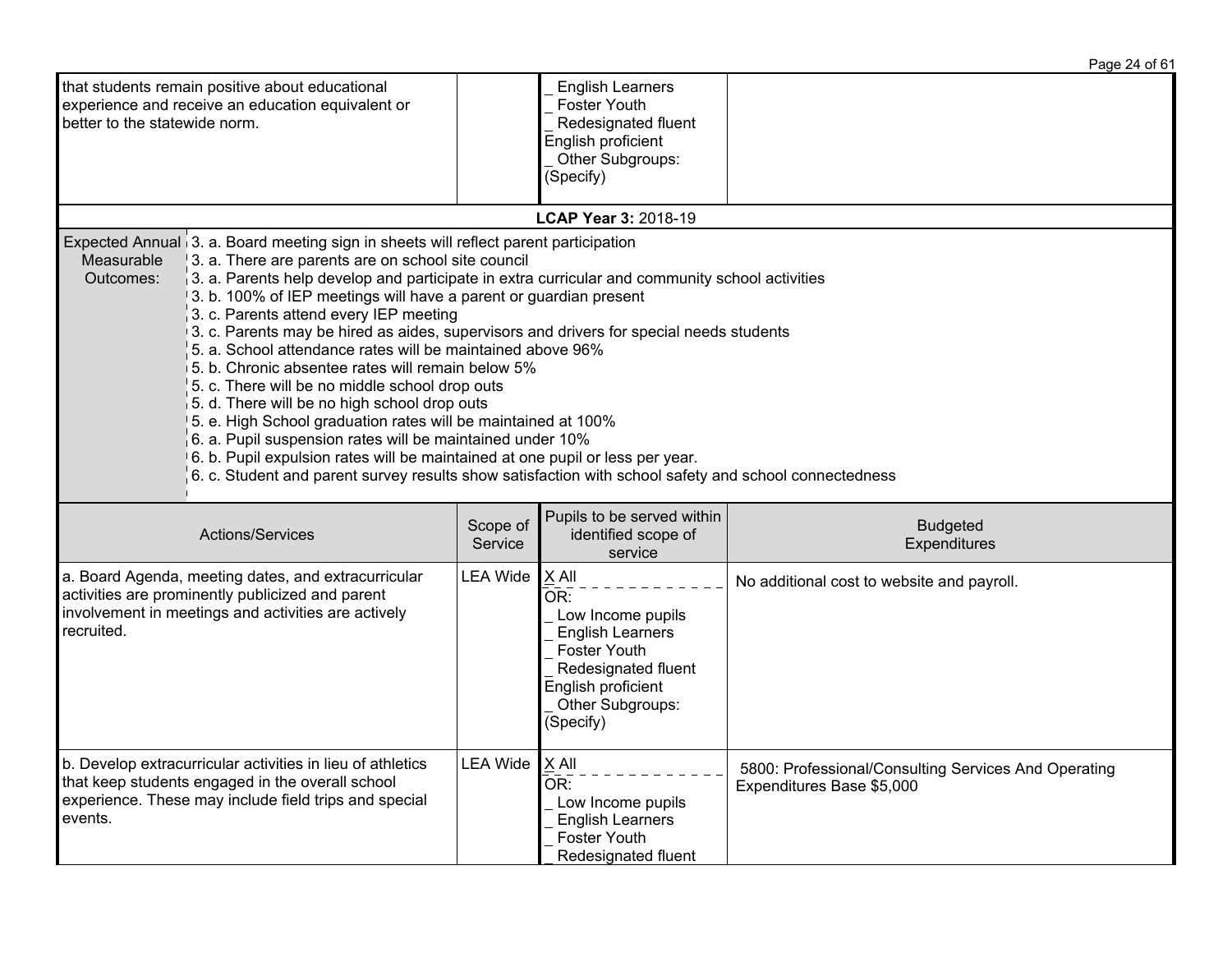Page 25 of 61 English proficient Other Subgroups:  $\sqrt{\text{Specify}}$ c. Continue to purchase or maintain educational technology and online subscription materials to keep courses relevant and up-to-date with digital natives so that students remain positive about educational experience and receive an education equivalent or better to the statewide norm. LEA Wide  $X$  All  $\overline{OR}$ : Low Income pupils English Learners Foster Youth Redesignated fluent English proficient Other Subgroups: (Specify) 4000-4999: Books And Supplies Supplemental \$6,300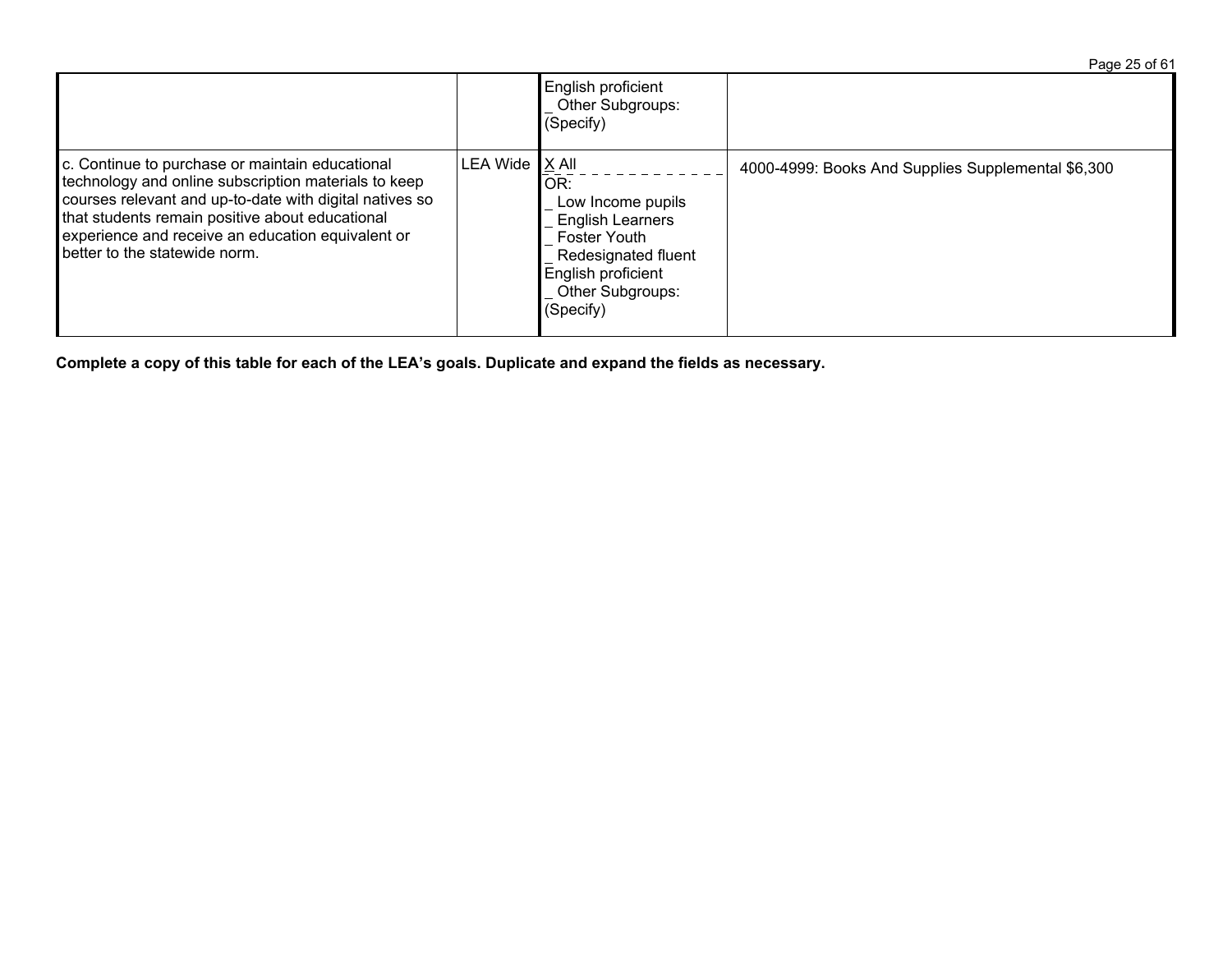| 3. All students will graduate from high school prepared for post secondary and career options or obtain a<br>certificate of high school completion. The district will maintain or increase the percentage of the students'<br>graduation/completion rates to meeting state graduation requirements.<br>GOAL 3:                                                                         |                                                                                                                                                                                                                 |                     |                                                                                                                                                            |                                                      | Related State and/or Local Priorities:<br>$1 - 2 - 3 \times 4 - 5 - 6 - 7 \times 8$<br>COE only: $9 - 10 -$<br>Local: Specify |
|----------------------------------------------------------------------------------------------------------------------------------------------------------------------------------------------------------------------------------------------------------------------------------------------------------------------------------------------------------------------------------------|-----------------------------------------------------------------------------------------------------------------------------------------------------------------------------------------------------------------|---------------------|------------------------------------------------------------------------------------------------------------------------------------------------------------|------------------------------------------------------|-------------------------------------------------------------------------------------------------------------------------------|
|                                                                                                                                                                                                                                                                                                                                                                                        | Identified Need : To meet the DVUSD Mission Statement. In particular, to have students achieve academic proficiency and become productive citizens in the<br>global environment.                                |                     |                                                                                                                                                            |                                                      |                                                                                                                               |
|                                                                                                                                                                                                                                                                                                                                                                                        | Goal Applies to: Schools: All schools with grades 7 - 12<br>Applicable Pupil<br>All students<br>Subgroups:                                                                                                      |                     |                                                                                                                                                            |                                                      |                                                                                                                               |
|                                                                                                                                                                                                                                                                                                                                                                                        |                                                                                                                                                                                                                 |                     | LCAP Year 1: 2016-17                                                                                                                                       |                                                      |                                                                                                                               |
| Expected Annual 3. a. Maintain 100% graduation rate<br>Measurable<br>7. a. Course offerings enable all students to attend UC or CSU<br>7. b. All pupils are included in all course offerings including PLATO, CTE and Work Experience if the student chooses to participate<br>Outcomes:<br>7. c. Special needs students are in a 100% inclusion program.                              |                                                                                                                                                                                                                 |                     |                                                                                                                                                            |                                                      |                                                                                                                               |
|                                                                                                                                                                                                                                                                                                                                                                                        | Actions/Services                                                                                                                                                                                                | Scope of<br>Service | Pupils to be served within<br>identified scope of<br>service                                                                                               |                                                      | <b>Budgeted</b><br>Expenditures                                                                                               |
| <b>LEA Wide</b><br>X All<br>a. Continue to develop and maintain an ongoing means<br>of monitoring progress using benchmark assessments<br>OR:<br>Schoolwide / Dist. Monitoring \$5,731<br>linked to CCCSS and nationally normed results.<br>Low Income pupils<br><b>English Learners</b><br>Foster Youth<br>Redesignated fluent<br>English proficient<br>Other Subgroups:<br>(Specify) |                                                                                                                                                                                                                 |                     |                                                                                                                                                            | 5000-5999: Services And Other Operating Expenditures |                                                                                                                               |
| requirements.                                                                                                                                                                                                                                                                                                                                                                          | b. The district will purchase annually student<br>subscriptions to Plato Courseware (or its equivalent) to<br>maintain course offerings so that our small school<br>continues meet all state graduation and A-G | <b>LEA Wide</b>     | X All<br>OR:<br>Low Income pupils<br><b>English Learners</b><br>Foster Youth<br>Redesignated fluent<br>English proficient<br>Other Subgroups:<br>(Specify) |                                                      | 4000-4999: Books And Supplies Supplemental \$4,500                                                                            |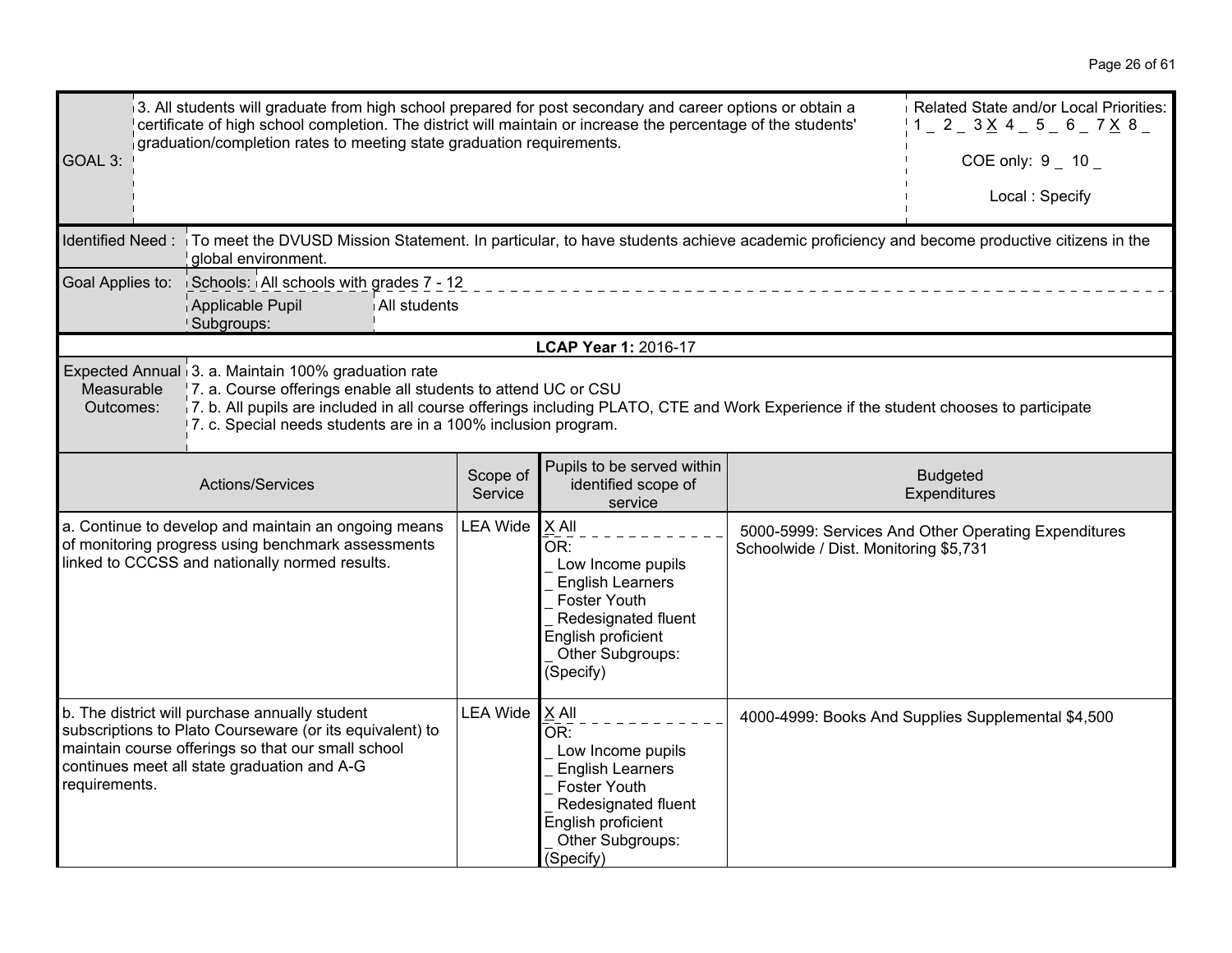|                                                                                                                                                                                                                                                                                                                                                           |                     |                                                                                                                                                                   | Page 27 of 61                                                                                                                        |  |
|-----------------------------------------------------------------------------------------------------------------------------------------------------------------------------------------------------------------------------------------------------------------------------------------------------------------------------------------------------------|---------------------|-------------------------------------------------------------------------------------------------------------------------------------------------------------------|--------------------------------------------------------------------------------------------------------------------------------------|--|
|                                                                                                                                                                                                                                                                                                                                                           |                     |                                                                                                                                                                   |                                                                                                                                      |  |
|                                                                                                                                                                                                                                                                                                                                                           |                     | LCAP Year 2: 2017-2018                                                                                                                                            |                                                                                                                                      |  |
| Expected Annual 3. a. Maintain 100% graduation rate<br>Measurable<br>7. a. Course offerings enable all students to attend UC or CSU<br>Outcomes:<br>7. c. Special needs students are in a 100% inclusion program.                                                                                                                                         |                     |                                                                                                                                                                   | 7. b. All pupils are included in all course offerings including PLATO, CTE and Work Experience if the student chooses to participate |  |
| Actions/Services                                                                                                                                                                                                                                                                                                                                          | Scope of<br>Service | Pupils to be served within<br>identified scope of<br>service                                                                                                      | <b>Budgeted</b><br>Expenditures                                                                                                      |  |
| a. Continue to develop and maintain an ongoing means<br>of monitoring progress using benchmark assessments<br>linked to CCCSS and nationally normed results.                                                                                                                                                                                              | LEA wide            | X All<br>OR:<br>Low Income pupils<br><b>English Learners</b><br><b>Foster Youth</b><br>Redesignated fluent<br>English proficient<br>Other Subgroups:<br>(Specify) | 5800: Professional/Consulting Services And Operating<br>Expenditures Schoolwide / Dist. Monitoring \$5,800                           |  |
| b. The district will purchase annually student<br>subscriptions to Plato Courseware (or its equivalent) to<br>maintain course offerings so that our small school<br>continues meet all state graduation and A-G<br>requirements.                                                                                                                          | <b>LEA Wide</b>     | X All<br>OR:<br>Low Income pupils<br><b>English Learners</b><br><b>Foster Youth</b><br>Redesignated fluent<br>English proficient<br>Other Subgroups:<br>(Specify) | 4000-4999: Books And Supplies Supplemental \$4,500                                                                                   |  |
|                                                                                                                                                                                                                                                                                                                                                           |                     | LCAP Year 3: 2018-19                                                                                                                                              |                                                                                                                                      |  |
| Expected Annual 3. a. Maintain 100% graduation rate<br>7. a. Course offerings enable all students to attend UC or CSU<br>Measurable<br>7. b. All pupils are included in all course offerings including PLATO, CTE and Work Experience if the student chooses to participate<br>Outcomes:<br>7. c. Special needs students are in a 100% inclusion program. |                     |                                                                                                                                                                   |                                                                                                                                      |  |
| Actions/Services                                                                                                                                                                                                                                                                                                                                          | Scope of<br>Service | Pupils to be served within<br>identified scope of<br>service                                                                                                      | <b>Budgeted</b><br>Expenditures                                                                                                      |  |
| a. Continue to develop and maintain an ongoing means<br>of monitoring progress using benchmark assessments                                                                                                                                                                                                                                                | <b>LES Wide</b>     | $X$ All<br>OR:                                                                                                                                                    | 5800: Professional/Consulting Services And Operating<br>Expenditures Schoolwide / Dist. Monitoring                                   |  |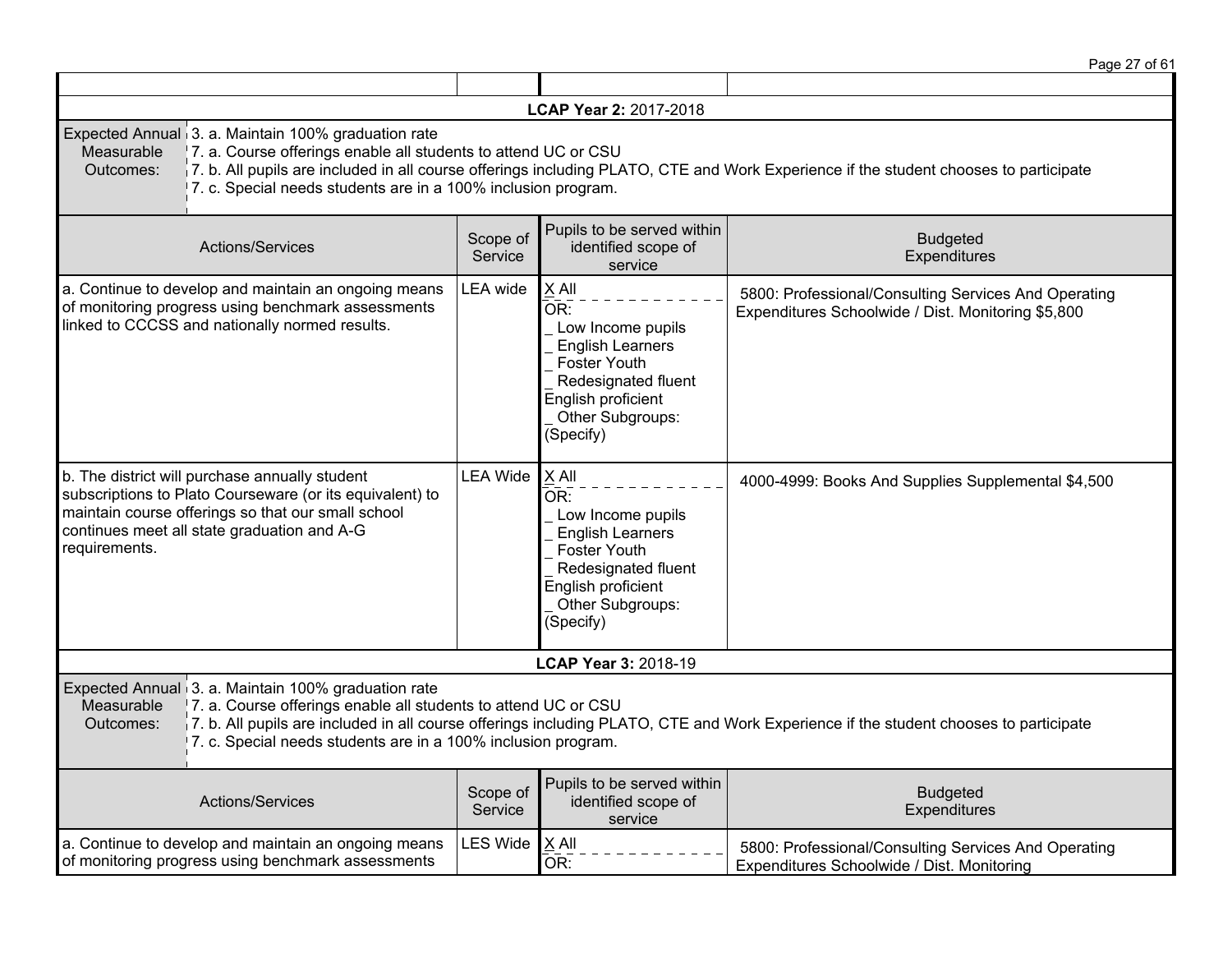|                                                                                                                                                                                                                                  |          |                                                                                                                                                                     | Page 28 of 61                              |
|----------------------------------------------------------------------------------------------------------------------------------------------------------------------------------------------------------------------------------|----------|---------------------------------------------------------------------------------------------------------------------------------------------------------------------|--------------------------------------------|
| linked to CCCSS and nationally normed results.                                                                                                                                                                                   |          | Low Income pupils<br><b>English Learners</b><br><b>Foster Youth</b><br>Redesignated fluent<br>English proficient<br>Other Subgroups:<br>(Specify)                   |                                            |
| b. The district will purchase annually student<br>subscriptions to Plato Courseware (or its equivalent) to<br>maintain course offerings so that our small school<br>continues meet all state graduation and A-G<br>requirements. | LEA Wide | $X$ All<br>OR:<br>Low Income pupils<br><b>English Learners</b><br><b>Foster Youth</b><br>Redesignated fluent<br>English proficient<br>Other Subgroups:<br>(Specify) | 4000-4999: Books And Supplies Supplemental |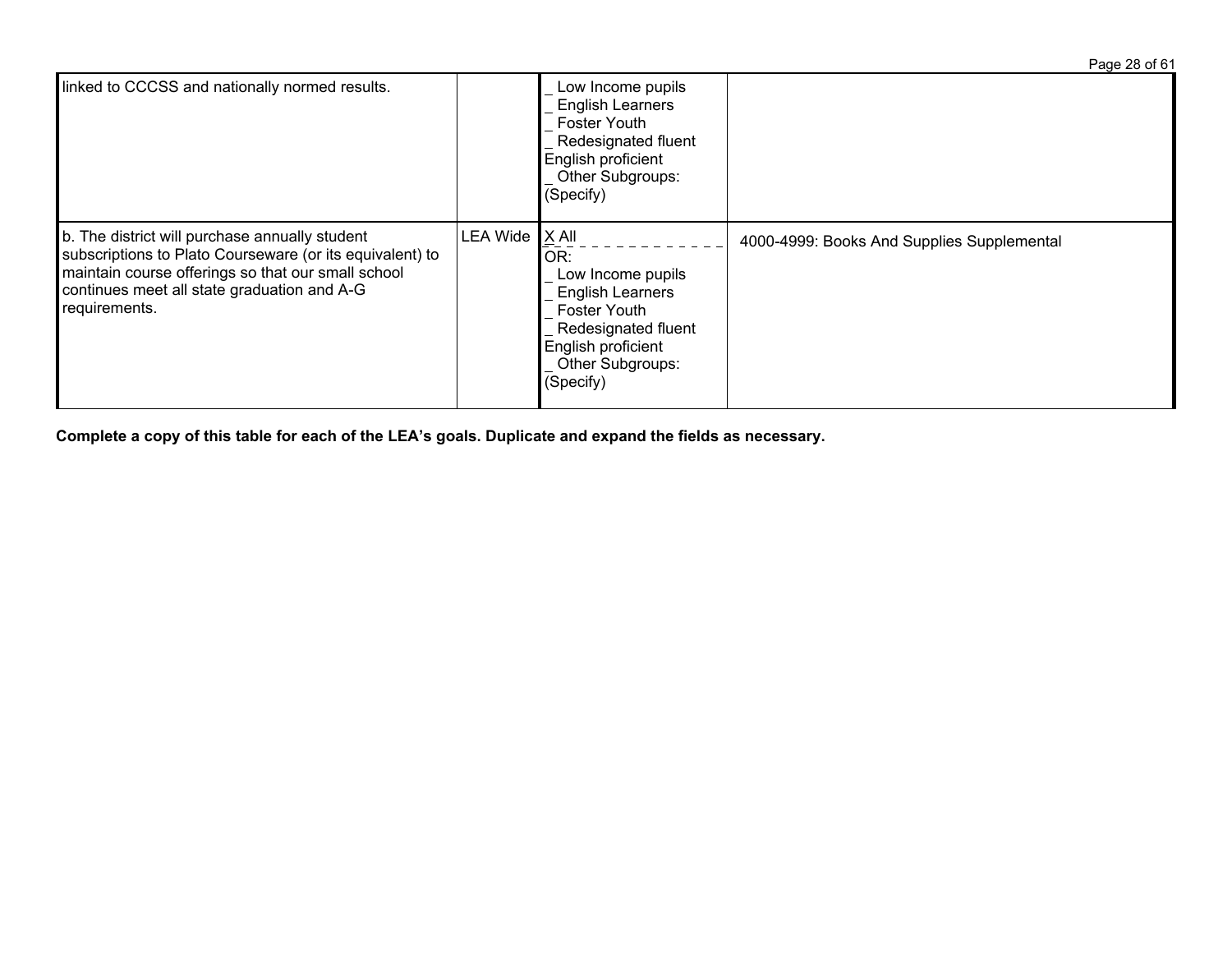|                                                   |                                |                     |                                                              | Related State and/or Local Priorities:<br>$1 - 2 - 3 - 4 - 5 - 6 - 7 - 8 -$ |
|---------------------------------------------------|--------------------------------|---------------------|--------------------------------------------------------------|-----------------------------------------------------------------------------|
| GOAL 4:                                           |                                |                     |                                                              | COE only: $9 - 10 -$                                                        |
|                                                   |                                |                     |                                                              | Local: Specify                                                              |
| Identified Need:                                  |                                |                     |                                                              |                                                                             |
| Goal Applies to:                                  | Schools:                       |                     |                                                              |                                                                             |
|                                                   | Applicable Pupil<br>Subgroups: |                     |                                                              |                                                                             |
|                                                   |                                |                     | LCAP Year 1: 2016-17                                         |                                                                             |
| <b>Expected Annual</b><br>Measurable<br>Outcomes: |                                |                     |                                                              |                                                                             |
|                                                   | Actions/Services               | Scope of<br>Service | Pupils to be served within<br>identified scope of<br>service | <b>Budgeted</b><br>Expenditures                                             |
|                                                   |                                |                     | LCAP Year 2: 2017-2018                                       |                                                                             |
| <b>Expected Annual</b><br>Measurable<br>Outcomes: |                                |                     |                                                              |                                                                             |
|                                                   | Actions/Services               | Scope of<br>Service | Pupils to be served within<br>identified scope of<br>service | <b>Budgeted</b><br>Expenditures                                             |
|                                                   |                                |                     | LCAP Year 3: 2018-19                                         |                                                                             |
| Expected Annual<br>Measurable<br>Outcomes:        |                                |                     |                                                              |                                                                             |
|                                                   | Actions/Services               | Scope of<br>Service | Pupils to be served within<br>identified scope of<br>service | <b>Budgeted</b><br>Expenditures                                             |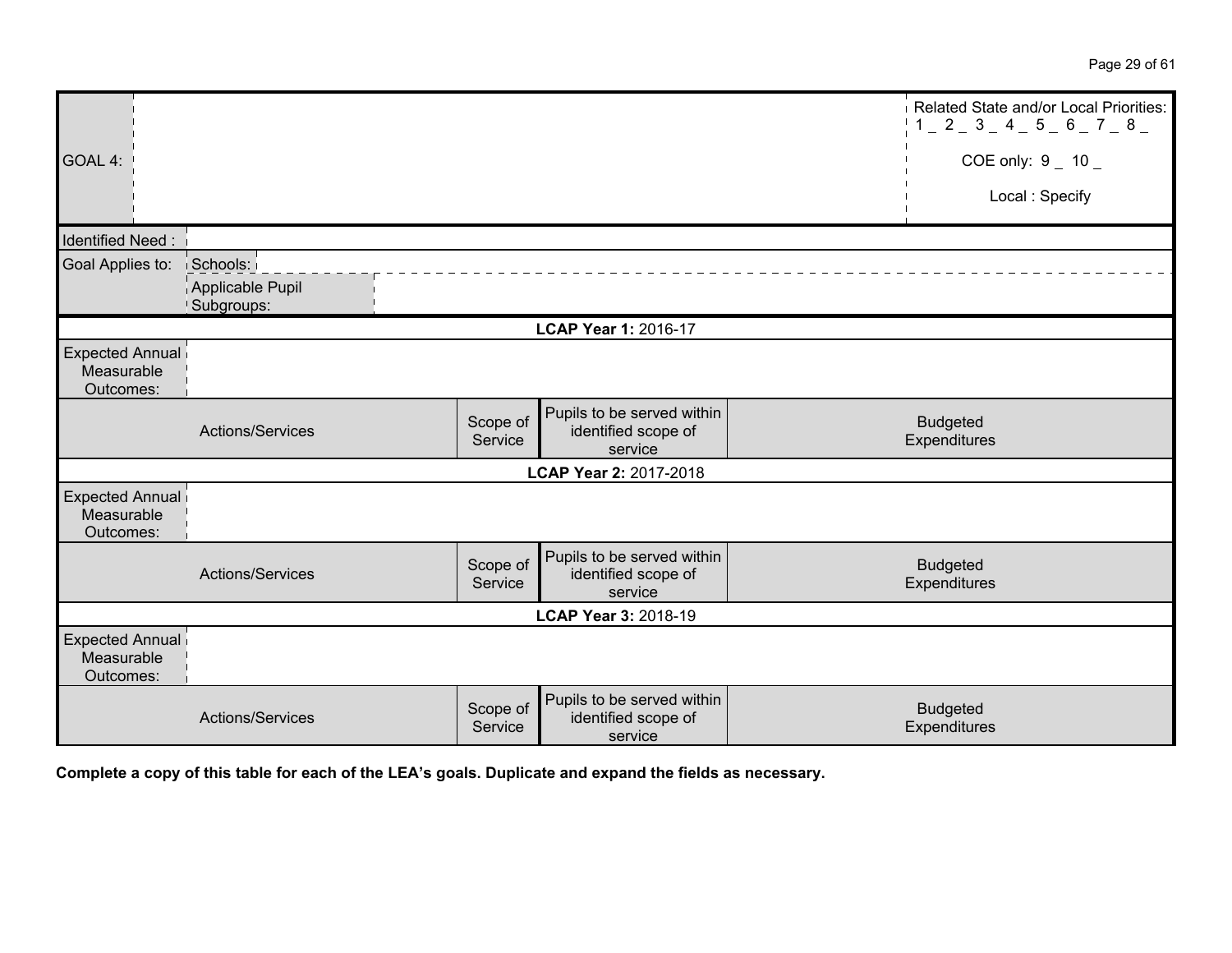|                                                   |                                |                     |                                                              | Related State and/or Local Priorities:<br>$1 - 2 - 3 - 4 - 5 - 6 - 7 - 8 -$ |
|---------------------------------------------------|--------------------------------|---------------------|--------------------------------------------------------------|-----------------------------------------------------------------------------|
| GOAL 5:                                           |                                |                     |                                                              | COE only: $9 - 10 -$                                                        |
|                                                   |                                |                     |                                                              | Local: Specify                                                              |
| Identified Need:                                  |                                |                     |                                                              |                                                                             |
| Goal Applies to:                                  | Schools:                       |                     |                                                              |                                                                             |
|                                                   | Applicable Pupil<br>Subgroups: |                     |                                                              |                                                                             |
|                                                   |                                |                     | LCAP Year 1: 2016-17                                         |                                                                             |
| <b>Expected Annual</b><br>Measurable<br>Outcomes: |                                |                     |                                                              |                                                                             |
|                                                   | Actions/Services               | Scope of<br>Service | Pupils to be served within<br>identified scope of<br>service | <b>Budgeted</b><br>Expenditures                                             |
|                                                   |                                |                     | LCAP Year 2: 2017-2018                                       |                                                                             |
| <b>Expected Annual</b><br>Measurable<br>Outcomes: |                                |                     |                                                              |                                                                             |
|                                                   | Actions/Services               | Scope of<br>Service | Pupils to be served within<br>identified scope of<br>service | <b>Budgeted</b><br>Expenditures                                             |
|                                                   |                                |                     | LCAP Year 3: 2018-19                                         |                                                                             |
| Expected Annual<br>Measurable<br>Outcomes:        |                                |                     |                                                              |                                                                             |
|                                                   | Actions/Services               | Scope of<br>Service | Pupils to be served within<br>identified scope of<br>service | <b>Budgeted</b><br>Expenditures                                             |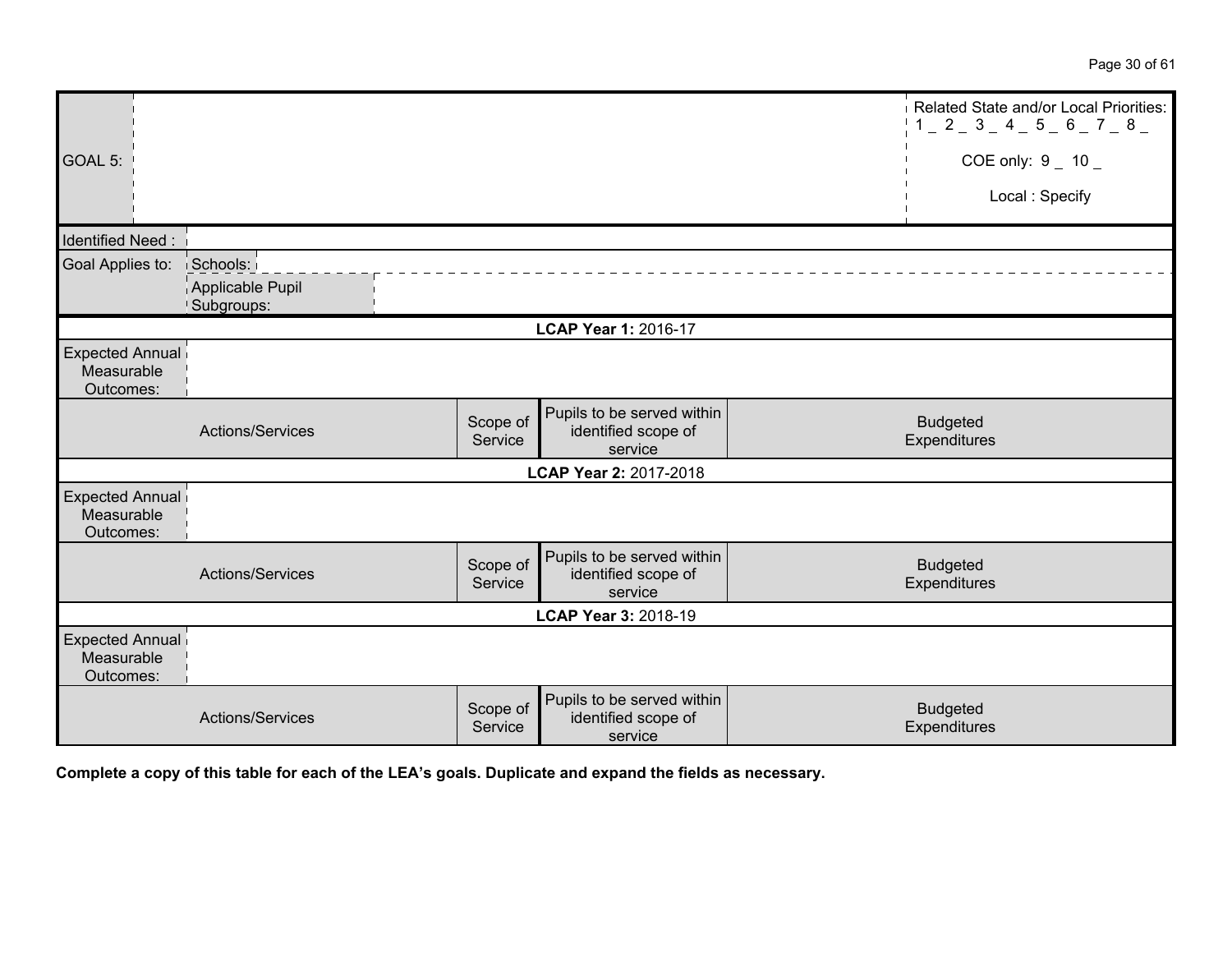|                                                   |                                |                     |                                                              | Related State and/or Local Priorities:<br>$1 - 2 - 3 - 4 - 5 - 6 - 7 - 8 -$ |
|---------------------------------------------------|--------------------------------|---------------------|--------------------------------------------------------------|-----------------------------------------------------------------------------|
| GOAL 6:                                           |                                |                     |                                                              | COE only: $9 - 10 -$                                                        |
|                                                   |                                |                     |                                                              | Local: Specify                                                              |
| Identified Need:                                  |                                |                     |                                                              |                                                                             |
| Goal Applies to:                                  | Schools:                       |                     |                                                              |                                                                             |
|                                                   | Applicable Pupil<br>Subgroups: |                     |                                                              |                                                                             |
|                                                   |                                |                     | LCAP Year 1: 2016-17                                         |                                                                             |
| <b>Expected Annual</b><br>Measurable<br>Outcomes: |                                |                     |                                                              |                                                                             |
|                                                   | Actions/Services               | Scope of<br>Service | Pupils to be served within<br>identified scope of<br>service | <b>Budgeted</b><br>Expenditures                                             |
|                                                   |                                |                     | LCAP Year 2: 2017-2018                                       |                                                                             |
| <b>Expected Annual</b><br>Measurable<br>Outcomes: |                                |                     |                                                              |                                                                             |
|                                                   | Actions/Services               | Scope of<br>Service | Pupils to be served within<br>identified scope of<br>service | <b>Budgeted</b><br>Expenditures                                             |
|                                                   |                                |                     | LCAP Year 3: 2018-19                                         |                                                                             |
| Expected Annual<br>Measurable<br>Outcomes:        |                                |                     |                                                              |                                                                             |
|                                                   | Actions/Services               | Scope of<br>Service | Pupils to be served within<br>identified scope of<br>service | <b>Budgeted</b><br>Expenditures                                             |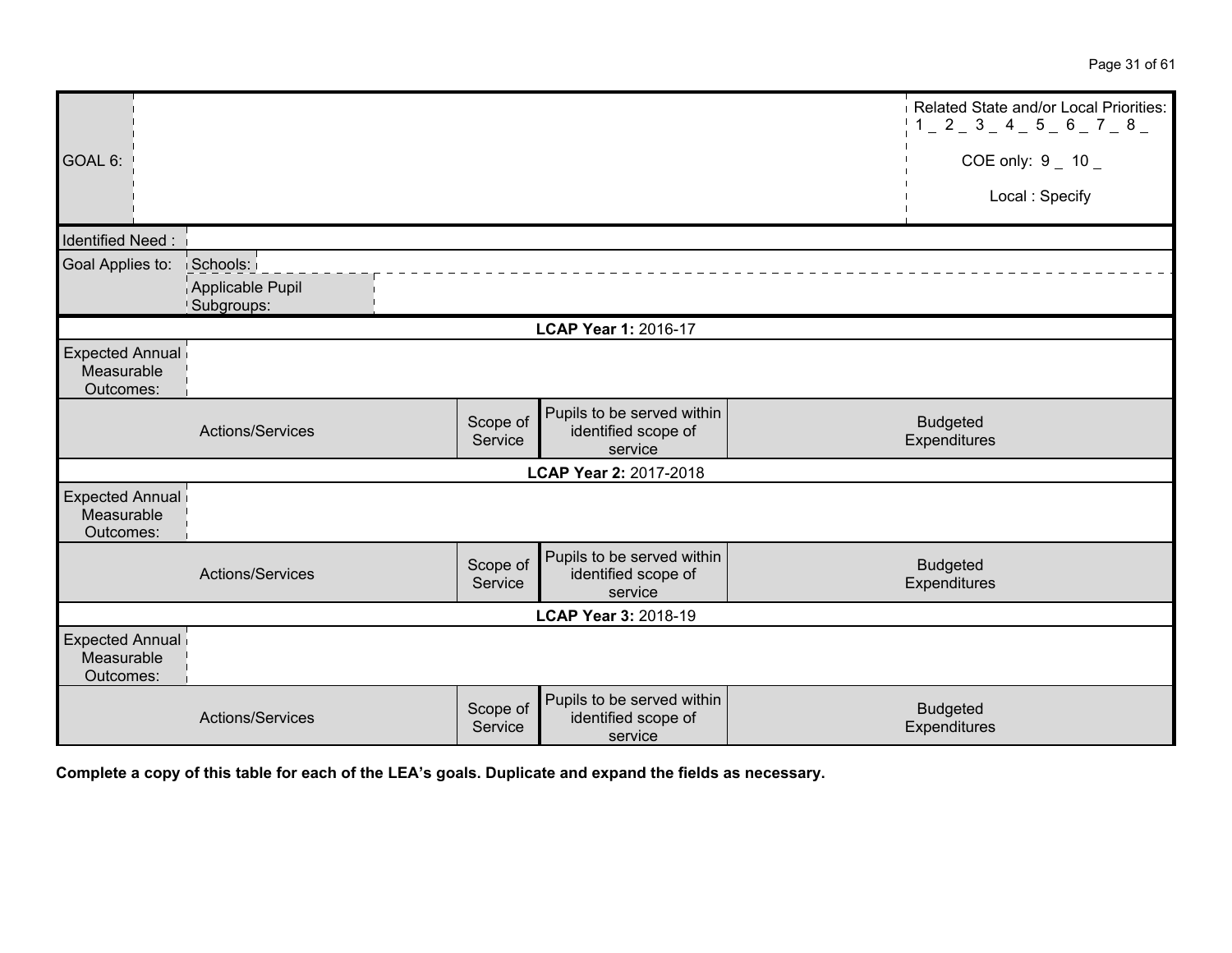|                                                   |                                |                     |                                                              | Related State and/or Local Priorities:<br>$1 - 2 - 3 - 4 - 5 - 6 - 7 - 8 -$ |
|---------------------------------------------------|--------------------------------|---------------------|--------------------------------------------------------------|-----------------------------------------------------------------------------|
| GOAL 7:                                           |                                |                     |                                                              | COE only: $9 - 10 -$                                                        |
|                                                   |                                |                     |                                                              | Local: Specify                                                              |
| <b>Identified Need:</b>                           |                                |                     |                                                              |                                                                             |
| Goal Applies to:                                  | Schools:                       |                     |                                                              |                                                                             |
|                                                   | Applicable Pupil<br>Subgroups: |                     |                                                              |                                                                             |
|                                                   |                                |                     | LCAP Year 1: 2016-17                                         |                                                                             |
| <b>Expected Annual</b><br>Measurable<br>Outcomes: |                                |                     |                                                              |                                                                             |
|                                                   | Actions/Services               | Scope of<br>Service | Pupils to be served within<br>identified scope of<br>service | <b>Budgeted</b><br>Expenditures                                             |
|                                                   |                                |                     | LCAP Year 2: 2017-2018                                       |                                                                             |
| <b>Expected Annual</b><br>Measurable<br>Outcomes: |                                |                     |                                                              |                                                                             |
|                                                   | Actions/Services               | Scope of<br>Service | Pupils to be served within<br>identified scope of<br>service | <b>Budgeted</b><br>Expenditures                                             |
|                                                   |                                |                     | LCAP Year 3: 2018-19                                         |                                                                             |
| <b>Expected Annual</b><br>Measurable<br>Outcomes: |                                |                     |                                                              |                                                                             |
|                                                   | Actions/Services               | Scope of<br>Service | Pupils to be served within<br>identified scope of<br>service | <b>Budgeted</b><br>Expenditures                                             |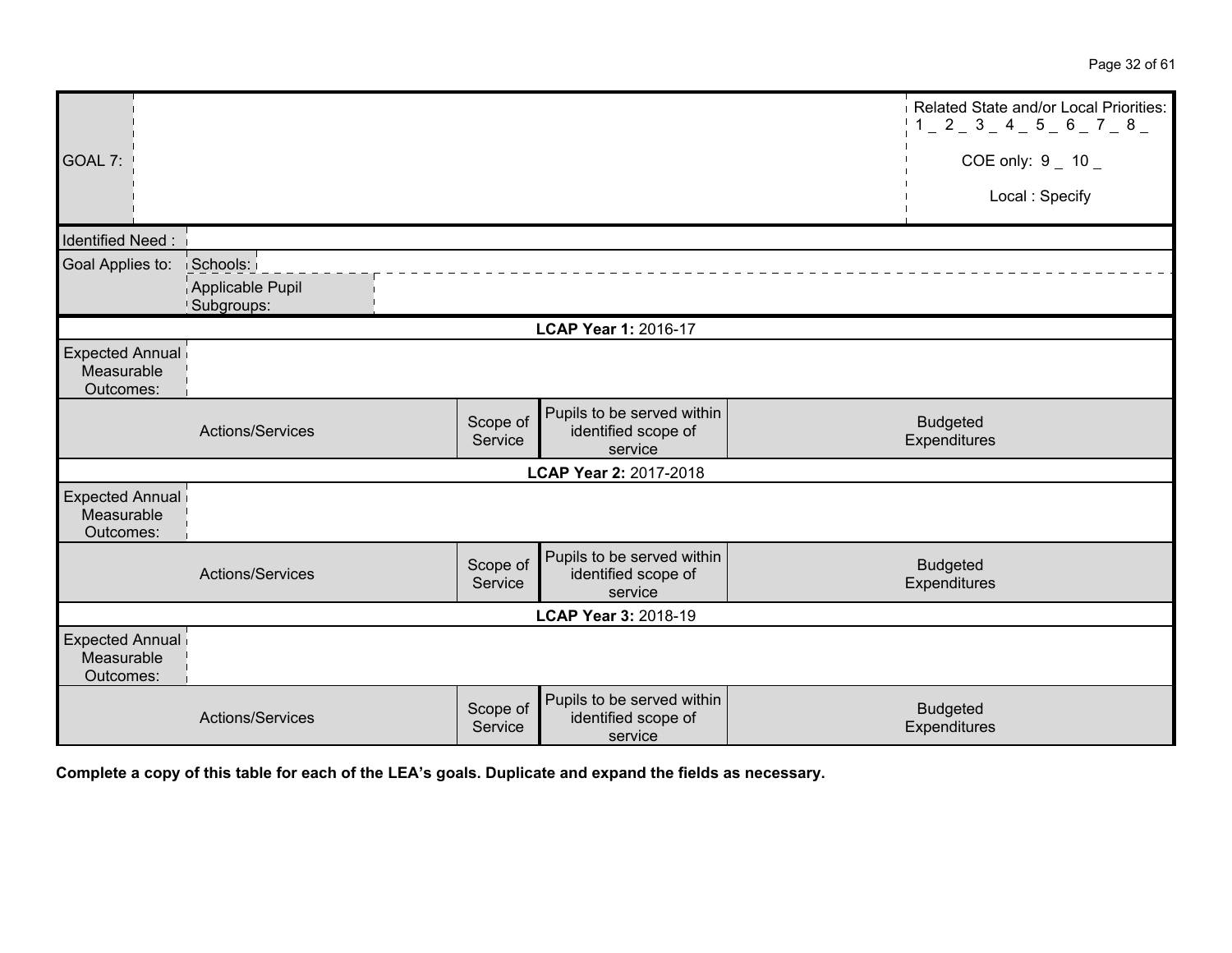|                                                   |                              |                     |                                                              | Related State and/or Local Priorities:<br>$1_{-}$ 2 $_{-}$ 3 $_{-}$ 4 $_{-}$ 5 $_{-}$ 6 $_{-}$ 7 $_{-}$ 8 $_{-}$ |
|---------------------------------------------------|------------------------------|---------------------|--------------------------------------------------------------|------------------------------------------------------------------------------------------------------------------|
| GOAL 8:                                           |                              |                     |                                                              | COE only: $9 - 10 -$                                                                                             |
|                                                   |                              |                     |                                                              | Local: Specify                                                                                                   |
| Identified Need:                                  |                              |                     |                                                              |                                                                                                                  |
| Goal Applies to:                                  | Schools:<br>Applicable Pupil |                     |                                                              |                                                                                                                  |
|                                                   | Subgroups:                   |                     |                                                              |                                                                                                                  |
|                                                   |                              |                     | LCAP Year 1: 2016-17                                         |                                                                                                                  |
| <b>Expected Annual</b><br>Measurable<br>Outcomes: |                              |                     |                                                              |                                                                                                                  |
|                                                   | Actions/Services             | Scope of<br>Service | Pupils to be served within<br>identified scope of<br>service | <b>Budgeted</b><br>Expenditures                                                                                  |
|                                                   |                              |                     | LCAP Year 2: 2017-2018                                       |                                                                                                                  |
| <b>Expected Annual</b><br>Measurable<br>Outcomes: |                              |                     |                                                              |                                                                                                                  |
|                                                   | Actions/Services             | Scope of<br>Service | Pupils to be served within<br>identified scope of<br>service | <b>Budgeted</b><br>Expenditures                                                                                  |
|                                                   |                              |                     | LCAP Year 3: 2018-19                                         |                                                                                                                  |
| <b>Expected Annual</b><br>Measurable<br>Outcomes: |                              |                     |                                                              |                                                                                                                  |
|                                                   | Actions/Services             | Scope of<br>Service | Pupils to be served within<br>identified scope of<br>service | <b>Budgeted</b><br>Expenditures                                                                                  |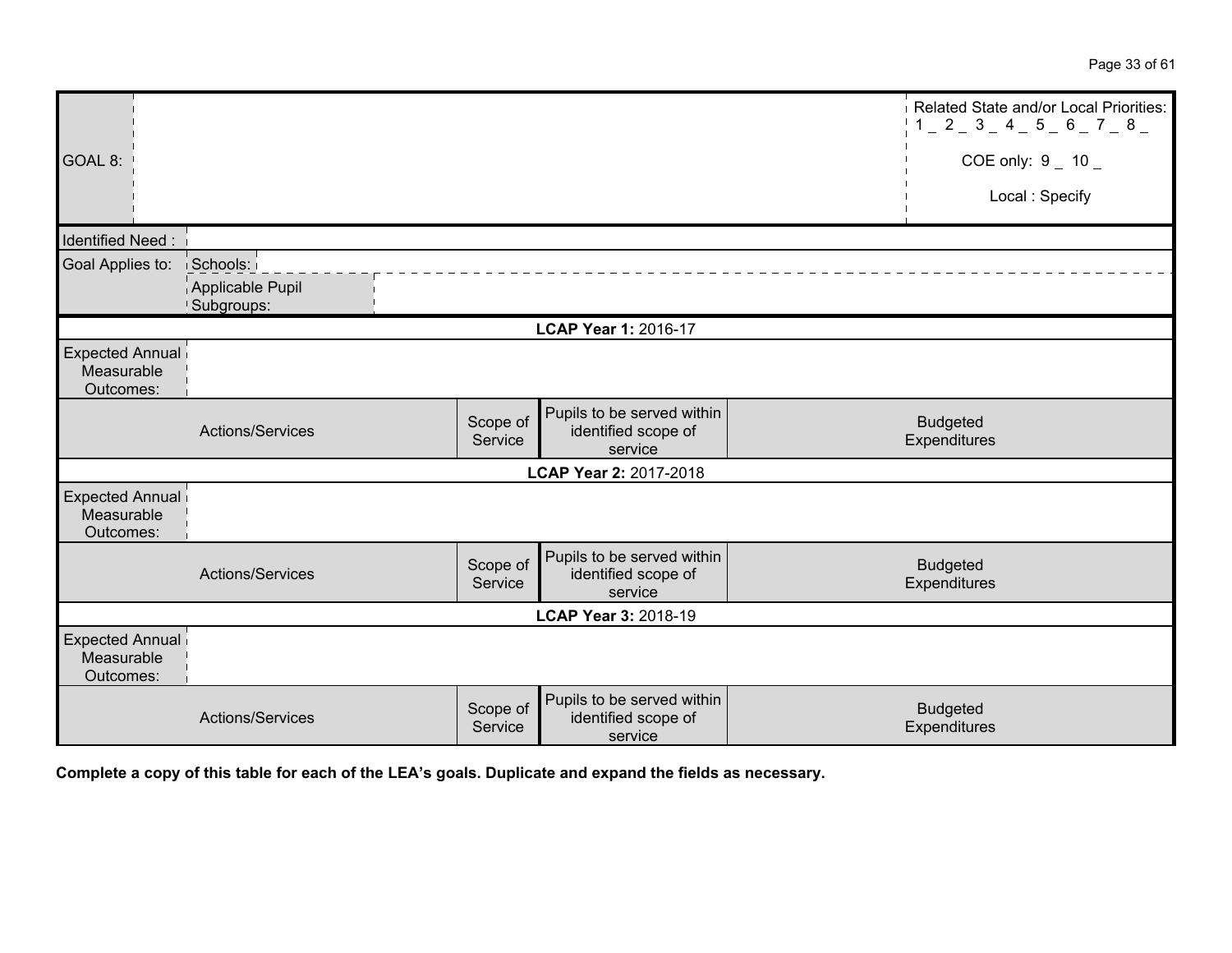|                                                   |                                |                     |                                                              | Related State and/or Local Priorities:<br>$1 - 2 - 3 - 4 - 5 - 6 - 7 - 8 -$ |
|---------------------------------------------------|--------------------------------|---------------------|--------------------------------------------------------------|-----------------------------------------------------------------------------|
| GOAL 9:                                           |                                |                     |                                                              | COE only: $9 - 10 -$                                                        |
|                                                   |                                |                     |                                                              | Local: Specify                                                              |
| Identified Need:                                  |                                |                     |                                                              |                                                                             |
| Goal Applies to:                                  | Schools:                       |                     |                                                              |                                                                             |
|                                                   | Applicable Pupil<br>Subgroups: |                     |                                                              |                                                                             |
|                                                   |                                |                     | LCAP Year 1: 2016-17                                         |                                                                             |
| <b>Expected Annual</b><br>Measurable<br>Outcomes: |                                |                     |                                                              |                                                                             |
|                                                   | Actions/Services               | Scope of<br>Service | Pupils to be served within<br>identified scope of<br>service | <b>Budgeted</b><br>Expenditures                                             |
|                                                   |                                |                     | LCAP Year 2: 2017-2018                                       |                                                                             |
| <b>Expected Annual</b><br>Measurable<br>Outcomes: |                                |                     |                                                              |                                                                             |
|                                                   | Actions/Services               | Scope of<br>Service | Pupils to be served within<br>identified scope of<br>service | <b>Budgeted</b><br>Expenditures                                             |
|                                                   |                                |                     | LCAP Year 3: 2018-19                                         |                                                                             |
| Expected Annual<br>Measurable<br>Outcomes:        |                                |                     |                                                              |                                                                             |
|                                                   | Actions/Services               | Scope of<br>Service | Pupils to be served within<br>identified scope of<br>service | <b>Budgeted</b><br>Expenditures                                             |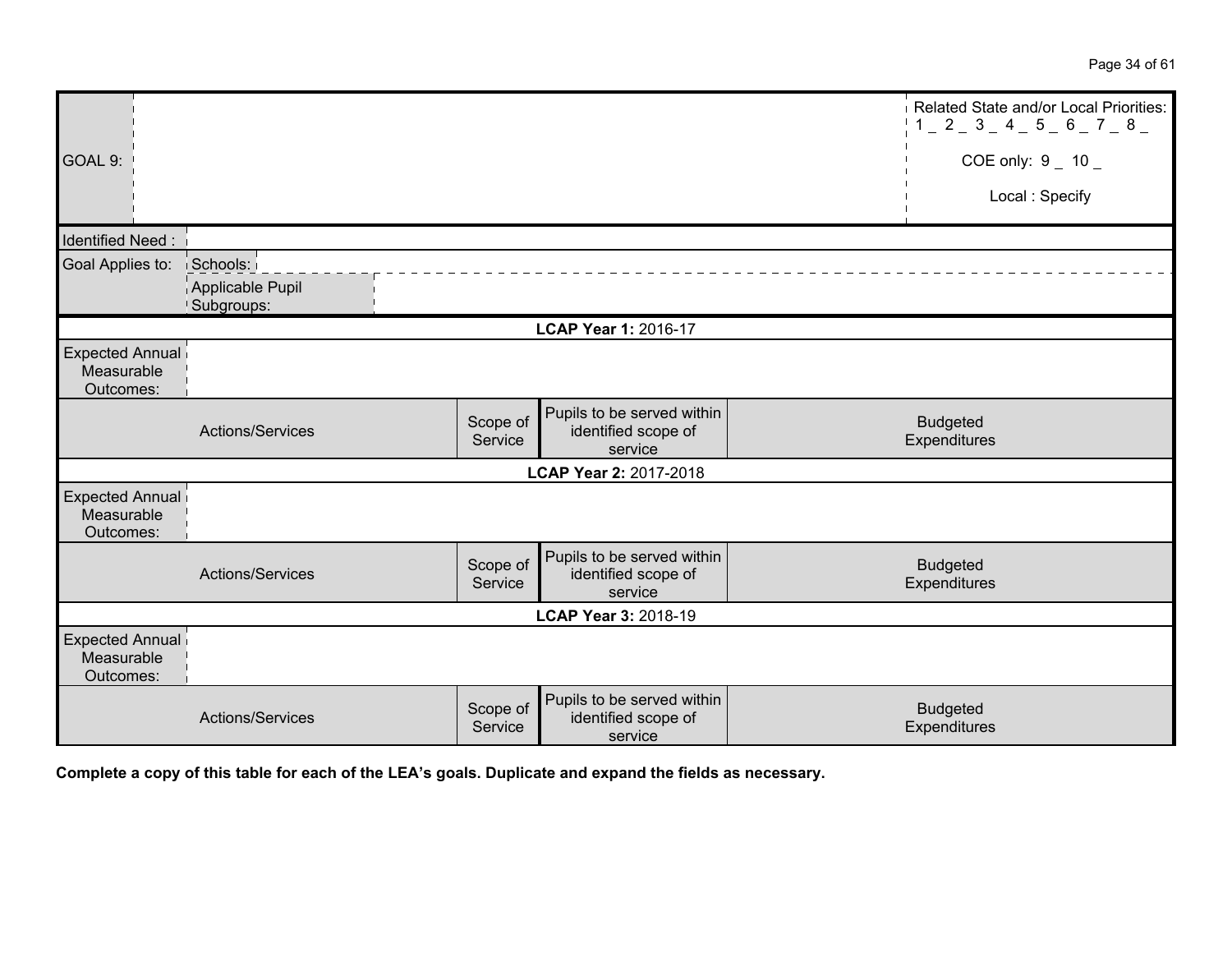|                                                   |                                |                     |                                                              | Related State and/or Local Priorities:<br>$1 - 2 - 3 - 4 - 5 - 6 - 7 - 8$ |
|---------------------------------------------------|--------------------------------|---------------------|--------------------------------------------------------------|---------------------------------------------------------------------------|
| <b>GOAL</b><br>10:                                |                                |                     |                                                              | COE only: $9 - 10$                                                        |
|                                                   |                                |                     |                                                              | Local: Specify                                                            |
| Identified Need:                                  |                                |                     |                                                              |                                                                           |
| Goal Applies to:                                  | Schools:                       |                     |                                                              |                                                                           |
|                                                   | Applicable Pupil<br>Subgroups: |                     |                                                              |                                                                           |
|                                                   |                                |                     | LCAP Year 1: 2016-17                                         |                                                                           |
| Expected Annual<br>Measurable<br>Outcomes:        |                                |                     |                                                              |                                                                           |
|                                                   | Actions/Services               | Scope of<br>Service | Pupils to be served within<br>identified scope of<br>service | <b>Budgeted</b><br>Expenditures                                           |
|                                                   |                                |                     | LCAP Year 2: 2017-2018                                       |                                                                           |
| Expected Annual<br>Measurable<br>Outcomes:        |                                |                     |                                                              |                                                                           |
|                                                   | Actions/Services               | Scope of<br>Service | Pupils to be served within<br>identified scope of<br>service | <b>Budgeted</b><br>Expenditures                                           |
|                                                   |                                |                     | LCAP Year 3: 2018-19                                         |                                                                           |
| <b>Expected Annual</b><br>Measurable<br>Outcomes: |                                |                     |                                                              |                                                                           |
|                                                   | Actions/Services               | Scope of<br>Service | Pupils to be served within<br>identified scope of<br>service | <b>Budgeted</b><br>Expenditures                                           |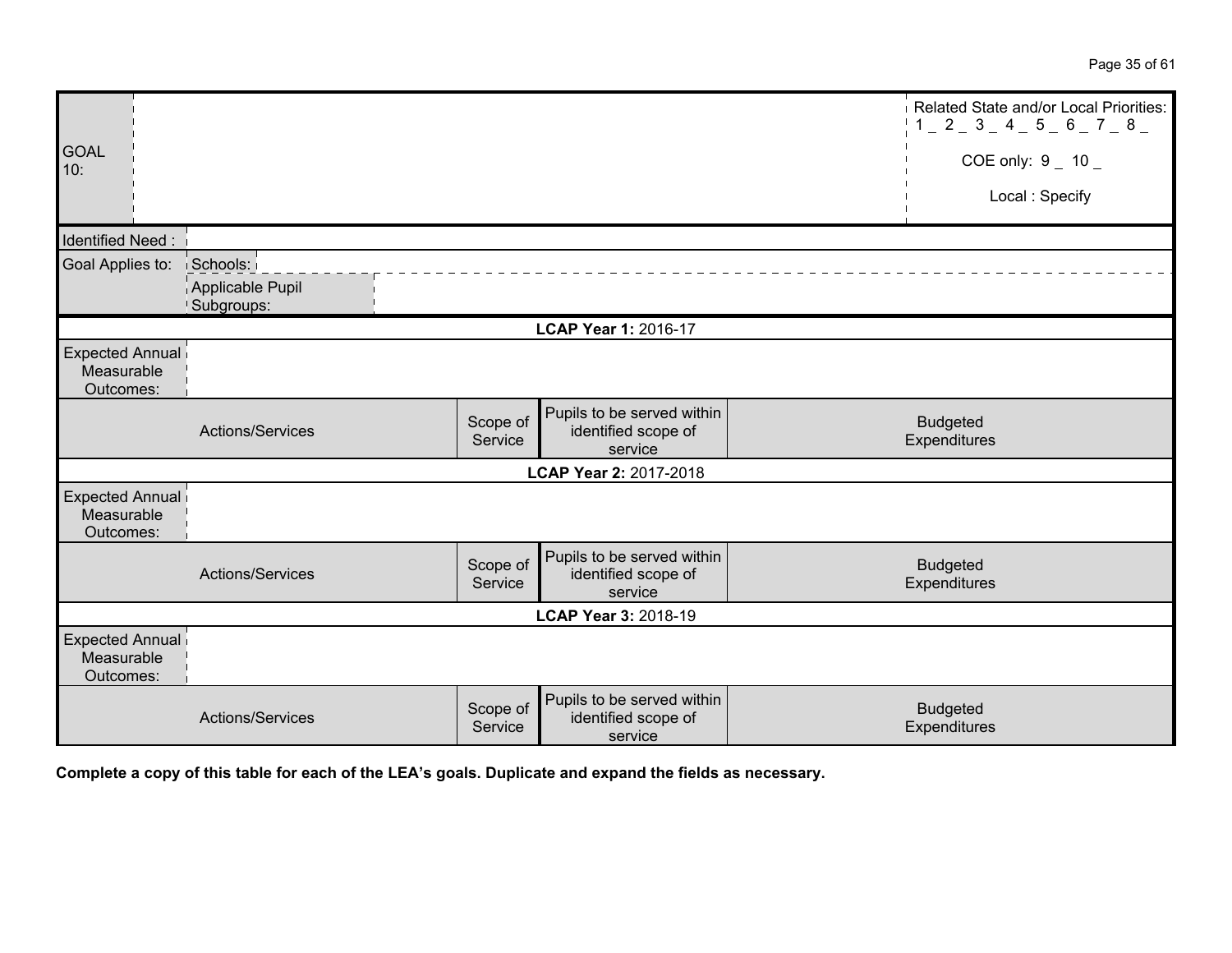## **Annual Update**

**Annual Update Instructions:** For each goal in the prior year LCAP, review the progress toward the expected annual outcome(s) based on, at a minimum, the required metrics pursuant to Education Code sections 52060 and 52066. The review must include an assessment of the effectiveness of the specific actions. Describe any changes to the actions or goals the LEA will take as a result of the review and assessment. In addition, review the applicability of each goal in the LCAP.

## **Guiding Questions:**

- 1) How have the actions/services addressed the needs of all pupils and did the provisions of those services result in the desired outcomes?
- 2) How have the actions/services addressed the needs of all subgroups of pupils identified pursuant to Education Code section 52052, including, but not limited to, English learners, low-income pupils, and foster youth; and did the provision of those actions/services result in the desired outcomes?
- 3) How have the actions/services addressed the identified needs and goals of specific schoolsites and were these actions/services effective in achieving the desired outcomes?
- 4) What information (e.g., quantitative and qualitative data/metrics) was examined to review progress toward goals in the annual update?
- 5) What progress has been achieved toward the goal and expected measurable outcome(s)? How effective were the actions and services in making progress toward the goal? What changes to goals, actions, services, and expenditures are being made in the LCAP as a result of the review of progress and assessment of the effectiveness of the actions and services?
- 6) What differences are there between budgeted expenditures and estimated actual annual expenditures? What were the reasons for any differences?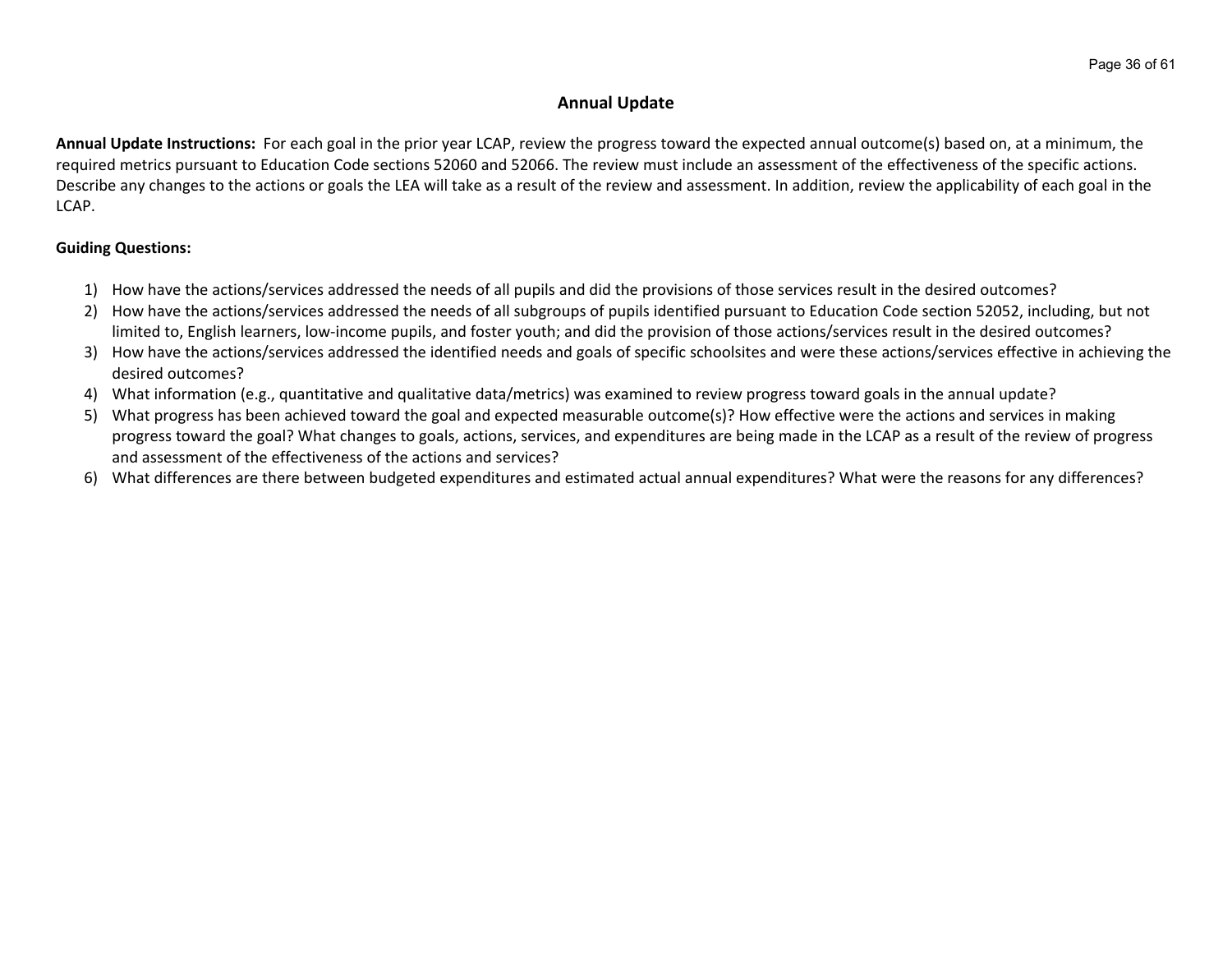| year<br>LCAP:                                                                                                                                                                                                                                                                                                                                                                                                                                                                                                                                                                                                                                                                                                                                                                                                                                                                                                                                                                                                                                                                                                                                                 | Original   Maintain grade level proficiency and/or obtain proficiency in the core content areas for all students. Core<br>GOAL 1   content refers to courses in ELA, math, history, & science. A student is proficient when performing at grade<br>from prior level based on state assessments. | Related State and/or Local Priorities:<br>1 <u>X</u> 2 <u>X</u> 3 _ 4 <u>X</u> 5 _ 6 _ 7 <u>X</u> 8 <u>X</u><br>COE only: $9 - 10 -$ |                                                                                                                                                                                                                                                                                                                                                                                                                                                                                                                                                                                                                                                                                                                                                                                                                                                                                                                                                                                                                                                                                                                                                                                  |                                                                                         |                                             |  |
|---------------------------------------------------------------------------------------------------------------------------------------------------------------------------------------------------------------------------------------------------------------------------------------------------------------------------------------------------------------------------------------------------------------------------------------------------------------------------------------------------------------------------------------------------------------------------------------------------------------------------------------------------------------------------------------------------------------------------------------------------------------------------------------------------------------------------------------------------------------------------------------------------------------------------------------------------------------------------------------------------------------------------------------------------------------------------------------------------------------------------------------------------------------|-------------------------------------------------------------------------------------------------------------------------------------------------------------------------------------------------------------------------------------------------------------------------------------------------|--------------------------------------------------------------------------------------------------------------------------------------|----------------------------------------------------------------------------------------------------------------------------------------------------------------------------------------------------------------------------------------------------------------------------------------------------------------------------------------------------------------------------------------------------------------------------------------------------------------------------------------------------------------------------------------------------------------------------------------------------------------------------------------------------------------------------------------------------------------------------------------------------------------------------------------------------------------------------------------------------------------------------------------------------------------------------------------------------------------------------------------------------------------------------------------------------------------------------------------------------------------------------------------------------------------------------------|-----------------------------------------------------------------------------------------|---------------------------------------------|--|
|                                                                                                                                                                                                                                                                                                                                                                                                                                                                                                                                                                                                                                                                                                                                                                                                                                                                                                                                                                                                                                                                                                                                                               |                                                                                                                                                                                                                                                                                                 |                                                                                                                                      |                                                                                                                                                                                                                                                                                                                                                                                                                                                                                                                                                                                                                                                                                                                                                                                                                                                                                                                                                                                                                                                                                                                                                                                  |                                                                                         | Local: Specify                              |  |
|                                                                                                                                                                                                                                                                                                                                                                                                                                                                                                                                                                                                                                                                                                                                                                                                                                                                                                                                                                                                                                                                                                                                                               | Goal Applies to:<br>Schools: All schools and all grade levels<br>Applicable Pupil<br>All pupils                                                                                                                                                                                                 |                                                                                                                                      |                                                                                                                                                                                                                                                                                                                                                                                                                                                                                                                                                                                                                                                                                                                                                                                                                                                                                                                                                                                                                                                                                                                                                                                  |                                                                                         |                                             |  |
| <sup>1</sup> Subgroups:<br>1. a. 100% of our teachers will be highly qualified.<br>Expected<br>1. b. 100% of pupils will have standards aligned instructional<br>Annual<br>Measurable materials.<br>Outcomes: 1. c. Per Williams report facilities are maintained in good repair.<br>2. a. All teachers will use state standards according to district<br>implementation guidelines as measured by administrative<br>observation of instruction.<br>2. b. Currently there are no ELL enrolled.<br>4. a. We will obtain baseline data on CAASPP in August of 2015.<br>4. b. There is now a baseline API for 2015-16.<br>4. c. Students have the opportunity to complete A-G<br>requirements.<br>14. d. Currently there are no ELL enrolled.<br>4. e. Currently there are no ELL enrolled.<br>4. f. The AP exams are not applicable to our district.<br>4. g. Students have the opportunity to participate in the early<br>assessment program.<br>8. a. Individual student growth in all courses described in Sections<br>5120 and 51220(a)-(i) will advance as measured using teacher-<br>created assessments, publisher assessments, and Plato<br>Courseware. |                                                                                                                                                                                                                                                                                                 |                                                                                                                                      | 1. a. 100% of our teachers are highly qualified or are making<br>Actual<br>Annual<br>adequate progress.<br>Measurable $\frac{1}{2}$ 1. b. 100% of pupils have standards aligned instructional<br>Outcomes: I materials.<br>1. c. Per Williams report facilities are maintained in good repair.<br>2. a. All teachers will state common core standards according to<br>district implementation guidelines as measured by administrative<br>observation of instruction.<br>2. b. Currently there are no ELL enrolled.<br>$\vert$ 4. a. We obtained baseline data on CAASPP in August of 2015.<br>4. b. There is now a baseline API for 2015-16.<br>4. c. Students have the opportunity to complete A-G<br>requirements.<br>4. d. Currently there are no ELL enrolled.<br>4. e. Currently there are no ELL enrolled.<br>4. f. The AP exams are not applicable to our district.<br>4. g. Students have the opportunity to participate in the early<br>assessment program.<br>8. a. Individual student growth in all courses described in<br>Sections 5120 and 51220(a)-(i) advance as measured using<br>teacher-created assessments, publisher assessments, and Plato<br>Courseware. |                                                                                         |                                             |  |
|                                                                                                                                                                                                                                                                                                                                                                                                                                                                                                                                                                                                                                                                                                                                                                                                                                                                                                                                                                                                                                                                                                                                                               |                                                                                                                                                                                                                                                                                                 |                                                                                                                                      | <b>LCAP Year: 2015-16</b>                                                                                                                                                                                                                                                                                                                                                                                                                                                                                                                                                                                                                                                                                                                                                                                                                                                                                                                                                                                                                                                                                                                                                        |                                                                                         |                                             |  |
|                                                                                                                                                                                                                                                                                                                                                                                                                                                                                                                                                                                                                                                                                                                                                                                                                                                                                                                                                                                                                                                                                                                                                               | <b>Planned Actions/Services</b>                                                                                                                                                                                                                                                                 | <b>Budgeted Expenditures</b>                                                                                                         |                                                                                                                                                                                                                                                                                                                                                                                                                                                                                                                                                                                                                                                                                                                                                                                                                                                                                                                                                                                                                                                                                                                                                                                  | <b>Actual Actions/Services</b>                                                          | <b>Estimated Actual Annual Expenditures</b> |  |
|                                                                                                                                                                                                                                                                                                                                                                                                                                                                                                                                                                                                                                                                                                                                                                                                                                                                                                                                                                                                                                                                                                                                                               | a. All school district instructional staff<br>are highly qualified and, as required                                                                                                                                                                                                             | 1000-1999: Certificated Personnel                                                                                                    |                                                                                                                                                                                                                                                                                                                                                                                                                                                                                                                                                                                                                                                                                                                                                                                                                                                                                                                                                                                                                                                                                                                                                                                  | All school district instructional staff are<br>highly qualified or in progress to being | 1000-1999: Certificated Personnel           |  |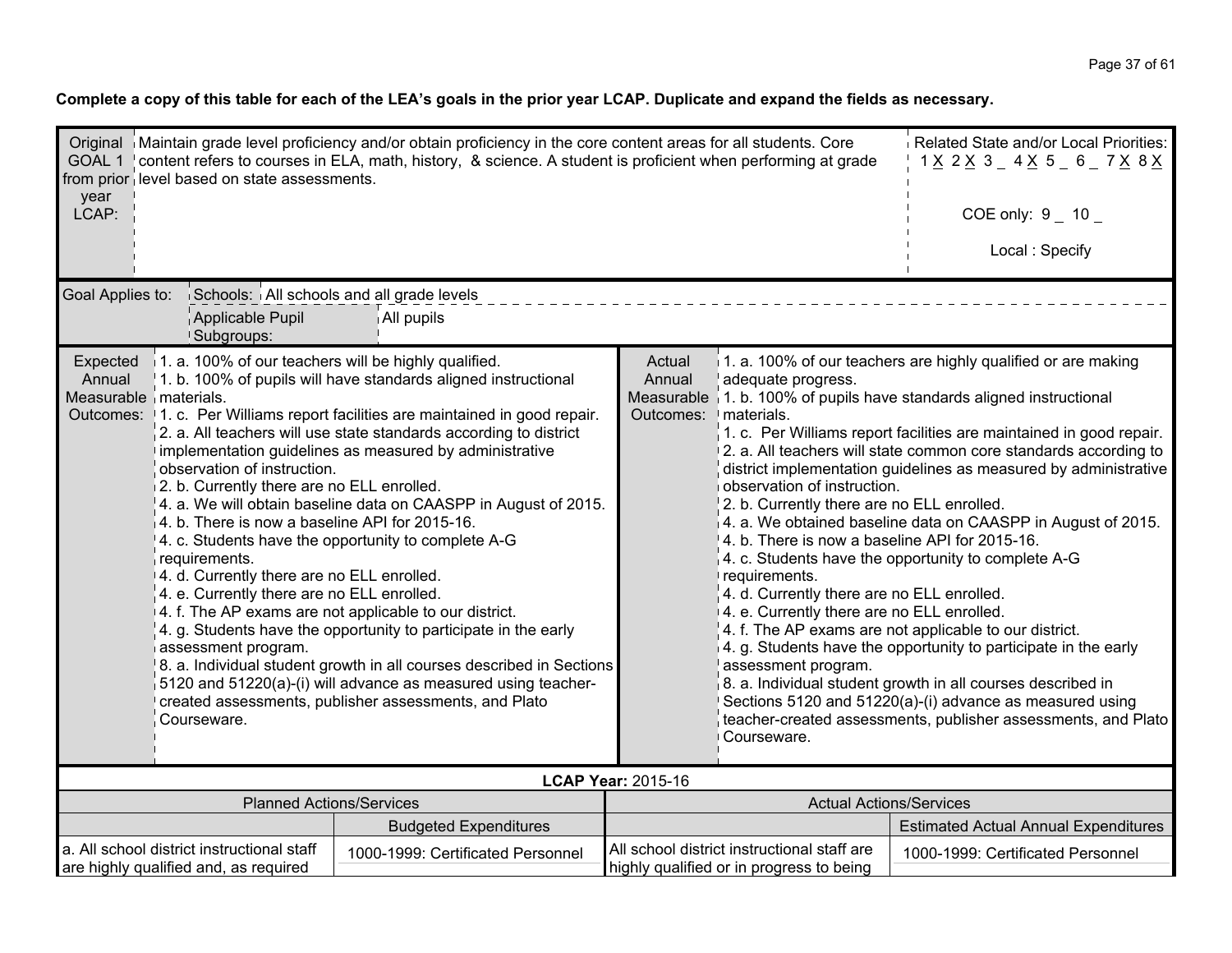|                                                                                                                                                                                                            |                                                                                                                                                                                            |                                                                                                                                                                                                                                                                                                                                                                                                                  | Page 38 of 61                                                                              |
|------------------------------------------------------------------------------------------------------------------------------------------------------------------------------------------------------------|--------------------------------------------------------------------------------------------------------------------------------------------------------------------------------------------|------------------------------------------------------------------------------------------------------------------------------------------------------------------------------------------------------------------------------------------------------------------------------------------------------------------------------------------------------------------------------------------------------------------|--------------------------------------------------------------------------------------------|
| by federal and state statute, have<br>credentials and authorizations to work<br>with ELL and students with special<br>needs.                                                                               | Salaries Tchr Salary & Benefits<br>\$383,242                                                                                                                                               | so, and, as required by federal and<br>state statute, have (or are working<br>toward) credentials and authorizations<br>to work with ELL and students with<br>special needs. Doing so led improved<br>WASC accreditation terms and<br>improved reports from students and<br>stakeholders as to teacher<br>effectiveness.                                                                                         | Salaries Tchr Salary & Benefits                                                            |
| Scope of   LEA wide<br>Service                                                                                                                                                                             |                                                                                                                                                                                            | LEA Wide<br>Scope of<br>Service                                                                                                                                                                                                                                                                                                                                                                                  |                                                                                            |
| $X$ All<br>OR:<br>Low Income pupils<br><b>English Learners</b><br><b>Foster Youth</b><br>Redesignated fluent English<br>proficient<br>Other Subgroups: (Specify)                                           |                                                                                                                                                                                            | X All<br>$\overline{\mathsf{OR}}$ :<br>Low Income pupils<br><b>English Learners</b><br><b>Foster Youth</b><br>Redesignated fluent English proficient<br>Other Subgroups: (Specify)                                                                                                                                                                                                                               |                                                                                            |
| b. Intervention teachers and para<br>educators at the elementary level to<br>address the needs of all students with<br>emphasis on ELL.                                                                    | 1000-1999: Certificated Personnel<br>Salaries Tchr /Instl Aide Salary &<br>Benefits \$61,077<br>2000-2999: Classified Personnel<br>Salaries Tchr /Instl Aide Salary &<br>Benefits \$46,786 | DVUSD has maintained Intervention<br>teachers and para educators at the<br>elementary level to address the needs<br>of all students with emphasis on ELL<br>when needed. Doing so has made for<br>more effective education in a multi-<br>grade level (K-6) classroom, as<br>evidenced by passing grades,<br>benchmark achievements, and the<br>maintenance of a classroom<br>environment conducive to learning. | 1000-1999: Certificated Personnel<br>Salaries Tchr /Instl Aide Salary &<br><b>Benefits</b> |
| Scope of<br><b>LEA Wide</b><br>Service<br>$X$ All<br>OR:<br>Low Income pupils<br><b>English Learners</b><br><b>Foster Youth</b><br>Redesignated fluent English<br>proficient<br>Other Subgroups: (Specify) |                                                                                                                                                                                            | Scope of<br><b>LEA Wide</b><br>Service<br>$X$ All<br>OR:<br>Low Income pupils<br><b>English Learners</b><br><b>Foster Youth</b><br>Redesignated fluent English proficient<br>Other Subgroups: (Specify)                                                                                                                                                                                                          |                                                                                            |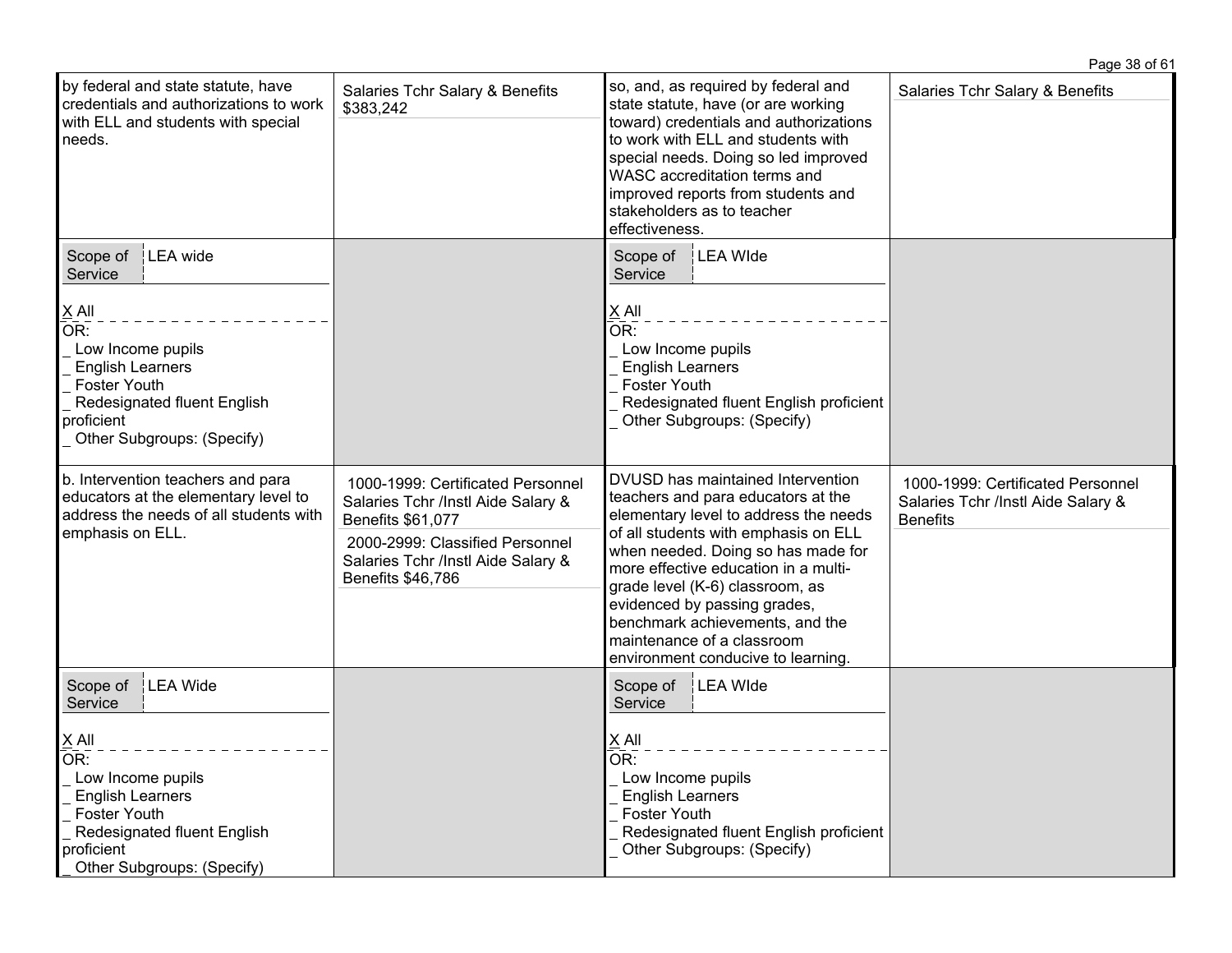|                                                                                                                                                                              |                                                                                                         |                                                                                                                                                                                                                                                                   | Page 39 of 61                                                                            |
|------------------------------------------------------------------------------------------------------------------------------------------------------------------------------|---------------------------------------------------------------------------------------------------------|-------------------------------------------------------------------------------------------------------------------------------------------------------------------------------------------------------------------------------------------------------------------|------------------------------------------------------------------------------------------|
|                                                                                                                                                                              |                                                                                                         |                                                                                                                                                                                                                                                                   |                                                                                          |
| c. Professional development for<br>implementation of the CCCSS and<br><b>SBAC</b>                                                                                            | 5000-5999: Services And Other<br><b>Operating Expenditures Base</b><br>\$2,175                          | Provided professional development for<br>all district faculty for implementation of<br>the CCCSS and SBAC. This PD<br>improved teacher awareness of what is<br>expected of students and informed<br>teacher practices, as reported by<br>faculty in PLC meetings. | 5000-5999: Services And Other<br><b>Operating Expenditures Base</b>                      |
| Scope of<br>Elem. Schools LEA Wide<br>Service                                                                                                                                |                                                                                                         | Scope of<br>LEA Wide<br>Service                                                                                                                                                                                                                                   |                                                                                          |
| $\underline{X}$ All<br>OR:<br>Low Income pupils<br><b>English Learners</b><br><b>Foster Youth</b><br>Redesignated fluent English<br>proficient<br>Other Subgroups: (Specify) |                                                                                                         | $X$ All<br>OR:<br>Low Income pupils<br><b>English Learners</b><br><b>Foster Youth</b><br>Redesignated fluent English proficient<br>Other Subgroups: (Specify)                                                                                                     |                                                                                          |
| d. Purchase instructional materials<br>aligned to the CCCSS.                                                                                                                 | 4000-4999: Books And Supplies<br>Base \$6,300                                                           | Purchased Board approved materials<br>for CCCSS in Mathematics, K-12 and<br>put them into full implementation as the<br>start of the 2015-2016 academic year.                                                                                                     | 4000-4999: Books And Supplies Base                                                       |
| LEA Wide<br>Scope of<br>Service                                                                                                                                              |                                                                                                         | <b>LEA Wide</b><br>Scope of<br>Service                                                                                                                                                                                                                            |                                                                                          |
| $X$ All<br>OR:<br>Low Income pupils<br><b>English Learners</b><br><b>Foster Youth</b><br>Redesignated fluent English<br>proficient<br>Other Subgroups: (Specify)             |                                                                                                         | X All<br>OR:<br>Low Income pupils<br><b>English Learners</b><br><b>Foster Youth</b><br>Redesignated fluent English proficient<br>Other Subgroups: (Specify)                                                                                                       |                                                                                          |
| e. Monitor progress using benchmark<br>assessments through a combination of<br>District Data Monitoring and individual<br>site assessments                                   | 5000-5999: Services And Other<br><b>Operating Expenditures Schoolwide</b><br>/ Dist. Monitoring \$5,180 | Teachers created grade and subject<br>area assessments. Results inform<br>teachers of students' levels and needs<br>but does not give students a way to                                                                                                           | 5000-5999: Services And Other<br>Operating Expenditures Schoolwide /<br>Dist. Monitoring |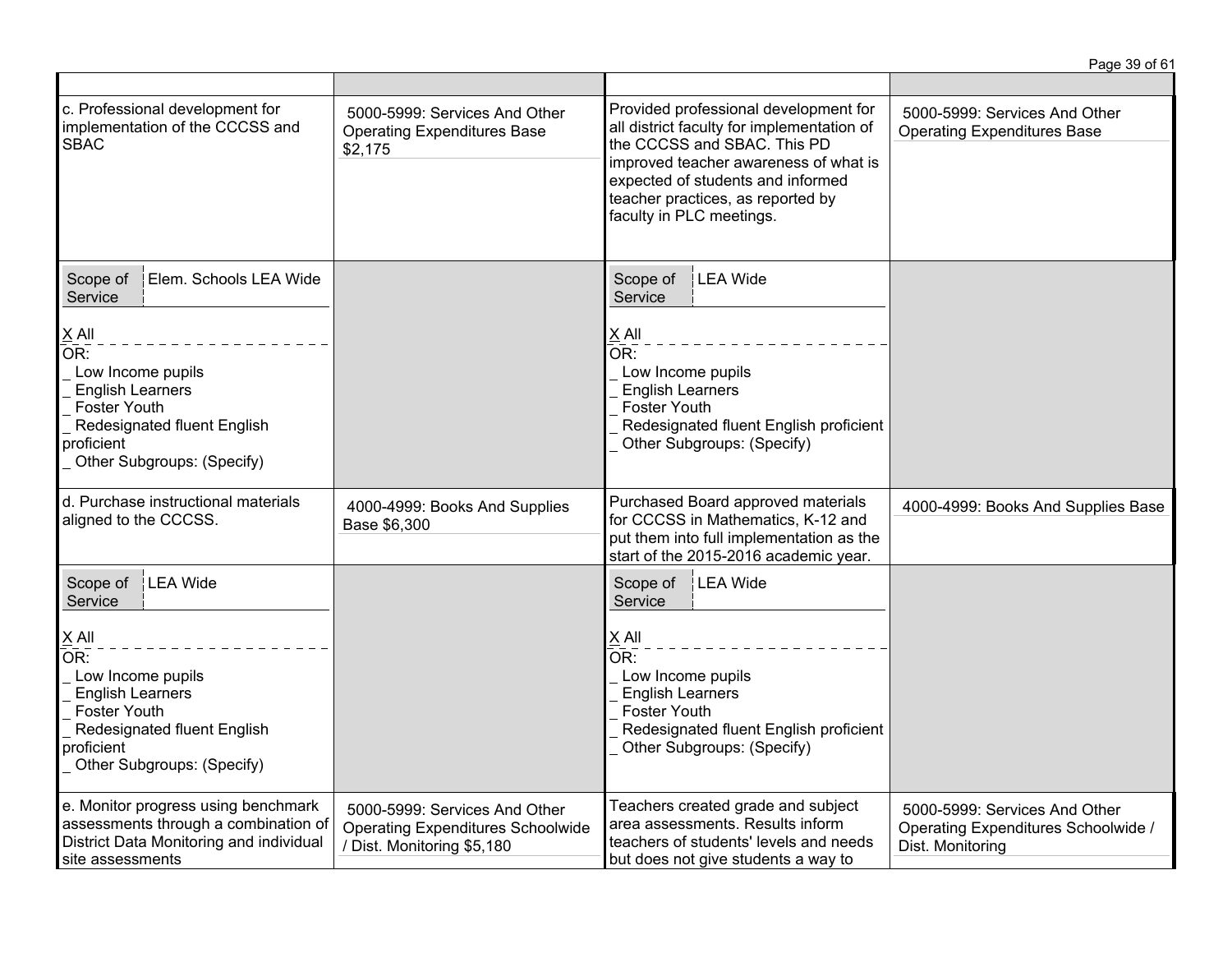|                                                                                                                                                                                                           |                                                                  |                                                                                                                                                                                                                                   | Page 40 of 61                                                |
|-----------------------------------------------------------------------------------------------------------------------------------------------------------------------------------------------------------|------------------------------------------------------------------|-----------------------------------------------------------------------------------------------------------------------------------------------------------------------------------------------------------------------------------|--------------------------------------------------------------|
|                                                                                                                                                                                                           |                                                                  | compare themselves directly to national<br>norms and expectations. Stakeholders<br>suggest continuing to research and<br>possibly purchase an online<br>assessment program to gain nationally<br>normed referencing for students. |                                                              |
| LEA Wide<br>Scope of<br>Service<br>$\times$ All<br>OR:<br>Low Income pupils<br><b>English Learners</b><br><b>Foster Youth</b><br>Redesignated fluent English<br>proficient<br>Other Subgroups: (Specify)  |                                                                  | Scope of   LEA Wide<br>Service<br>$X$ All<br>OR:<br>Low Income pupils<br><b>English Learners</b><br><b>Foster Youth</b><br>Redesignated fluent English proficient<br>Other Subgroups: (Specify)                                   |                                                              |
| f. Update special education diagnostic<br>materials as needed                                                                                                                                             | 4000-4999: Books And Supplies<br><b>Base \$800</b>               | Materials were updated in the areas<br>needed for current students, but not<br>necessarily for all possible areas of<br>need. This allowed DVUSD to serve all<br>currently enrolled students.                                     | 4000-4999: Books And Supplies Base                           |
| LEA Wide<br>Scope of<br>Service<br>All<br>OR:<br>Low Income pupils<br><b>English Learners</b><br>Foster Youth<br>Redesignated fluent English<br>proficient<br>X Other Subgroups: (Specify)<br><b>SPED</b> |                                                                  | Scope of   LEA Wide<br>Service<br>All<br>OR:<br>Low Income pupils<br><b>English Learners</b><br><b>Foster Youth</b><br>Redesignated fluent English proficient<br>X Other Subgroups: (Specify)<br><b>SPED</b>                      |                                                              |
| g. When there are ELL students, at<br>the beginning of the school year the<br>district will deploy district level CELDT<br>assessor to assess needs of ELL<br>students.                                   | 1000-1999: Certificated Personnel<br>Salaries Supplemental \$165 | No ELL students entered the district in<br>the 2015-2016 school year.                                                                                                                                                             | 1000-1999: Certificated Personnel<br>Salaries Supplemental 0 |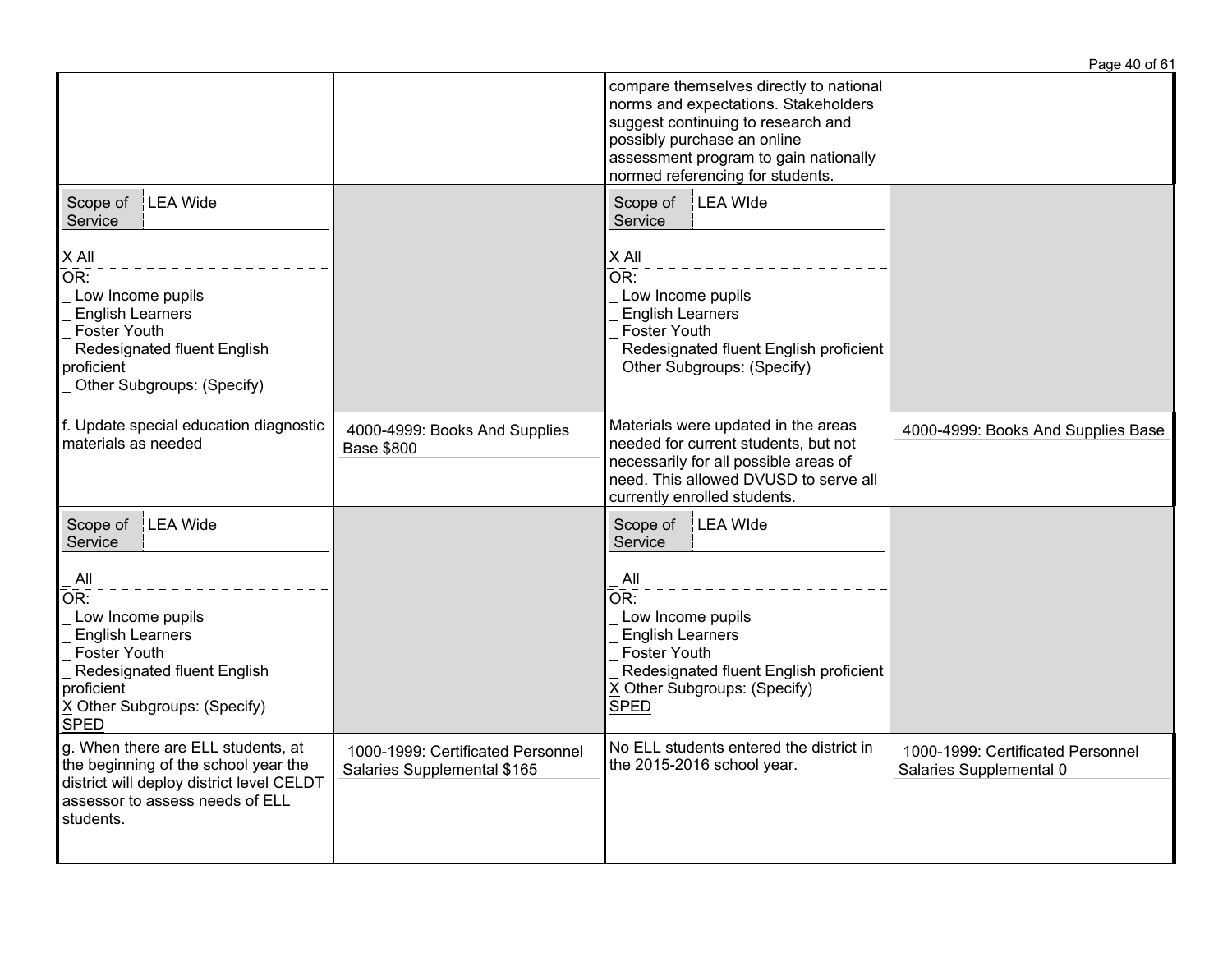| Scope of   LEA Wide<br>Service<br>All<br>OR:<br>Low Income pupils<br>X English Learners<br><b>Foster Youth</b><br>Redesignated fluent English<br>proficient<br>Other Subgroups: (Specify)         |                                                             | LEA Wide<br>Scope of<br>Service<br>All<br>$\bar{\mathsf{OR}}$ :<br>Low Income pupils<br>X English Learners<br><b>Foster Youth</b><br>Redesignated fluent English proficient<br>Other Subgroups: (Specify)                                                                                                        |                                                           |
|---------------------------------------------------------------------------------------------------------------------------------------------------------------------------------------------------|-------------------------------------------------------------|------------------------------------------------------------------------------------------------------------------------------------------------------------------------------------------------------------------------------------------------------------------------------------------------------------------|-----------------------------------------------------------|
| h. The district will utilize counseling<br>staff to assist with social and<br>emotional needs of the students and<br>families.                                                                    | 1000-1999: Certificated Personnel<br>Salaries Base \$27,030 | DVUSD maintained a counselor on staff<br>that assisted with multiple social and<br>emotional needs of students and<br>families, which helped maintain positive<br>classroom and campus environments<br>conducive to learning and often helped<br>enable students to maintain an<br>acceptable academic standing. | 1000-1999: Certificated Personnel<br><b>Salaries Base</b> |
| LEA Wide<br>Scope of<br>Service<br>$\times$ All<br>OR:<br>Low Income pupils<br><b>English Learners</b><br>Foster Youth<br>Redesignated fluent English<br>proficient<br>Other Subgroups: (Specify) |                                                             | <b>LEA</b> Wide<br>Scope of<br>Service<br>$X$ All<br>$\overline{\mathsf{OR}}$ :<br>Low Income pupils<br><b>English Learners</b><br>Foster Youth<br>Redesignated fluent English proficient<br>Other Subgroups: (Specify)                                                                                          |                                                           |
| i. To facilitate overall district needs<br>caused by SBAC assessments, more<br>computers may be purchased.                                                                                        | 4000-4999: Books And Supplies<br>Base \$5,000               | To facilitate overall district needs<br>caused by SBAC assessments, more<br>computers were purchased and high<br>speed internet maintained, which<br>allowed for successful access and<br>operation of SBAC/CAASPP.                                                                                              | 4000-4999: Books And Supplies Base                        |
| Scope of<br><b>LEA</b> Wide<br>Service<br>$X$ All                                                                                                                                                 |                                                             | Scope of<br><b>LEA</b> Wide<br>Service<br>$X$ All                                                                                                                                                                                                                                                                |                                                           |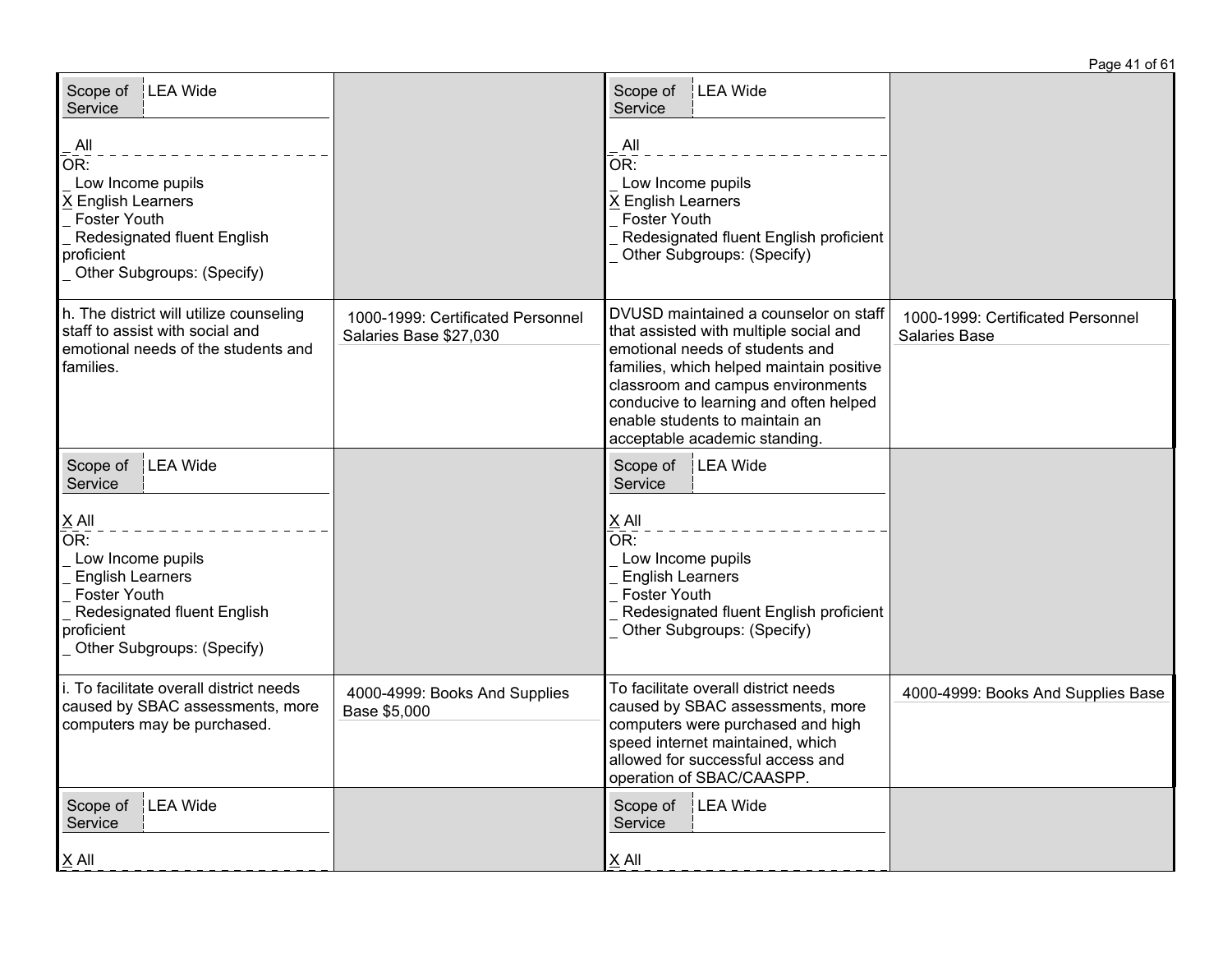|                                                                                                                                                                                                   |                                                          |                                                                                                                                                                                                                                                       | Page 42 of 61                      |
|---------------------------------------------------------------------------------------------------------------------------------------------------------------------------------------------------|----------------------------------------------------------|-------------------------------------------------------------------------------------------------------------------------------------------------------------------------------------------------------------------------------------------------------|------------------------------------|
| OR:<br>Low Income pupils<br><b>English Learners</b><br><b>Foster Youth</b><br>Redesignated fluent English<br>proficient<br>Other Subgroups: (Specify)                                             |                                                          | OR:<br>Low Income pupils<br><b>English Learners</b><br><b>Foster Youth</b><br>Redesignated fluent English proficient<br>Other Subgroups: (Specify)                                                                                                    |                                    |
| j. Add to materials for visual and<br>performing arts.                                                                                                                                            | 4000-4999: Books And Supplies<br><b>Base \$500</b>       | DVUSD purchased instructional<br>materials for visual and performing arts,<br>which were put into use for all grade<br>levels. These allowed students to put<br>on performances and to participate in<br>the annual Death Valley Chamber Art<br>Show. | 4000-4999: Books And Supplies Base |
| LEA Wide<br>Scope of<br>Service<br>X All<br>OR:<br>Low Income pupils<br><b>English Learners</b><br><b>Foster Youth</b><br>Redesignated fluent English<br>proficient<br>Other Subgroups: (Specify) |                                                          | LEA Wide<br>Scope of<br>Service<br>X All<br>OR:<br>Low Income pupils<br><b>English Learners</b><br><b>Foster Youth</b><br>Redesignated fluent English proficient<br>Other Subgroups: (Specify)                                                        |                                    |
| What changes in actions,<br>services, and expenditures will be<br>made as a result of reviewing<br>past progress and/or changes to<br>goals?                                                      | Further PD in CCCSS and the new materials may be needed. | Continue as planned to transition and update educational materials to new Standards and to update and maintain facilities,<br>ncluding educational technology. ELA CCCSS materials are being adopted and ordered for the 2016-2017 school year.       |                                    |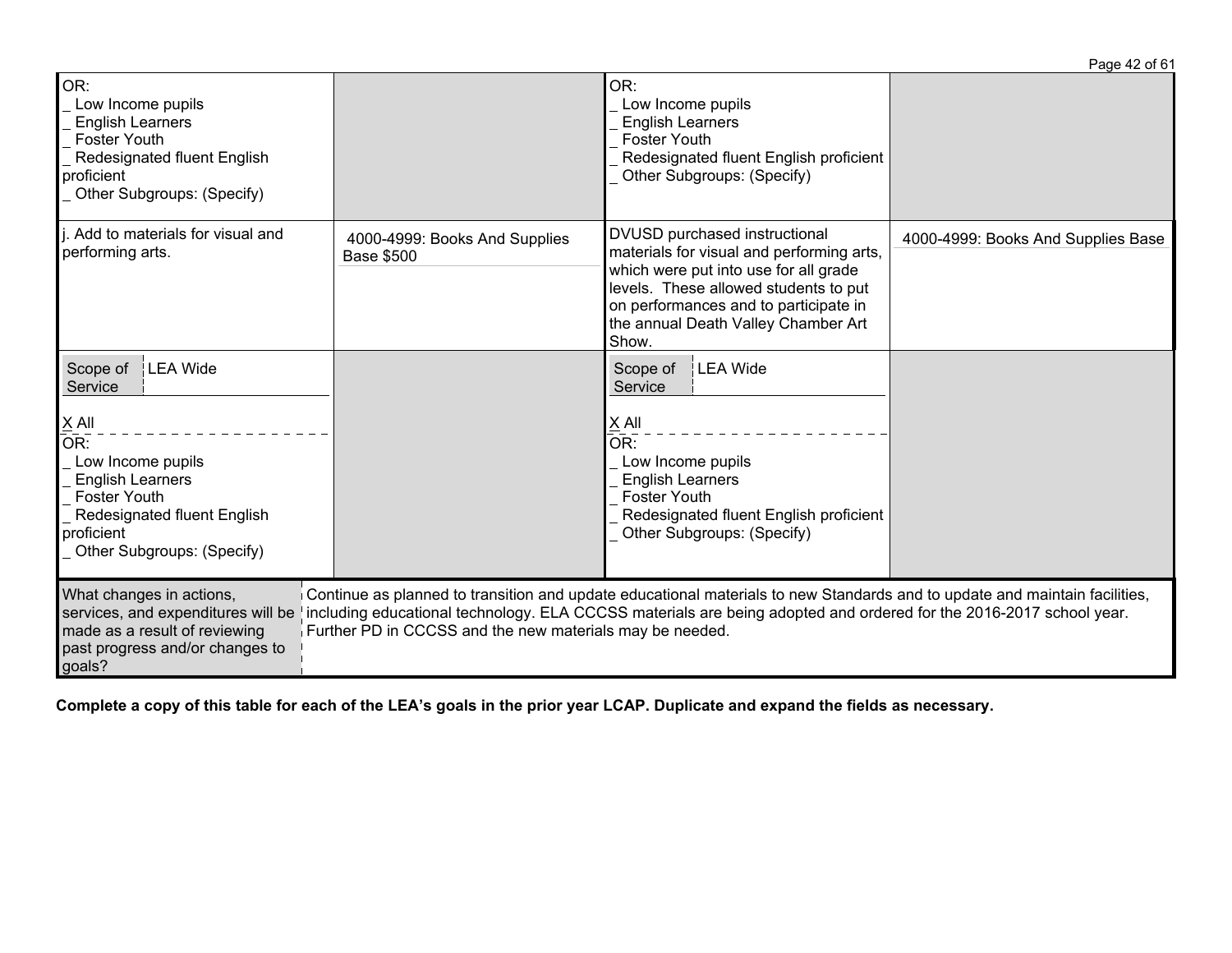| GOAL <sub>2</sub>                                                                                                                                                                                                                                                                                                                                                                                                                                                                                                                                                                                                                                                                                                                                                                                                                                                                                                                                                                                                                                                            | Related State and/or Local Priorities:<br>Original   Maintain high rate of attendance and positive student attitude toward school and education.<br>$1 = 2 = 3 \times 4 = 5 \times 6 \times 7 = 8 =$ |                                                                                                                                                                                                                                                                                                                                                                                                                                                                                                                                                                                                                                                                                                                                                                                                                                                                                                                                                                                                                                                |                                |                                                                             |                                               |  |
|------------------------------------------------------------------------------------------------------------------------------------------------------------------------------------------------------------------------------------------------------------------------------------------------------------------------------------------------------------------------------------------------------------------------------------------------------------------------------------------------------------------------------------------------------------------------------------------------------------------------------------------------------------------------------------------------------------------------------------------------------------------------------------------------------------------------------------------------------------------------------------------------------------------------------------------------------------------------------------------------------------------------------------------------------------------------------|------------------------------------------------------------------------------------------------------------------------------------------------------------------------------------------------------|------------------------------------------------------------------------------------------------------------------------------------------------------------------------------------------------------------------------------------------------------------------------------------------------------------------------------------------------------------------------------------------------------------------------------------------------------------------------------------------------------------------------------------------------------------------------------------------------------------------------------------------------------------------------------------------------------------------------------------------------------------------------------------------------------------------------------------------------------------------------------------------------------------------------------------------------------------------------------------------------------------------------------------------------|--------------------------------|-----------------------------------------------------------------------------|-----------------------------------------------|--|
| from prior<br>year                                                                                                                                                                                                                                                                                                                                                                                                                                                                                                                                                                                                                                                                                                                                                                                                                                                                                                                                                                                                                                                           |                                                                                                                                                                                                      |                                                                                                                                                                                                                                                                                                                                                                                                                                                                                                                                                                                                                                                                                                                                                                                                                                                                                                                                                                                                                                                |                                |                                                                             | COE only: $9 - 10$                            |  |
| LCAP:                                                                                                                                                                                                                                                                                                                                                                                                                                                                                                                                                                                                                                                                                                                                                                                                                                                                                                                                                                                                                                                                        |                                                                                                                                                                                                      |                                                                                                                                                                                                                                                                                                                                                                                                                                                                                                                                                                                                                                                                                                                                                                                                                                                                                                                                                                                                                                                |                                |                                                                             | Local: Specify                                |  |
|                                                                                                                                                                                                                                                                                                                                                                                                                                                                                                                                                                                                                                                                                                                                                                                                                                                                                                                                                                                                                                                                              | Goal Applies to:<br>Schools: LEA Wide<br>Applicable Pupil<br>∣ All                                                                                                                                   |                                                                                                                                                                                                                                                                                                                                                                                                                                                                                                                                                                                                                                                                                                                                                                                                                                                                                                                                                                                                                                                |                                |                                                                             |                                               |  |
| <sup>1</sup> Subgroups:<br>3. a. Board meeting sign in sheets will reflect parent participation<br>Expected<br>Annual<br>3. a. There are parents on school site council<br>Measurable 3. a. Parents help develop and participate in extra curricular and<br>community school activities<br>Outcomes:<br>3. b. 100% of IEP meetings will have a parent or guardian present<br>3. c. Parents attend every IEP meeting<br>3. c. Parents may be hired as aides, supervisors and drivers for<br>special needs students<br>5. a. School attendance rates will be maintained above 96%<br>$\vert$ 5. b. Chronic absentee rates will remain below 5%<br>5. c. There will be no middle school drop outs<br>5. d. There will be no high school drop outs<br>5. e. High School graduation rates will be maintained at 100%<br>6. a. Pupil suspension rates will be maintained under 10%<br>6. b. Pupil expulsion rates will be maintained at one pupil or less<br>per year.<br>6. c. Student and parent survey results show satisfaction with<br>school safety and school connectedness |                                                                                                                                                                                                      | Actual<br>3. a. Board meeting sign in sheets reflect limited parent<br>Annual<br>participation<br>Measurable 3. a. There are parents are on school site council<br>Outcomes:<br>3. a. Parents help develop and participate in extra curricular and<br>community school activities<br>3. b. 100% of IEP meetings will have a parent or guardian<br>present<br>3. c. Parents attend every IEP meeting<br>3. c. Parents are be hired as aides, supervisors and drivers for<br>special needs students<br>5. a. School attendance rates fell below 96%<br>5. b. Chronic absentee rates remain below 5%<br>5. c. There have been no middle school drop outs<br>5. d. There have been no high school drop outs<br>5. e. High School graduation rates have been maintained at<br>100%<br>6. a. Pupil suspension rates have been maintained under 10%<br>6. b. Pupil expulsion rates have been maintained at one pupil or<br>less per year.<br>6. c. Student and parent survey results show satisfaction with<br>school safety and school connectedness |                                |                                                                             |                                               |  |
|                                                                                                                                                                                                                                                                                                                                                                                                                                                                                                                                                                                                                                                                                                                                                                                                                                                                                                                                                                                                                                                                              |                                                                                                                                                                                                      |                                                                                                                                                                                                                                                                                                                                                                                                                                                                                                                                                                                                                                                                                                                                                                                                                                                                                                                                                                                                                                                | <b>LCAP Year: 2015-16</b>      |                                                                             |                                               |  |
|                                                                                                                                                                                                                                                                                                                                                                                                                                                                                                                                                                                                                                                                                                                                                                                                                                                                                                                                                                                                                                                                              | <b>Planned Actions/Services</b>                                                                                                                                                                      |                                                                                                                                                                                                                                                                                                                                                                                                                                                                                                                                                                                                                                                                                                                                                                                                                                                                                                                                                                                                                                                |                                | <b>Actual Actions/Services</b>                                              |                                               |  |
|                                                                                                                                                                                                                                                                                                                                                                                                                                                                                                                                                                                                                                                                                                                                                                                                                                                                                                                                                                                                                                                                              |                                                                                                                                                                                                      | <b>Budgeted Expenditures</b>                                                                                                                                                                                                                                                                                                                                                                                                                                                                                                                                                                                                                                                                                                                                                                                                                                                                                                                                                                                                                   |                                |                                                                             | <b>Estimated Actual Annual Expenditures</b>   |  |
|                                                                                                                                                                                                                                                                                                                                                                                                                                                                                                                                                                                                                                                                                                                                                                                                                                                                                                                                                                                                                                                                              | a. Board Agenda, Board Meeting<br>dates, and extracurricular activities are                                                                                                                          | No additional cost to website and<br>payroll.                                                                                                                                                                                                                                                                                                                                                                                                                                                                                                                                                                                                                                                                                                                                                                                                                                                                                                                                                                                                  | prominently publicized. Parent | a. Board Agenda, Board Meeting dates,<br>and extracurricular activities are | No additional cost to website and<br>payroll. |  |
| prominently publicized. Parent<br>involvement in meetings and                                                                                                                                                                                                                                                                                                                                                                                                                                                                                                                                                                                                                                                                                                                                                                                                                                                                                                                                                                                                                |                                                                                                                                                                                                      |                                                                                                                                                                                                                                                                                                                                                                                                                                                                                                                                                                                                                                                                                                                                                                                                                                                                                                                                                                                                                                                | involvement in meetings and    |                                                                             |                                               |  |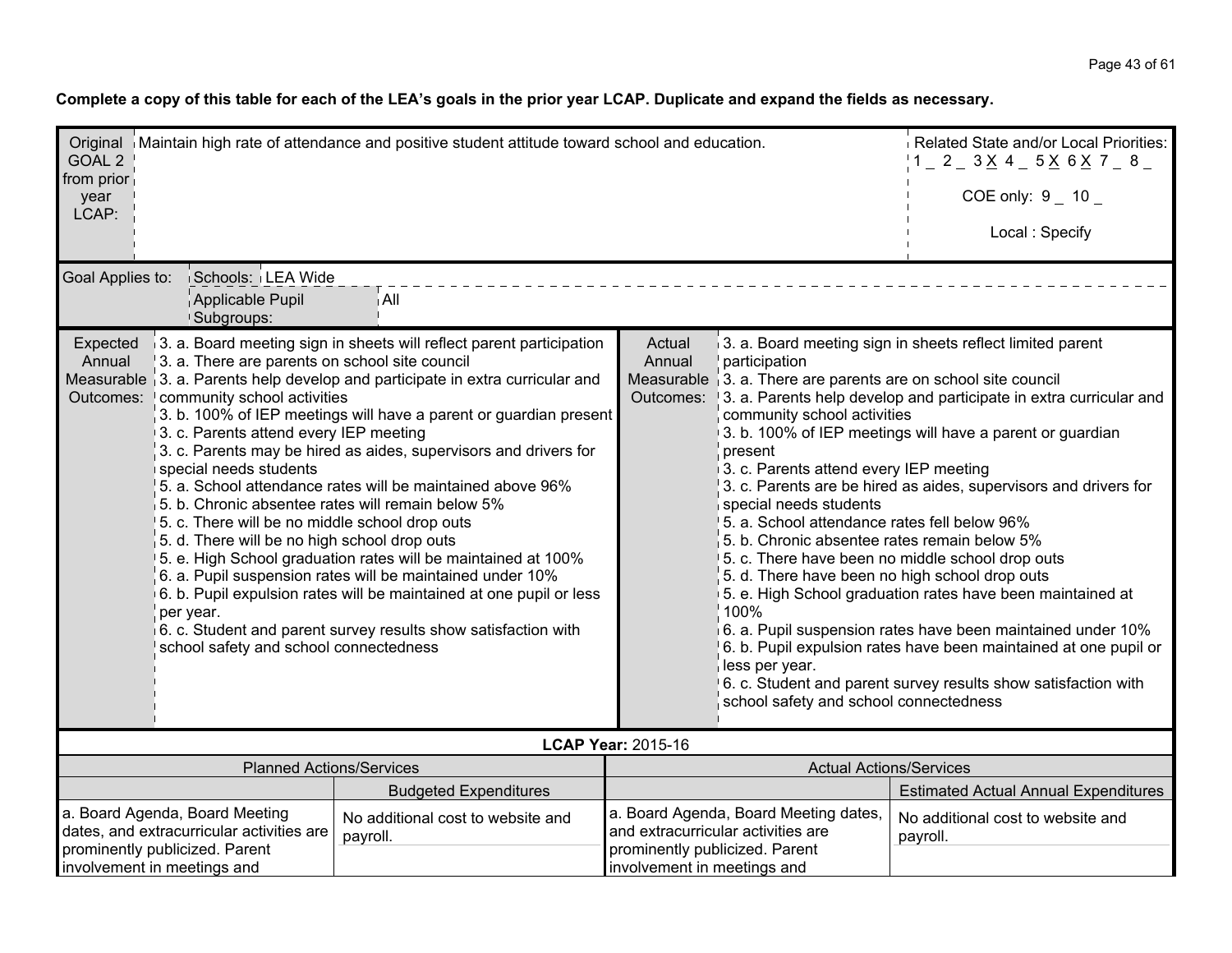|                                                                                                                                                                                                                            |                                                                                |                                                                                                                                                                                                                                                                                                                                                                                                                                                                                   | Page 44 of 61                                                       |
|----------------------------------------------------------------------------------------------------------------------------------------------------------------------------------------------------------------------------|--------------------------------------------------------------------------------|-----------------------------------------------------------------------------------------------------------------------------------------------------------------------------------------------------------------------------------------------------------------------------------------------------------------------------------------------------------------------------------------------------------------------------------------------------------------------------------|---------------------------------------------------------------------|
| extracurricular activities is actively<br>recruited.                                                                                                                                                                       |                                                                                | extracurricular activities remains<br>actively recruited. Parent surveys<br>reveal parents are satisfied with school-<br>to-home communication for meetings<br>and events.                                                                                                                                                                                                                                                                                                        |                                                                     |
| Scope of<br>LEA wide<br>Service<br>$X$ All<br>$\overline{\mathsf{OR}}$ :<br>Low Income pupils<br><b>English Learners</b><br><b>Foster Youth</b><br>Redesignated fluent English<br>proficient<br>Other Subgroups: (Specify) |                                                                                | LEA Wide<br>Scope of<br>Service<br>$X$ All<br>$\overline{\mathsf{OR}}$ :<br>Low Income pupils<br><b>English Learners</b><br><b>Foster Youth</b><br>Redesignated fluent English proficient<br>Other Subgroups: (Specify)                                                                                                                                                                                                                                                           |                                                                     |
| b. Develop extracurricular activities in<br>lieu of athletics that keep students<br>engaged in the overall school<br>experience. These may include field<br>trips and special events.                                      | 5000-5999: Services And Other<br><b>Operating Expenditures Base</b><br>\$5,000 | Developed extracurricular activities in<br>lieu of athletics to keep students<br>engaged in the overall school<br>experience. Events included UNLV<br>collegiate athletic events, Palm Springs<br>Aerial Tramway and The Living Desert<br>Zoo overnight program. Students<br>remained engaged in their school<br>experience, as evidenced by student<br>surveys and their striving to maintain<br>"student in good standing" status so as<br>to be eligible for extracurriculars. | 5000-5999: Services And Other<br><b>Operating Expenditures Base</b> |
| Scope of<br>LEA Wide<br>Service<br>$\times$ All<br>OR:<br>Low Income pupils<br><b>English Learners</b><br>Foster Youth<br>Redesignated fluent English<br>proficient<br>Other Subgroups: (Specify)                          |                                                                                | Scope of<br>LEA Wide<br>Service<br>$X$ All<br>OR:<br>Low Income pupils<br><b>English Learners</b><br><b>Foster Youth</b><br>Redesignated fluent English proficient<br>Other Subgroups: (Specify)                                                                                                                                                                                                                                                                                  |                                                                     |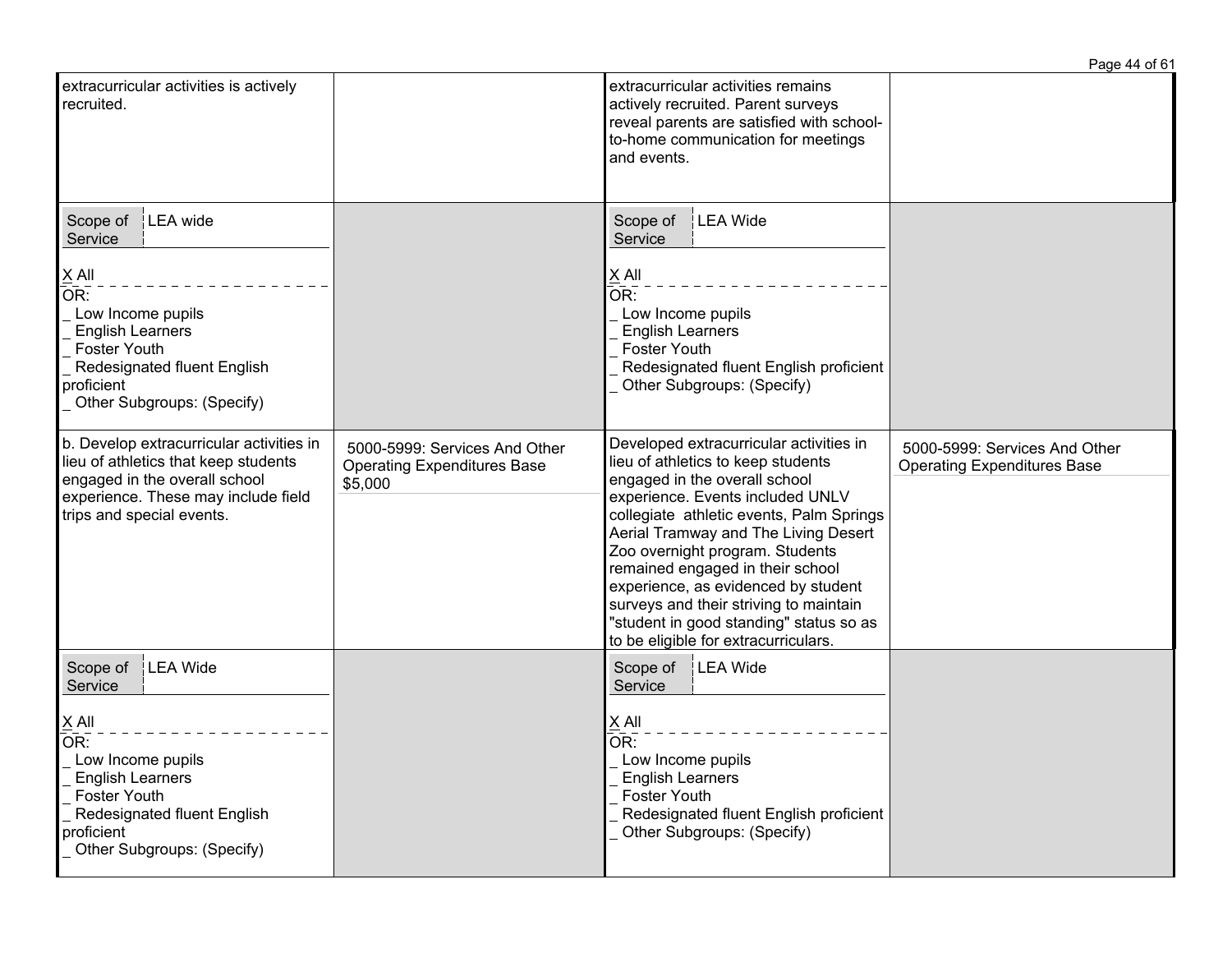|                                                                                                                                                                                       |                                                       |                                                                                                                                                                                                                                                                                                                                                                                                                                                                                                          | Page 45 of 61                                 |
|---------------------------------------------------------------------------------------------------------------------------------------------------------------------------------------|-------------------------------------------------------|----------------------------------------------------------------------------------------------------------------------------------------------------------------------------------------------------------------------------------------------------------------------------------------------------------------------------------------------------------------------------------------------------------------------------------------------------------------------------------------------------------|-----------------------------------------------|
| c. Purchase educational technology to<br>keep courses relevant and up-to-date<br>with digital natives so that students<br>remain positive about educational<br>experience.            | 4000-4999: Books And Supplies<br>Supplemental \$3,500 | Purchased educational technology<br>(projectors and white board capabilities)<br>that have allowed for fuller use of<br>current educational technology and<br>services, including Chrome Books, in<br>most classrooms. While students report<br>that educational technology has<br>benefitted their academic experience<br>and achievement levels, they also<br>report that they believe it makes<br>absences more acceptable since they<br>have access to their education away<br>from the school site. | 4000-4999: Books And Supplies<br>Supplemental |
| LEA Wide<br>Scope of<br>Service                                                                                                                                                       |                                                       | <b>LEA Wide</b><br>Scope of<br>Service                                                                                                                                                                                                                                                                                                                                                                                                                                                                   |                                               |
| $\times$ All<br>$\overline{\mathsf{OR}}$ :<br>Low Income pupils<br><b>English Learners</b><br>Foster Youth<br>Redesignated fluent English<br>proficient<br>Other Subgroups: (Specify) |                                                       | $\underline{X}$ All<br>$\overline{\mathsf{OR}}$ :<br>Low Income pupils<br><b>English Learners</b><br>Foster Youth<br>Redesignated fluent English proficient<br>Other Subgroups: (Specify)                                                                                                                                                                                                                                                                                                                |                                               |
| Scope of<br>Service                                                                                                                                                                   |                                                       | Scope of<br>Service                                                                                                                                                                                                                                                                                                                                                                                                                                                                                      |                                               |
| All<br>OR:<br>Low Income pupils<br><b>English Learners</b><br>Foster Youth<br>Redesignated fluent English<br>proficient<br>Other Subgroups: (Specify)                                 |                                                       | All<br>OR:<br>Low Income pupils<br><b>English Learners</b><br>Foster Youth<br>Redesignated fluent English proficient<br>Other Subgroups: (Specify)                                                                                                                                                                                                                                                                                                                                                       |                                               |
| Scope of<br>Service<br>All<br>OR:                                                                                                                                                     |                                                       | Scope of<br>Service<br>All<br>OR:                                                                                                                                                                                                                                                                                                                                                                                                                                                                        |                                               |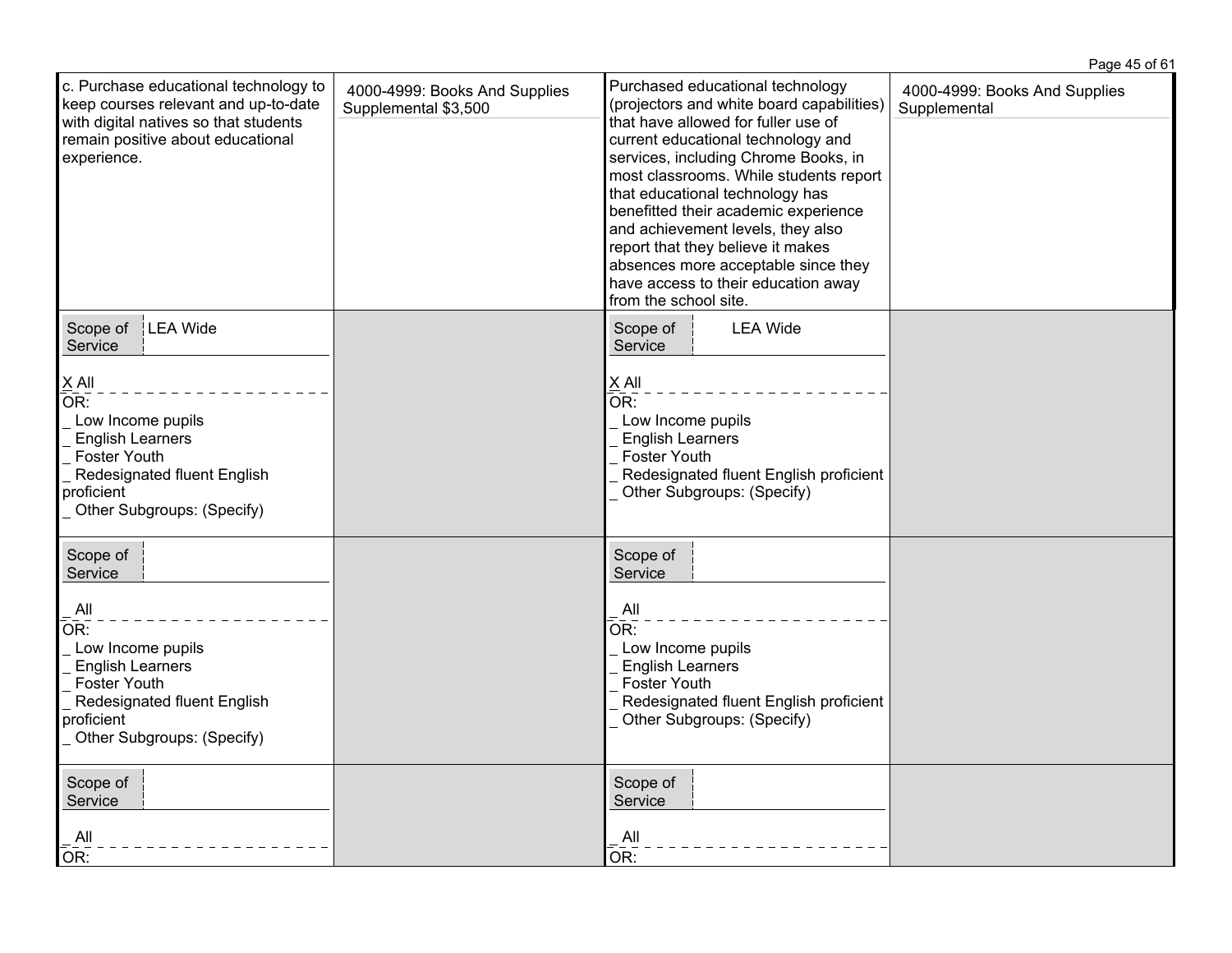|                                                                                                                                                                                     |                                                                                                                                                                                                  | Page 46 of 61 |
|-------------------------------------------------------------------------------------------------------------------------------------------------------------------------------------|--------------------------------------------------------------------------------------------------------------------------------------------------------------------------------------------------|---------------|
| Low Income pupils<br><b>English Learners</b><br><b>Foster Youth</b><br>Redesignated fluent English<br>proficient<br>Other Subgroups: (Specify)                                      | Low Income pupils<br><b>English Learners</b><br><b>Foster Youth</b><br>Redesignated fluent English proficient<br>Other Subgroups: (Specify)                                                      |               |
| Scope of<br>Service<br>All<br>OR:<br>Low Income pupils<br><b>English Learners</b><br><b>Foster Youth</b><br>Redesignated fluent English<br>proficient<br>Other Subgroups: (Specify) | Scope of<br>Service<br>All<br>$\overline{\mathsf{OR}}$ :<br>Low Income pupils<br><b>English Learners</b><br>Foster Youth<br>Redesignated fluent English proficient<br>Other Subgroups: (Specify) |               |
| Scope of<br>Service<br>All<br>OR:<br>Low Income pupils<br><b>English Learners</b><br>Foster Youth<br>Redesignated fluent English<br>proficient<br>Other Subgroups: (Specify)        | Scope of<br>Service<br>All<br>OR:<br>Low Income pupils<br><b>English Learners</b><br>Foster Youth<br>Redesignated fluent English proficient<br>Other Subgroups: (Specify)                        |               |
| Scope of<br>Service<br>All<br>OR:<br>Low Income pupils<br><b>English Learners</b><br><b>Foster Youth</b><br>Redesignated fluent English<br>proficient<br>Other Subgroups: (Specify) | Scope of<br>Service<br>All<br>$\overline{\mathsf{OR}}$ :<br>Low Income pupils<br><b>English Learners</b><br>Foster Youth<br>Redesignated fluent English proficient<br>Other Subgroups: (Specify) |               |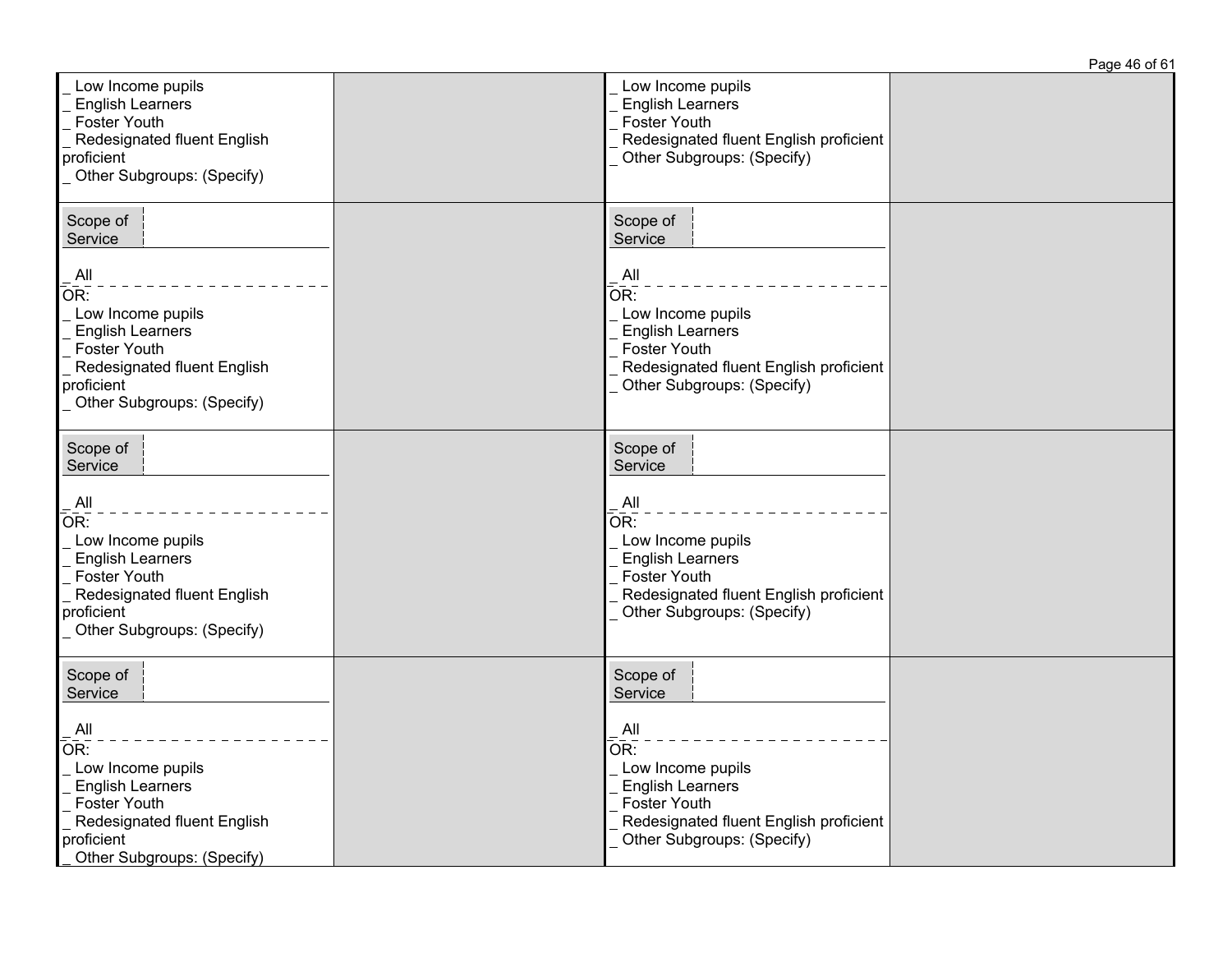| Page 47 of 61 |  |  |
|---------------|--|--|
|               |  |  |

| Scope of<br>Service<br>All<br>OR:<br>Low Income pupils<br><b>English Learners</b><br><b>Foster Youth</b><br>Redesignated fluent English<br>proficient<br>Other Subgroups: (Specify) |                                                                                                                                                                                                                                                                                       | $-$ All<br>OR:<br>Low Income pupils<br><b>English Learners</b><br><b>Foster Youth</b><br>Redesignated fluent English proficient<br>Other Subgroups: (Specify) |  |
|-------------------------------------------------------------------------------------------------------------------------------------------------------------------------------------|---------------------------------------------------------------------------------------------------------------------------------------------------------------------------------------------------------------------------------------------------------------------------------------|---------------------------------------------------------------------------------------------------------------------------------------------------------------|--|
| What changes in actions,<br>services, and expenditures will be<br>made as a result of reviewing<br>past progress and/or changes to<br>goals?                                        | Continue to involve stakeholders in school processes and to maintain and improve attendance rates and student attitudes<br>toward school. Investigate ways to maintain high rates of student attendance even if they have the capacity to access<br>assignments at home via internet. |                                                                                                                                                               |  |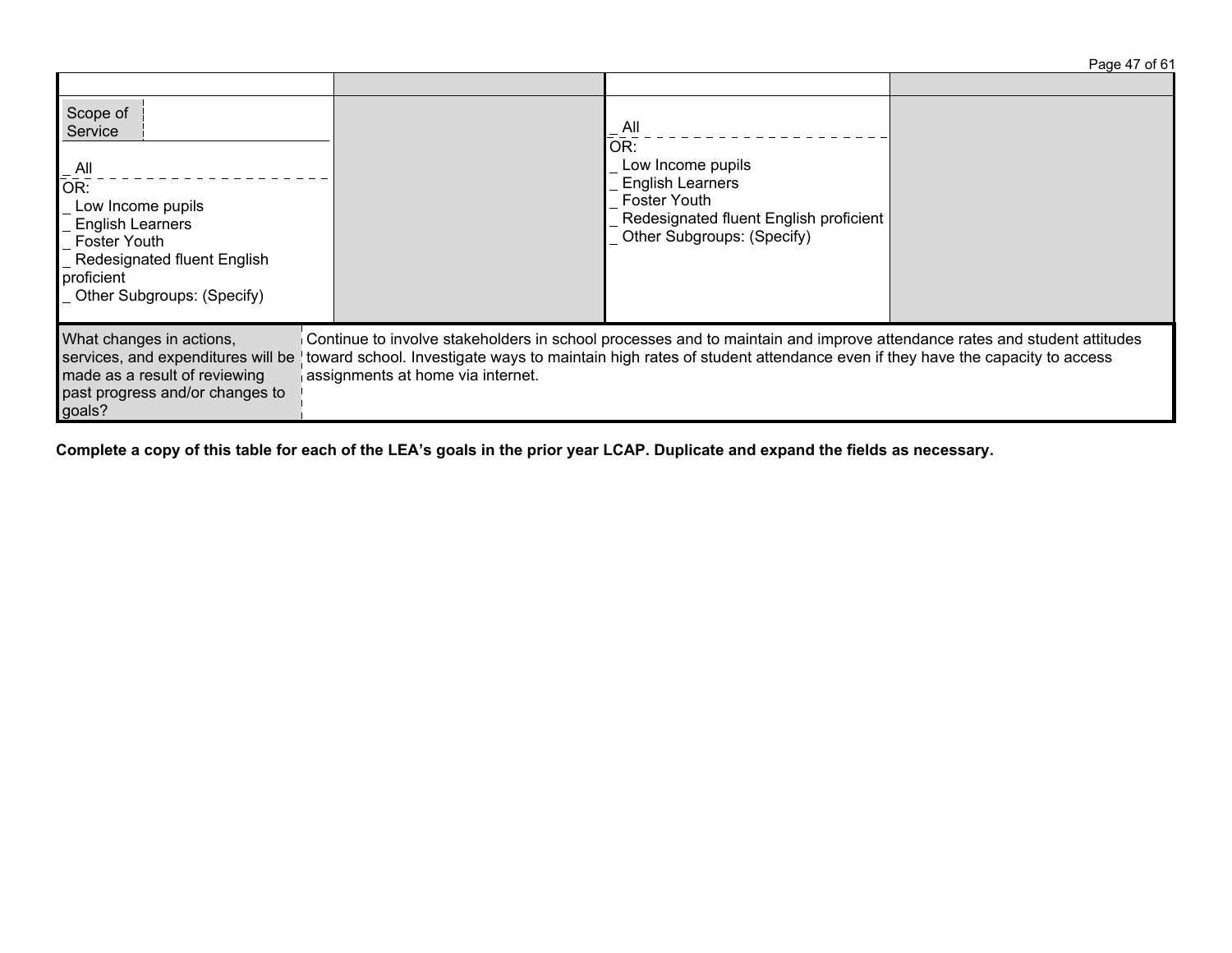| Original 3. All students will graduate from high school prepared for post secondary and career options or obtain a<br>GOAL 3 certificate of high school completion. The district will maintain or increase the percentage of the students'<br>from prior graduation/completion rates to meeting state graduation requirements.<br>year<br>LCAP:                                                                                                                                                                                                                                   | Related State and/or Local Priorities:<br>$1 - 2 - 3 - 4 - 5 \times 6 - 7 \times 8 \times$<br>COE only: $9 - 10 -$<br>Local: Specify                                                                                                                                                                                                                                                                                                                                                                           |                                                                                                                                                                                                                        |                                                                                                       |
|-----------------------------------------------------------------------------------------------------------------------------------------------------------------------------------------------------------------------------------------------------------------------------------------------------------------------------------------------------------------------------------------------------------------------------------------------------------------------------------------------------------------------------------------------------------------------------------|----------------------------------------------------------------------------------------------------------------------------------------------------------------------------------------------------------------------------------------------------------------------------------------------------------------------------------------------------------------------------------------------------------------------------------------------------------------------------------------------------------------|------------------------------------------------------------------------------------------------------------------------------------------------------------------------------------------------------------------------|-------------------------------------------------------------------------------------------------------|
| Goal Applies to:<br>Schools: All schools with grades 7 - 12<br>Applicable Pupil<br>Subgroups:                                                                                                                                                                                                                                                                                                                                                                                                                                                                                     | All students                                                                                                                                                                                                                                                                                                                                                                                                                                                                                                   |                                                                                                                                                                                                                        |                                                                                                       |
| 15. e. Maintain 100% graduation rate<br>Expected<br>7. a. Course offerings enable all students to attend UC or CSU<br>Annual<br>Measurable 7. b. All pupils are included in all course offerings including<br>Outcomes: PLATO, CTE and Work Experience if the student chooses to<br>participate<br>7. c. Special needs students are in a 100% inclusion program.<br>8. a. Individual student growth in all courses described in Sections<br>5120 and 51220(a)-(i) will advance as measured using teacher-<br>created assessments, publisher assessments, and Plato<br>Courseware. | 5. e. Maintained 100% graduation rate<br>7. a. Course offerings enable all students to attend UC or CSU<br>Measurable 7. b. All pupils are included in all course offerings including<br>PLATO, CTE and Work Experience if the student chooses to<br>7. c. Special needs students are in a 100% inclusion program.<br>8. a. Individual student growth in all courses described in<br>Sections 5120 and 51220(a)-(i) advance as measured using<br>teacher-created assessments, publisher assessments, and Plato |                                                                                                                                                                                                                        |                                                                                                       |
|                                                                                                                                                                                                                                                                                                                                                                                                                                                                                                                                                                                   |                                                                                                                                                                                                                                                                                                                                                                                                                                                                                                                | <b>LCAP Year: 2015-16</b>                                                                                                                                                                                              |                                                                                                       |
| <b>Planned Actions/Services</b>                                                                                                                                                                                                                                                                                                                                                                                                                                                                                                                                                   |                                                                                                                                                                                                                                                                                                                                                                                                                                                                                                                | <b>Actual Actions/Services</b>                                                                                                                                                                                         |                                                                                                       |
|                                                                                                                                                                                                                                                                                                                                                                                                                                                                                                                                                                                   | <b>Budgeted Expenditures</b>                                                                                                                                                                                                                                                                                                                                                                                                                                                                                   |                                                                                                                                                                                                                        | <b>Estimated Actual Annual Expenditures</b>                                                           |
| a. Monitor progress using benchmark<br>assessments through a combination of<br>District Data Monitoring and individual<br>site assessments.                                                                                                                                                                                                                                                                                                                                                                                                                                       | 5800: Professional/Consulting<br><b>Services And Operating</b><br>Expenditures Schoolwide / Dist.<br>Monitoring \$5,180                                                                                                                                                                                                                                                                                                                                                                                        | Teacher-created benchmarks and<br>online assessments (via Plato<br>Courseware, mainly) proved useful at<br>the school site level though not totally<br>adequate in placing students against a<br>viable national norm. | 5800: Professional/Consulting<br>Services And Operating Expenditures<br>Schoolwide / Dist. Monitoring |
| LEA Wide<br>Scope of<br>Service                                                                                                                                                                                                                                                                                                                                                                                                                                                                                                                                                   |                                                                                                                                                                                                                                                                                                                                                                                                                                                                                                                | LEA Wide<br>Scope of<br>Service                                                                                                                                                                                        |                                                                                                       |
| $X$ All<br>OR:<br>Low Income pupils<br><b>English Learners</b><br>Foster Youth                                                                                                                                                                                                                                                                                                                                                                                                                                                                                                    |                                                                                                                                                                                                                                                                                                                                                                                                                                                                                                                | All<br>OR:<br>Low Income pupils<br><b>English Learners</b><br><b>Foster Youth</b>                                                                                                                                      |                                                                                                       |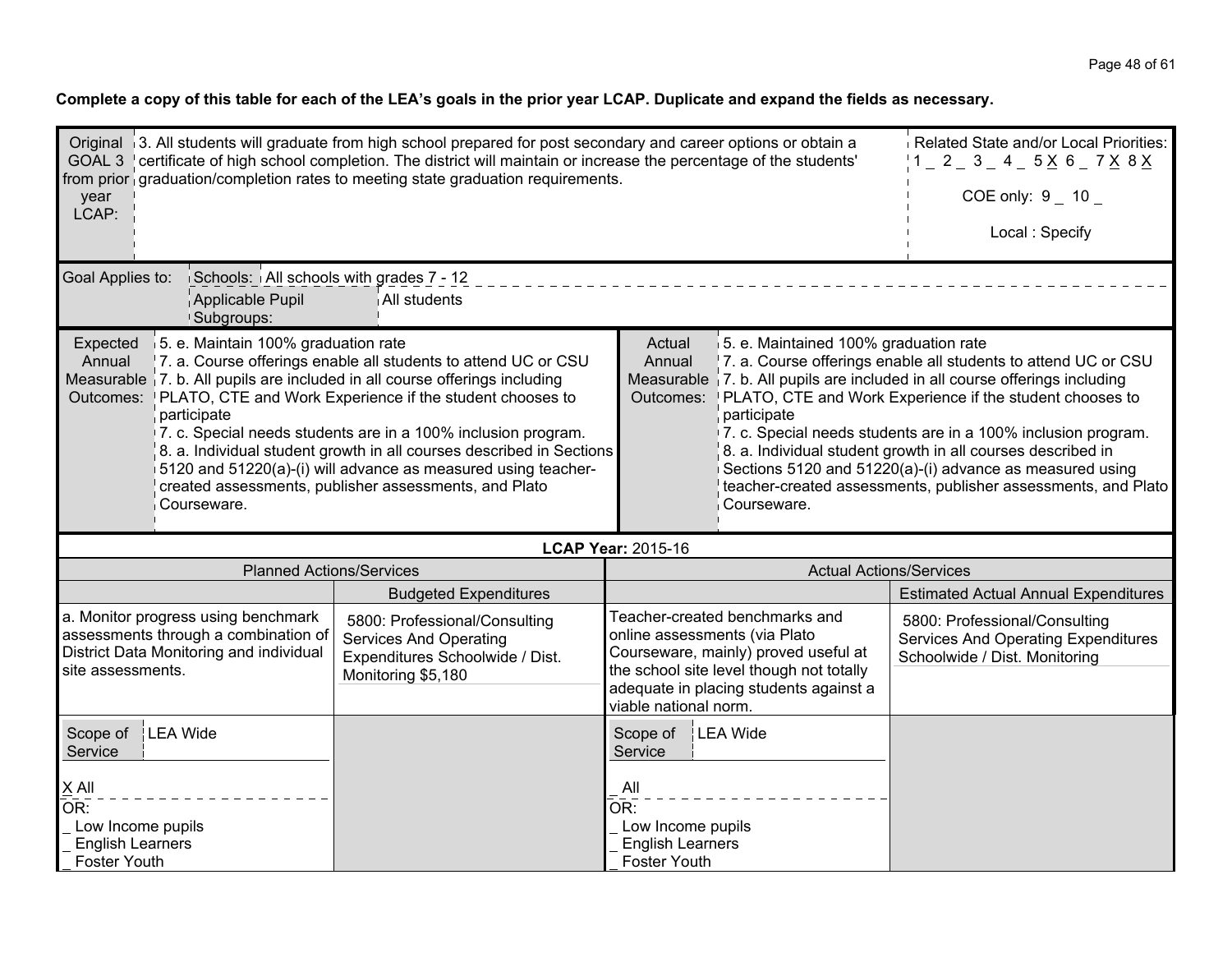|                                                                                                                                                                                                                                     |                                                       |                                                                                                                                                                                                         | Page 49 of 61                                 |
|-------------------------------------------------------------------------------------------------------------------------------------------------------------------------------------------------------------------------------------|-------------------------------------------------------|---------------------------------------------------------------------------------------------------------------------------------------------------------------------------------------------------------|-----------------------------------------------|
| <b>Redesignated fluent English</b><br>proficient<br>Other Subgroups: (Specify)                                                                                                                                                      |                                                       | Redesignated fluent English proficient<br>Other Subgroups: (Specify)                                                                                                                                    |                                               |
| b. The district will purchase annually<br>student subscriptions to Plato<br>Courseware (or its equivalent) to<br>maintain course offerings so that our<br>small school continues meet all state<br>graduation and A-G requirements. | 4000-4999: Books And Supplies<br>Supplemental \$4,500 | DVUSD purchased annual student<br>subscriptions to Plato Courseware to<br>maintain and expand course offerings<br>so that our small school continues to<br>meet all graduation and A-G<br>requirements. | 4000-4999: Books And Supplies<br>Supplemental |
| <b>LEA</b> Wide<br>Scope of<br>Service                                                                                                                                                                                              |                                                       | Scope of<br>LEA Wide<br>Service                                                                                                                                                                         |                                               |
| $X$ All<br>OR:<br>Low Income pupils<br><b>English Learners</b><br><b>Foster Youth</b><br>Redesignated fluent English<br>proficient<br>Other Subgroups: (Specify)                                                                    |                                                       | _All<br>OR:<br>Low Income pupils<br><b>English Learners</b><br><b>Foster Youth</b><br>Redesignated fluent English proficient<br>Other Subgroups: (Specify)                                              |                                               |
| What changes in actions,<br>services, and expenditures will be<br>made as a result of reviewing<br>past progress and/or changes to<br>goals?                                                                                        |                                                       | Continue as planned with Edmentum's Plato Courseware, expand use of Edmentum to include benchmark assessment<br>online subscription program, seek ways to develop dual-credit courses for high school.  |                                               |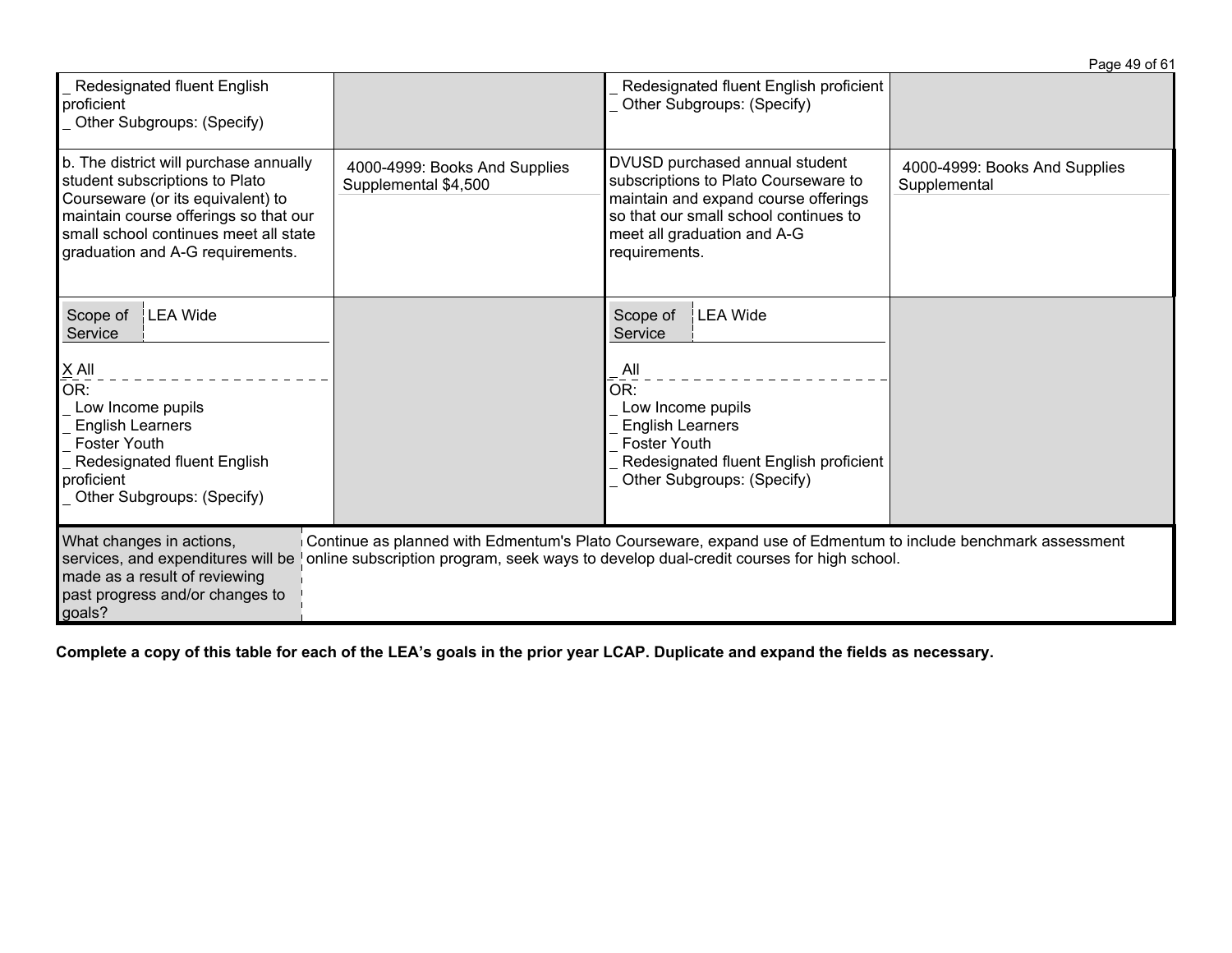| Original<br>GOAL 4<br>from prior<br>year<br>LCAP:                   |                                                                       |                                 |                                             | Related State and/or Local Priorities:<br>$1 - 2 - 3 - 4 - 5 - 6 - 7 - 8$<br>COE only: $9 - 10 -$<br>Local: Specify |
|---------------------------------------------------------------------|-----------------------------------------------------------------------|---------------------------------|---------------------------------------------|---------------------------------------------------------------------------------------------------------------------|
| Goal Applies to:                                                    | Schools:<br>Applicable Pupil<br>Subgroups:                            |                                 |                                             |                                                                                                                     |
| Expected<br>Annual<br>Measurable<br>Outcomes:                       |                                                                       |                                 | Actual<br>Annual<br>Measurable<br>Outcomes: |                                                                                                                     |
|                                                                     |                                                                       |                                 | <b>LCAP Year: 2015-16</b>                   |                                                                                                                     |
|                                                                     |                                                                       | <b>Planned Actions/Services</b> | <b>Actual Actions/Services</b>              |                                                                                                                     |
|                                                                     |                                                                       | <b>Budgeted Expenditures</b>    |                                             | <b>Estimated Actual Annual Expenditures</b>                                                                         |
| What changes in actions,<br>made as a result of reviewing<br>goals? | services, and expenditures will be<br>past progress and/or changes to |                                 |                                             |                                                                                                                     |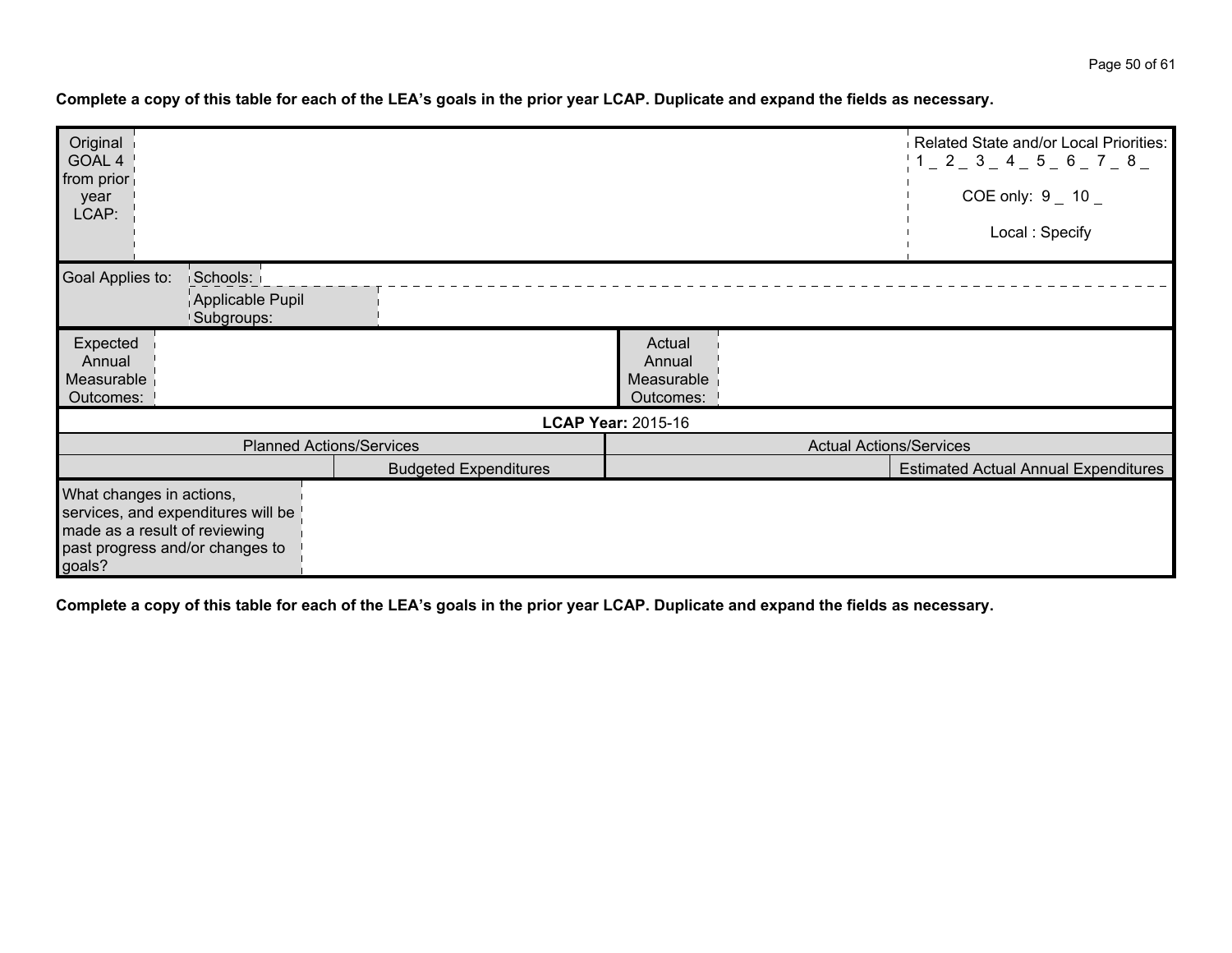| Original                 |                                    |                                 |                                | Related State and/or Local Priorities:      |
|--------------------------|------------------------------------|---------------------------------|--------------------------------|---------------------------------------------|
| GOAL 5<br>from prior     |                                    |                                 |                                | 1 1 2 3 4 5 6 7 8                           |
| year                     |                                    |                                 |                                | COE only: $9 - 10 -$                        |
| LCAP:                    |                                    |                                 |                                | Local: Specify                              |
|                          |                                    |                                 |                                |                                             |
| Goal Applies to:         | Schools:                           |                                 |                                |                                             |
|                          | Applicable Pupil                   |                                 |                                |                                             |
|                          | Subgroups:                         |                                 |                                |                                             |
| Expected                 |                                    |                                 | Actual                         |                                             |
| Annual                   |                                    |                                 | Annual                         |                                             |
| Measurable               |                                    |                                 | Measurable                     |                                             |
| Outcomes:                |                                    |                                 | Outcomes:                      |                                             |
|                          |                                    |                                 | <b>LCAP Year: 2015-16</b>      |                                             |
|                          |                                    | <b>Planned Actions/Services</b> | <b>Actual Actions/Services</b> |                                             |
|                          |                                    | <b>Budgeted Expenditures</b>    |                                | <b>Estimated Actual Annual Expenditures</b> |
| What changes in actions, |                                    |                                 |                                |                                             |
|                          | services, and expenditures will be |                                 |                                |                                             |
|                          | made as a result of reviewing      |                                 |                                |                                             |
|                          | past progress and/or changes to    |                                 |                                |                                             |
| goals?                   |                                    |                                 |                                |                                             |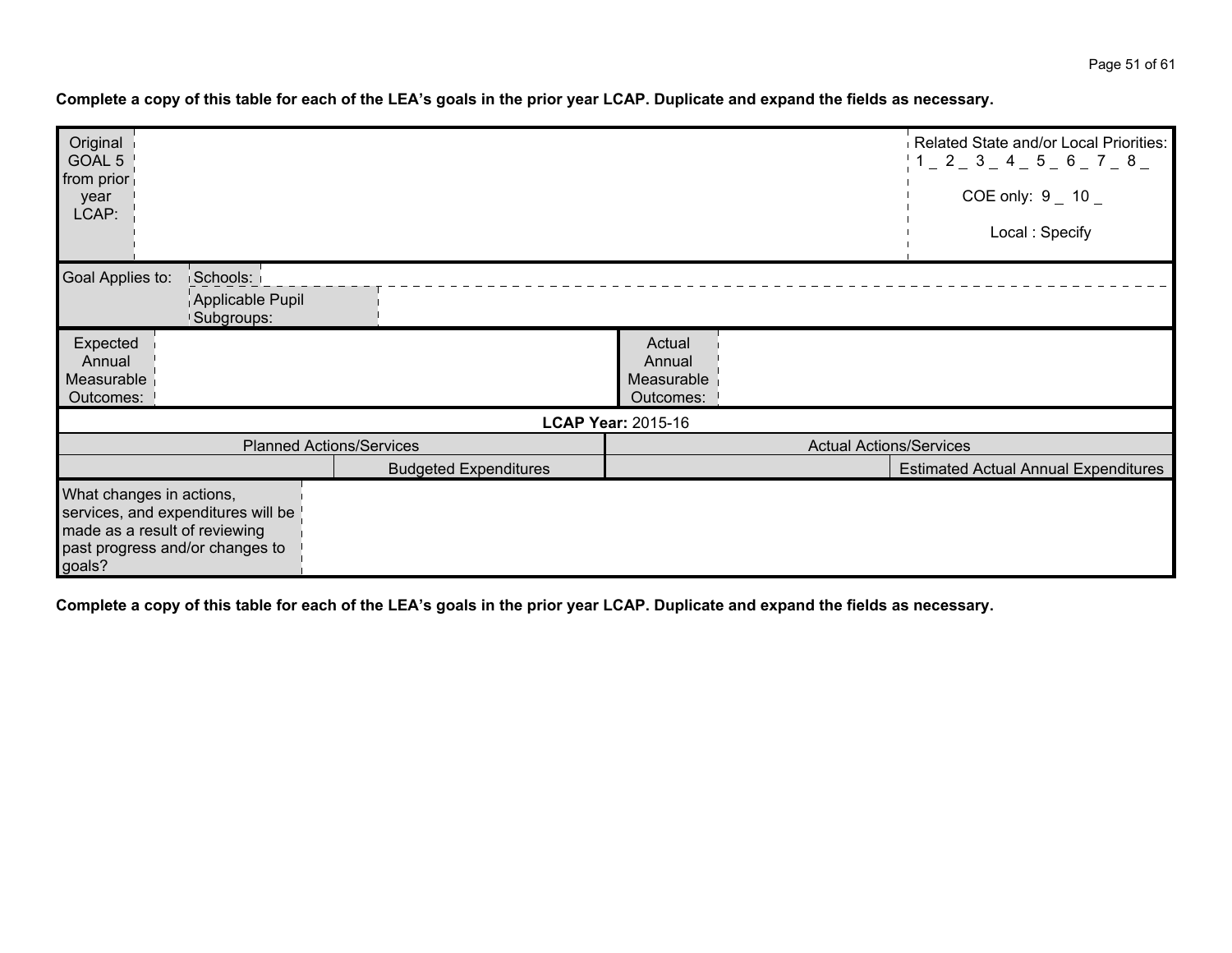|                              |                                 | Related State and/or Local Priorities:<br>$1 - 2 - 3 - 4 - 5 - 6 - 7 - 8$<br>COE only: $9 - 10 -$ |
|------------------------------|---------------------------------|---------------------------------------------------------------------------------------------------|
|                              |                                 | Local: Specify                                                                                    |
|                              |                                 |                                                                                                   |
|                              |                                 |                                                                                                   |
|                              |                                 |                                                                                                   |
|                              |                                 |                                                                                                   |
|                              | Actual                          |                                                                                                   |
|                              |                                 |                                                                                                   |
|                              |                                 |                                                                                                   |
|                              |                                 |                                                                                                   |
|                              |                                 |                                                                                                   |
|                              |                                 |                                                                                                   |
| <b>Budgeted Expenditures</b> |                                 | <b>Estimated Actual Annual Expenditures</b>                                                       |
|                              |                                 |                                                                                                   |
|                              |                                 |                                                                                                   |
|                              |                                 |                                                                                                   |
|                              |                                 |                                                                                                   |
|                              |                                 |                                                                                                   |
|                              | <b>Planned Actions/Services</b> | Annual<br>Measurable<br>Outcomes:<br><b>LCAP Year: 2015-16</b><br><b>Actual Actions/Services</b>  |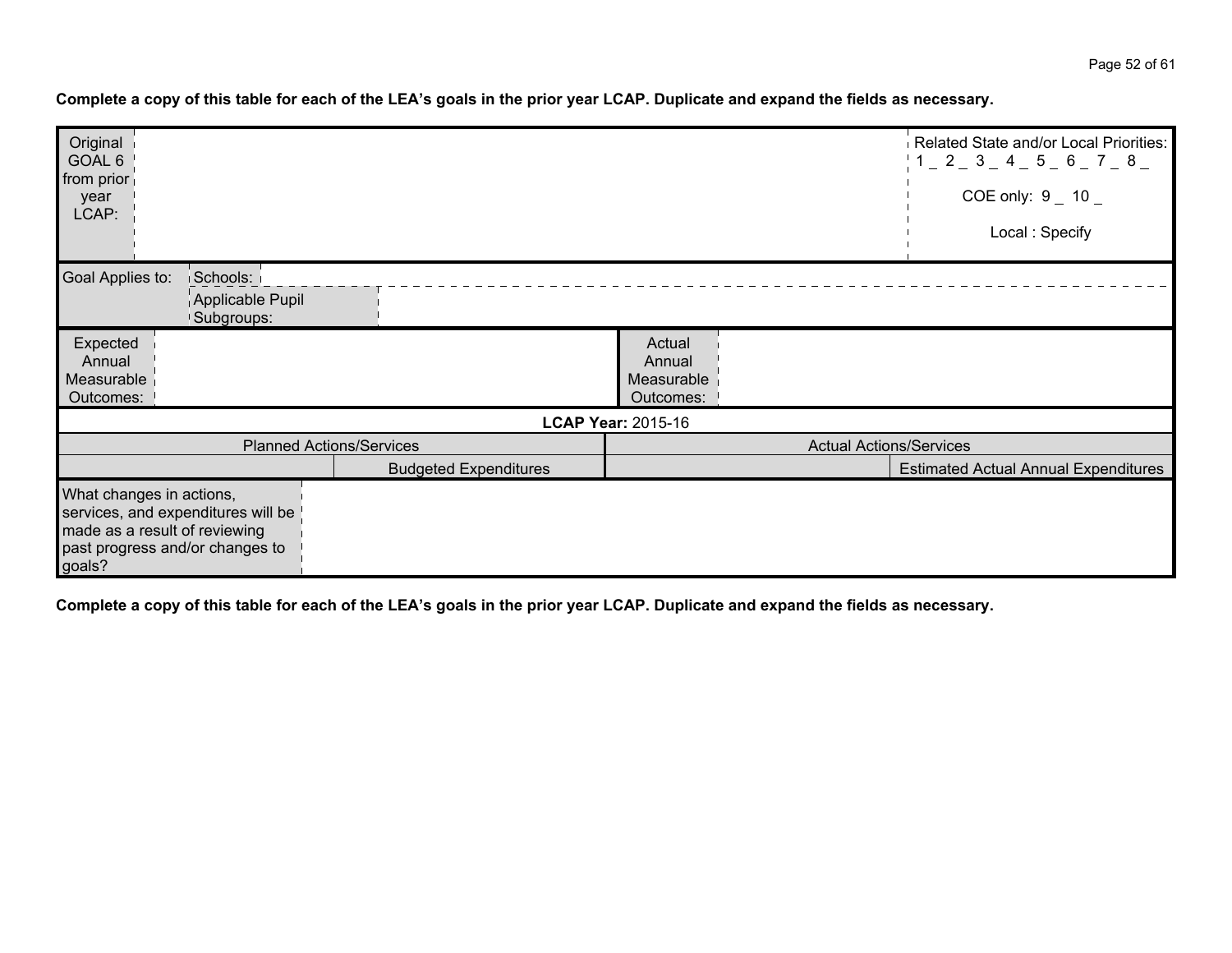| Original<br>GOAL 7       |                                    |                                 |                                | Related State and/or Local Priorities:<br>1 1 2 3 4 5 6 7 8 |
|--------------------------|------------------------------------|---------------------------------|--------------------------------|-------------------------------------------------------------|
| from prior               |                                    |                                 |                                |                                                             |
| year                     |                                    |                                 |                                | COE only: $9 - 10 -$                                        |
| LCAP:                    |                                    |                                 |                                | Local: Specify                                              |
|                          |                                    |                                 |                                |                                                             |
| Goal Applies to:         | Schools:                           |                                 |                                |                                                             |
|                          | Applicable Pupil                   |                                 |                                |                                                             |
|                          | Subgroups:                         |                                 |                                |                                                             |
| Expected                 |                                    |                                 | Actual                         |                                                             |
| Annual                   |                                    |                                 | Annual                         |                                                             |
| Measurable<br>Outcomes:  |                                    |                                 | Measurable<br>Outcomes:        |                                                             |
|                          |                                    |                                 |                                |                                                             |
|                          |                                    |                                 | <b>LCAP Year: 2015-16</b>      |                                                             |
|                          |                                    | <b>Planned Actions/Services</b> | <b>Actual Actions/Services</b> |                                                             |
|                          |                                    | <b>Budgeted Expenditures</b>    |                                | <b>Estimated Actual Annual Expenditures</b>                 |
| What changes in actions, |                                    |                                 |                                |                                                             |
|                          | services, and expenditures will be |                                 |                                |                                                             |
|                          | made as a result of reviewing      |                                 |                                |                                                             |
|                          | past progress and/or changes to    |                                 |                                |                                                             |
| goals?                   |                                    |                                 |                                |                                                             |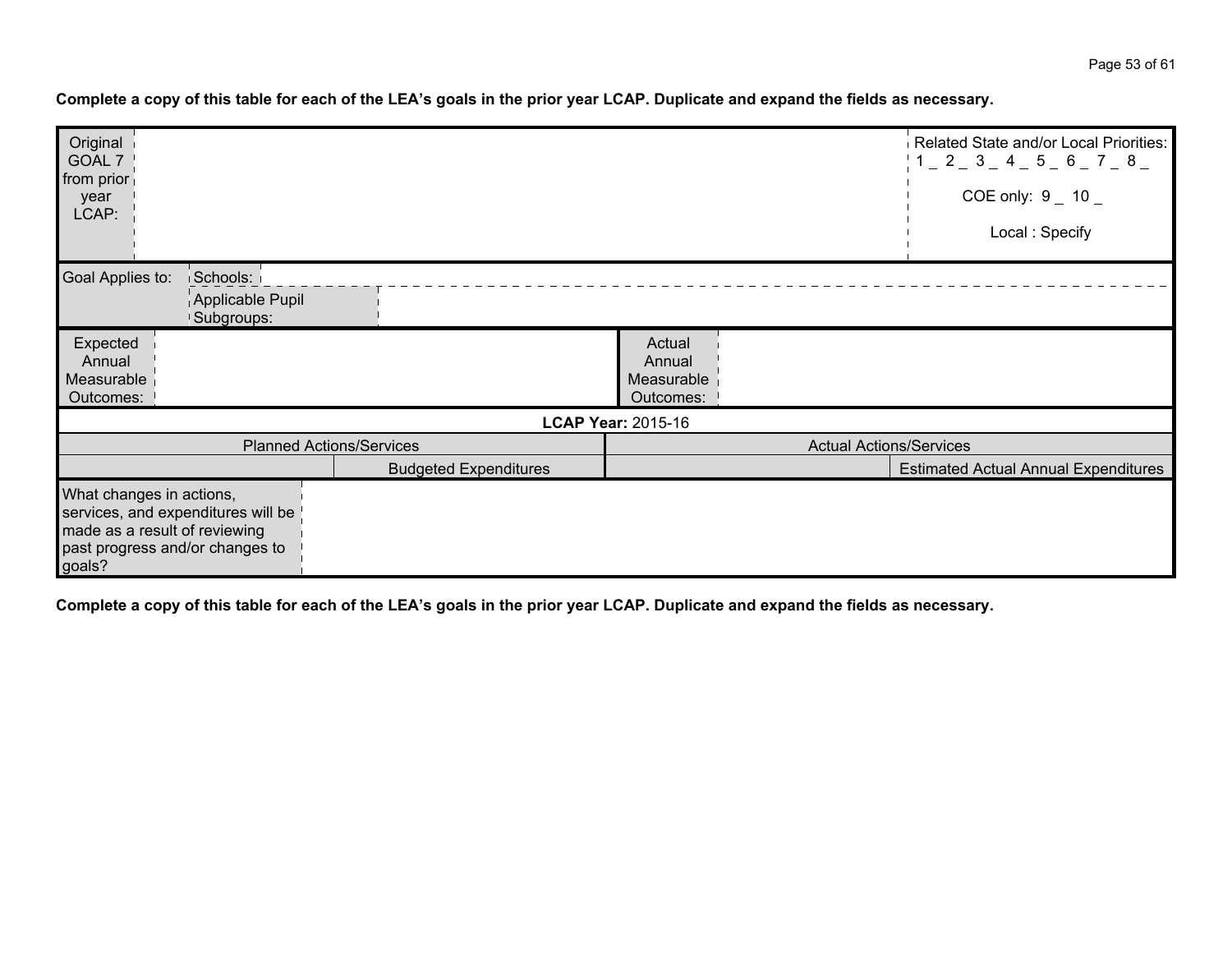| Original<br>GOAL 8<br>from prior<br>year<br>LCAP:                                                                                            |                                 |                                             | Related State and/or Local Priorities:<br>$1 - 2 - 3 - 4 - 5 - 6 - 7 - 8$<br>COE only: $9 - 10 -$<br>Local: Specify |
|----------------------------------------------------------------------------------------------------------------------------------------------|---------------------------------|---------------------------------------------|---------------------------------------------------------------------------------------------------------------------|
| Goal Applies to:<br>Schools:<br>Applicable Pupil<br>Subgroups:                                                                               |                                 |                                             |                                                                                                                     |
| Expected<br>Annual<br>Measurable<br>Outcomes:                                                                                                |                                 | Actual<br>Annual<br>Measurable<br>Outcomes: |                                                                                                                     |
|                                                                                                                                              |                                 | <b>LCAP Year: 2015-16</b>                   |                                                                                                                     |
|                                                                                                                                              | <b>Planned Actions/Services</b> | <b>Actual Actions/Services</b>              |                                                                                                                     |
|                                                                                                                                              | <b>Budgeted Expenditures</b>    |                                             | <b>Estimated Actual Annual Expenditures</b>                                                                         |
| What changes in actions,<br>services, and expenditures will be<br>made as a result of reviewing<br>past progress and/or changes to<br>goals? |                                 |                                             |                                                                                                                     |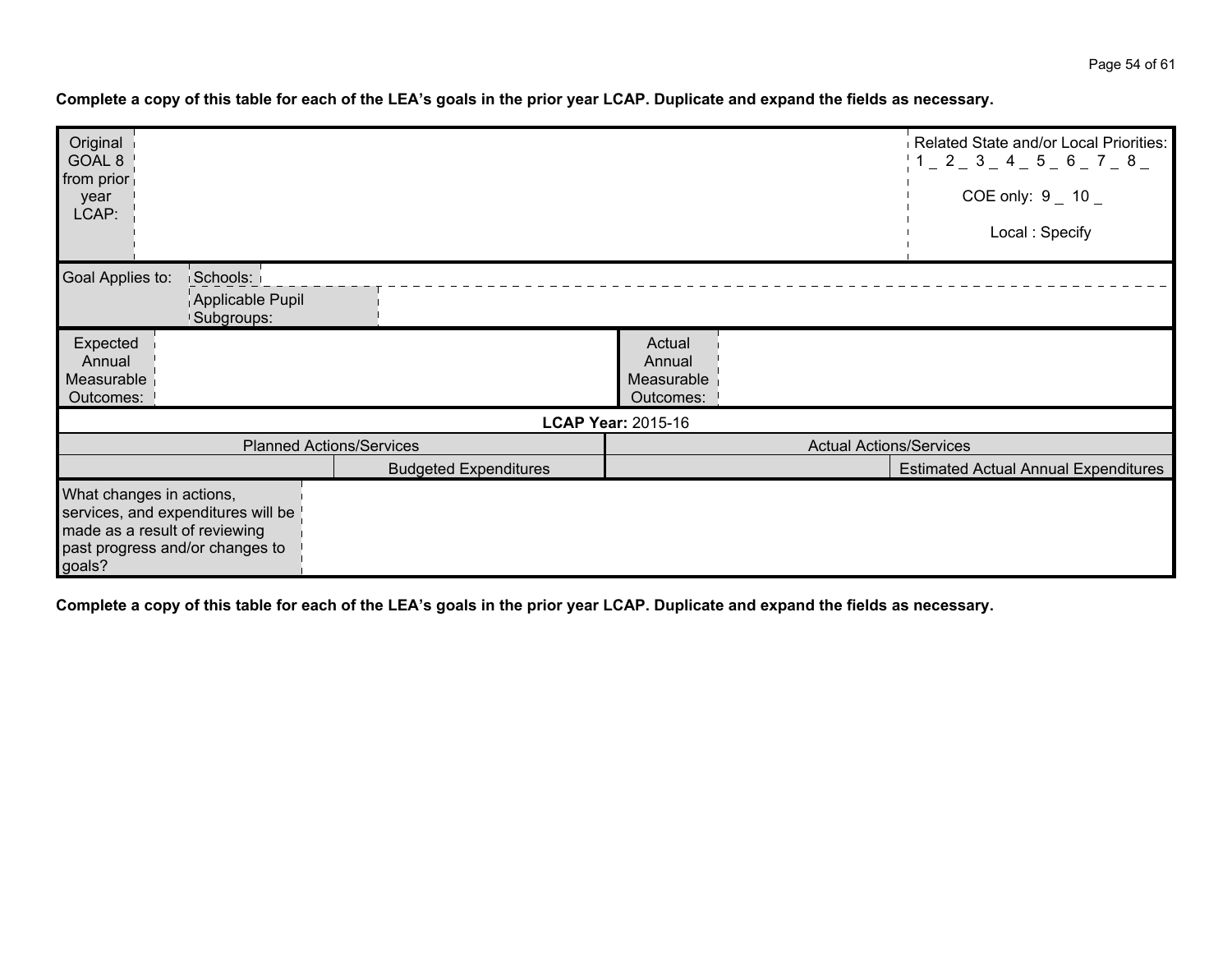| Original<br>GOAL 9<br>from prior<br>year<br>LCAP:                                                                                            |                                 |                                             | Related State and/or Local Priorities:<br>$\frac{1}{2}$ 1 $\_$ 2 $\_$ 3 $\_$ 4 $\_$ 5 $\_$ 6 $\_$ 7 $\_$ 8 $\_$<br>COE only: $9 - 10 -$<br>Local: Specify |
|----------------------------------------------------------------------------------------------------------------------------------------------|---------------------------------|---------------------------------------------|-----------------------------------------------------------------------------------------------------------------------------------------------------------|
| Goal Applies to:<br>Schools:<br>Applicable Pupil<br><b>Subgroups:</b>                                                                        |                                 |                                             |                                                                                                                                                           |
| Expected<br>Annual<br>Measurable<br>Outcomes:                                                                                                |                                 | Actual<br>Annual<br>Measurable<br>Outcomes: |                                                                                                                                                           |
|                                                                                                                                              |                                 | <b>LCAP Year: 2015-16</b>                   |                                                                                                                                                           |
|                                                                                                                                              | <b>Planned Actions/Services</b> | <b>Actual Actions/Services</b>              |                                                                                                                                                           |
|                                                                                                                                              | <b>Budgeted Expenditures</b>    |                                             | <b>Estimated Actual Annual Expenditures</b>                                                                                                               |
| What changes in actions,<br>services, and expenditures will be<br>made as a result of reviewing<br>past progress and/or changes to<br>goals? |                                 |                                             |                                                                                                                                                           |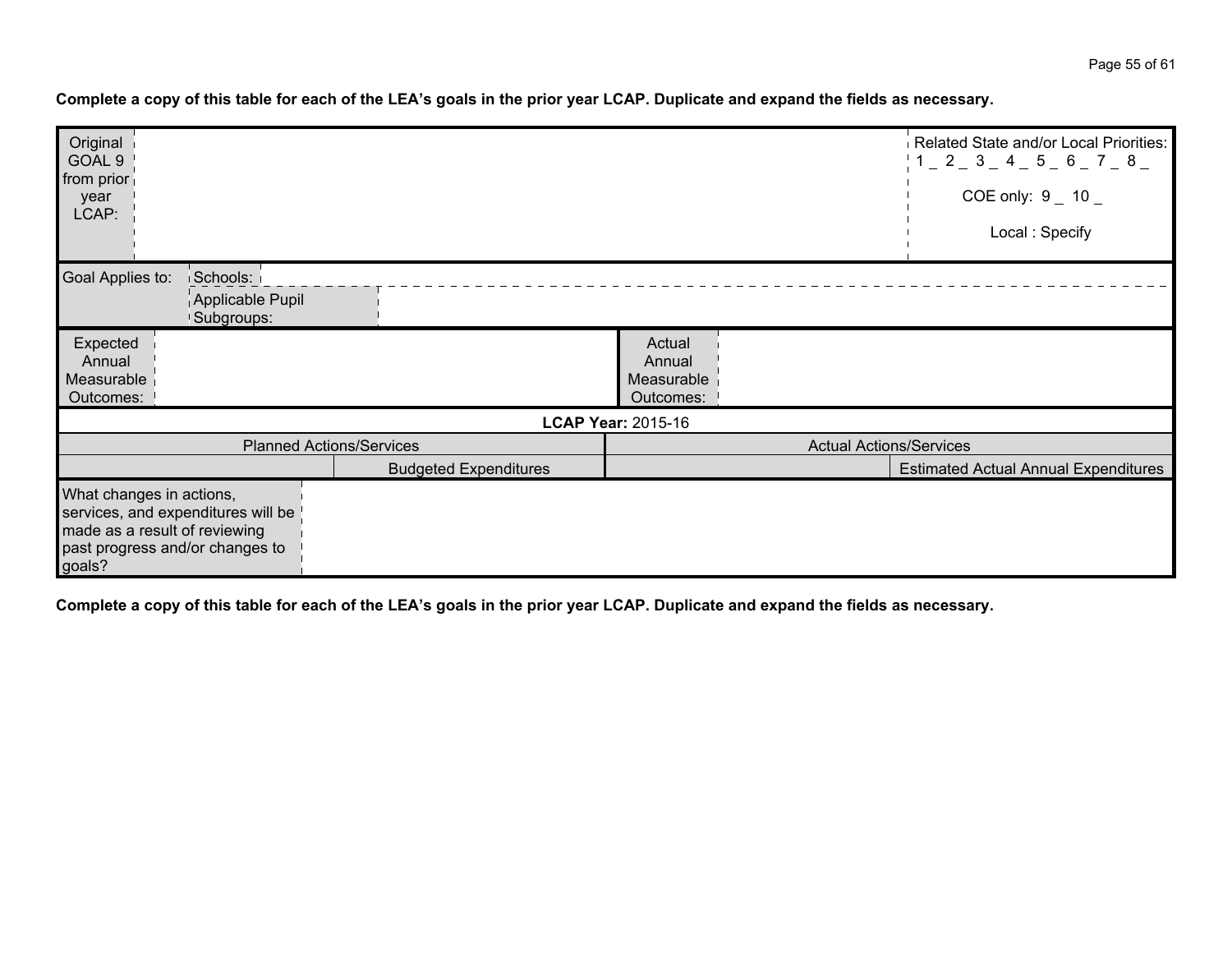| Original<br>GOAL 10<br>from prior<br>year<br>LCAP: |                                                                                                        |                                 |                                             | Related State and/or Local Priorities:<br>1 1 2 3 4 5 6 7 8<br>COE only: $9 - 10 -$<br>Local: Specify |
|----------------------------------------------------|--------------------------------------------------------------------------------------------------------|---------------------------------|---------------------------------------------|-------------------------------------------------------------------------------------------------------|
| Goal Applies to:                                   | Schools:<br>Applicable Pupil<br>Subgroups:                                                             |                                 |                                             |                                                                                                       |
| Expected<br>Annual<br>Measurable<br>Outcomes:      |                                                                                                        |                                 | Actual<br>Annual<br>Measurable<br>Outcomes: |                                                                                                       |
|                                                    |                                                                                                        |                                 | <b>LCAP Year: 2015-16</b>                   |                                                                                                       |
|                                                    |                                                                                                        | <b>Planned Actions/Services</b> | <b>Actual Actions/Services</b>              |                                                                                                       |
|                                                    |                                                                                                        | <b>Budgeted Expenditures</b>    |                                             | <b>Estimated Actual Annual Expenditures</b>                                                           |
| What changes in actions,<br>goals?                 | services, and expenditures will be<br>made as a result of reviewing<br>past progress and/or changes to |                                 |                                             |                                                                                                       |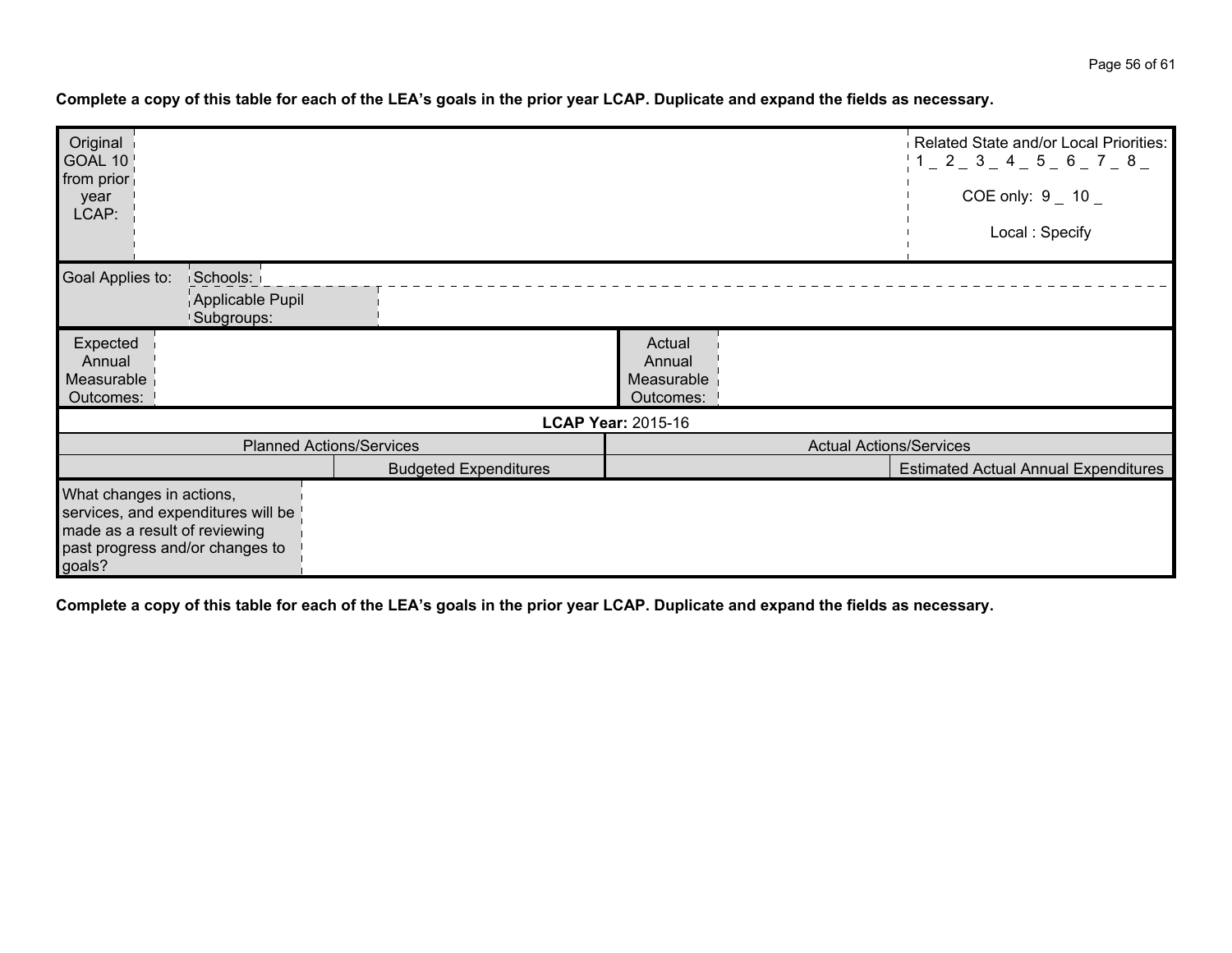#### **Section 3: Use of Supplemental and Concentration Grant funds and Proportionality**

A. In the box below, identify the amount of funds in the LCAP year calculated on the basis of the number and concentration of low income, foster youth, and English learner pupils as determined pursuant to 5 CCR 15496(a)(5).

Describe how the LEA is expending these funds in the LCAP year. Include a description of, and justification for, the use of any funds in a districtwide, schoolwide, countywide, or charterwide manner as specified in 5 CCR 15496.

For school districts with below 55 percent of enrollment of unduplicated pupils in the district or below 40 percent of enrollment of unduplicated pupils at a schoolsite in the LCAP year, when using supplemental and concentration funds in a districtwide or schoolwide manner, the school district must additionally describe how the services provided are the most effective use of funds to meet the district's goals for unduplicated pupils in the state and any local priority areas. (See 5 CCR 15496(b) for guidance.)

| Total amount of Supplemental and Concentration grant funds calculated:                                | \$41,450                                                                                                                                                                 |
|-------------------------------------------------------------------------------------------------------|--------------------------------------------------------------------------------------------------------------------------------------------------------------------------|
|                                                                                                       | DVUSD, which is now 55% low income is using the funds in a districtwide manner due to small enrollment. The district expends these funds for instructional aides and for |
| educational technology in order to meet the needs of all students, often in an individualized manner. |                                                                                                                                                                          |

B. In the box below, identify the percentage by which services for unduplicated pupils must be increased or improved as compared to the services provided to all pupils in the LCAP year as calculated pursuant to 5 CCR 15496(a).

Consistent with the requirements of 5 CCR 15496, demonstrate how the services provided in the LCAP year for low income pupils, foster youth, and English learners provide for increased or improved services for these pupils in proportion to the increase in funding provided for such pupils in that year as calculated pursuant to 5 CCR 15496(a)(7). An LEA shall describe how the proportionality percentage is met using a quantitative and/or qualitative description of the increased and/or improved services for unduplicated pupils as compared to the services provided to all pupils.

# 4.92  $\sqrt{ }$

DVUSD has increased services to low income students with additional hours of instructional aide time and with updated educational technology, improving student access to content standards. The increased amount of aide time allows for one-on-one attention, and improved educational technology enables students to access content in more varied and meaningful ways and in more settings and time periods.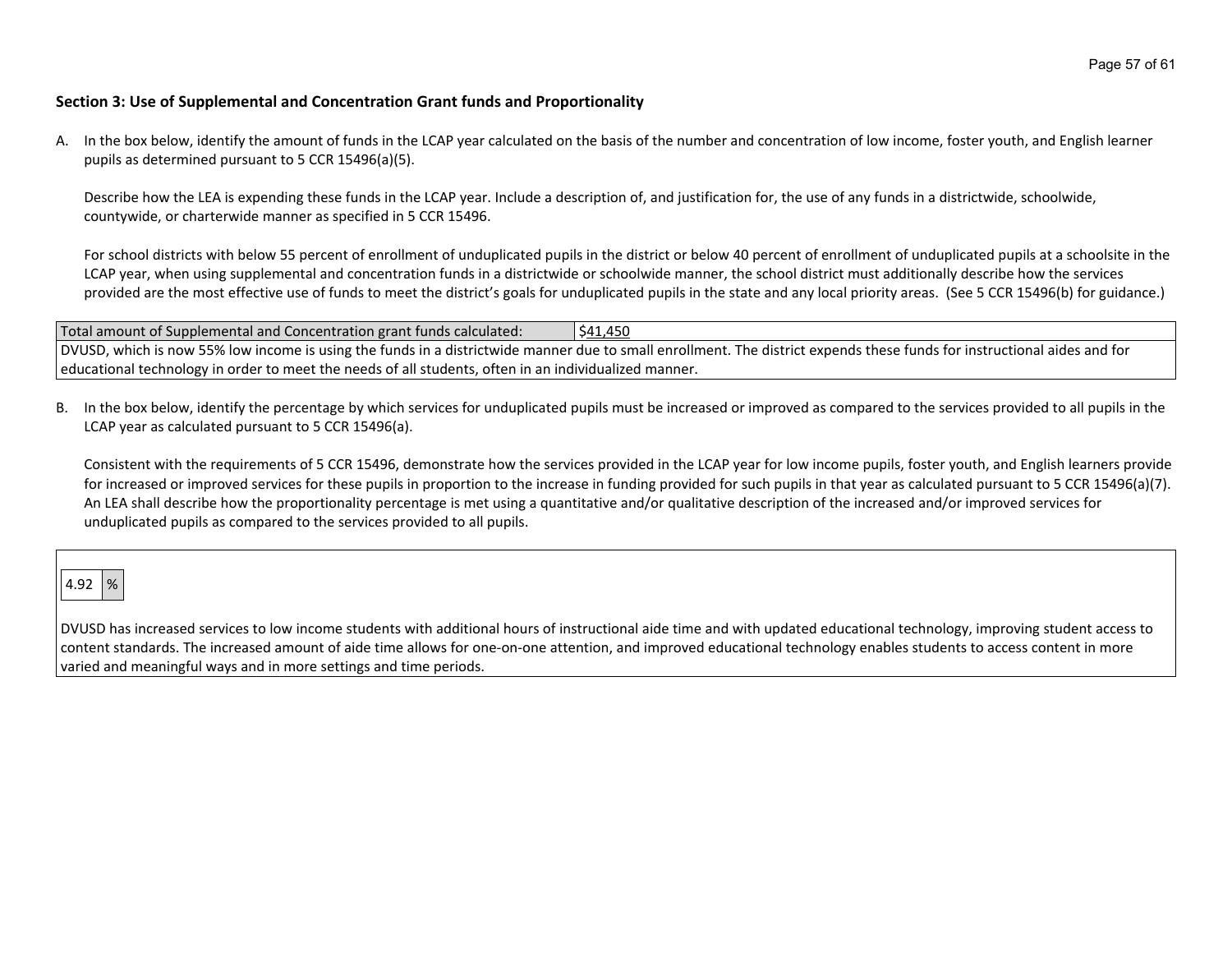## **Section 4: Expenditure Summary**

| <b>Total Expenditures by Funding Source</b> |                                                       |                                                     |            |            |           |                                        |  |  |  |
|---------------------------------------------|-------------------------------------------------------|-----------------------------------------------------|------------|------------|-----------|----------------------------------------|--|--|--|
| <b>Funding Source</b>                       | 2015-16<br>Annual<br><b>Update</b><br><b>Budgeted</b> | 2015-16<br>Annual<br><b>Update</b><br><b>Actual</b> | 2016-17    | 2017-2018  | 2018-19   | $2016 - 17$<br>2018-19<br><b>Total</b> |  |  |  |
| All Funding Sources                         | 556,435.00                                            | 0.00                                                | 565,067.00 | 571,731.00 | 11,300.00 | 1,148,098.00                           |  |  |  |
| Base                                        | 46,805.00                                             | 0.00                                                | 41,712.00  | 49,009.00  | 5,000.00  | 95,721.00                              |  |  |  |
| Schoolwide / Dist. Monitoring               | 10,360.00                                             | 0.00                                                | 11,462.00  | 5,800.00   | 0.00      | 17,262.00                              |  |  |  |
| Supplemental                                | 8,165.00                                              | 0.00                                                | 10,965.00  | 10,985.00  | 6,300.00  | 28,250.00                              |  |  |  |
| Tchr /Instl Aide Salary & Benefits          | 107,863.00                                            | 0.00                                                | 62,299.00  | 111,120.00 | 0.00      | 173,419.00                             |  |  |  |
| Tchr Salary & Benefits                      | 383,242.00                                            | 0.00                                                | 438,629.00 | 394,817.00 | 0.00      | 833,446.00                             |  |  |  |

| <b>Total Expenditures by Object Type</b>                             |                                                       |                                                     |            |            |           |                                        |  |  |  |
|----------------------------------------------------------------------|-------------------------------------------------------|-----------------------------------------------------|------------|------------|-----------|----------------------------------------|--|--|--|
| <b>Object Type</b>                                                   | 2015-16<br>Annual<br><b>Update</b><br><b>Budgeted</b> | 2015-16<br>Annual<br><b>Update</b><br><b>Actual</b> | 2016-17    | 2017-2018  | 2018-19   | $2016 - 17$<br>2018-19<br><b>Total</b> |  |  |  |
| All Expenditure Types                                                | 556,435.00                                            | 0.00                                                | 565,067.00 | 571,731.00 | 11,300.00 | 1,148,098.00                           |  |  |  |
| 1000-1999: Certificated Personnel Salaries                           | 471.514.00                                            | 0.00                                                | 480.942.00 | 485.494.00 | 0.00      | 966,436.00                             |  |  |  |
| 2000-2999: Classified Personnel Salaries                             | 46,786.00                                             | 0.00                                                | 47,722.00  | 48,199.00  | 0.00      | 95,921.00                              |  |  |  |
| 4000-4999: Books And Supplies                                        | 20,600.00                                             | 0.00                                                | 17,126.00  | 19,071.00  | 6,300.00  | 42,497.00                              |  |  |  |
| 5000-5999: Services And Other Operating<br>Expenditures              | 12,355.00                                             | 0.00                                                | 8,546.00   | 2,235.00   | 0.00      | 10,781.00                              |  |  |  |
| 5800: Professional/Consulting Services<br>And Operating Expenditures | 5,180.00                                              | 0.00                                                | 10,731.00  | 16,732.00  | 5,000.00  | 32,463.00                              |  |  |  |

| <b>Total Expenditures by Object Type and Funding Source</b> |                                              |                                                       |                                              |            |            |           |                                        |  |  |
|-------------------------------------------------------------|----------------------------------------------|-------------------------------------------------------|----------------------------------------------|------------|------------|-----------|----------------------------------------|--|--|
| <b>Object Type</b>                                          | <b>Funding Source</b>                        | 2015-16<br>Annual<br><b>Update</b><br><b>Budgeted</b> | 2015-16<br>Annual<br><b>Update</b><br>Actual | 2016-17    | 2017-2018  | 2018-19   | $2016 - 17$<br>2018-19<br><b>Total</b> |  |  |
| All Expenditure Types                                       | All Funding Sources                          | 556,435.00                                            | 0.00                                         | 565,067.00 | 571,731.00 | 11,300.00 | 1,148,098.0<br>0                       |  |  |
| 1000-1999: Certificated<br><b>Personnel Salaries</b>        | Base                                         | 27,030.00                                             | 0.00                                         | 27,571.00  | 27,571.00  | 0.00      | 55,142.00                              |  |  |
| 1000-1999: Certificated<br><b>Personnel Salaries</b>        | Supplemental                                 | 165.00                                                | 0.00                                         | 165.00     | 185.00     | 0.00      | 350.00                                 |  |  |
| 1000-1999: Certificated<br><b>Personnel Salaries</b>        | Tchr /Instl Aide Salary &<br><b>Benefits</b> | 61,077.00                                             | 0.00                                         | 62,299.00  | 62,921.00  | 0.00      | 125,220.00                             |  |  |
| 1000-1999: Certificated<br><b>Personnel Salaries</b>        | Tchr Salary & Benefits                       | 383,242.00                                            | 0.00                                         | 390,907.00 | 394,817.00 | 0.00      | 785,724.00                             |  |  |
| 2000-2999: Classified<br><b>Personnel Salaries</b>          | Tchr /Instl Aide Salary &<br><b>Benefits</b> | 46,786.00                                             | 0.00                                         | 0.00       | 48,199.00  | 0.00      | 48,199.00                              |  |  |
| 2000-2999: Classified<br><b>Personnel Salaries</b>          | Tchr Salary & Benefits                       | 0.00                                                  | 0.00                                         | 47,722.00  | 0.00       | 0.00      | 47,722.00                              |  |  |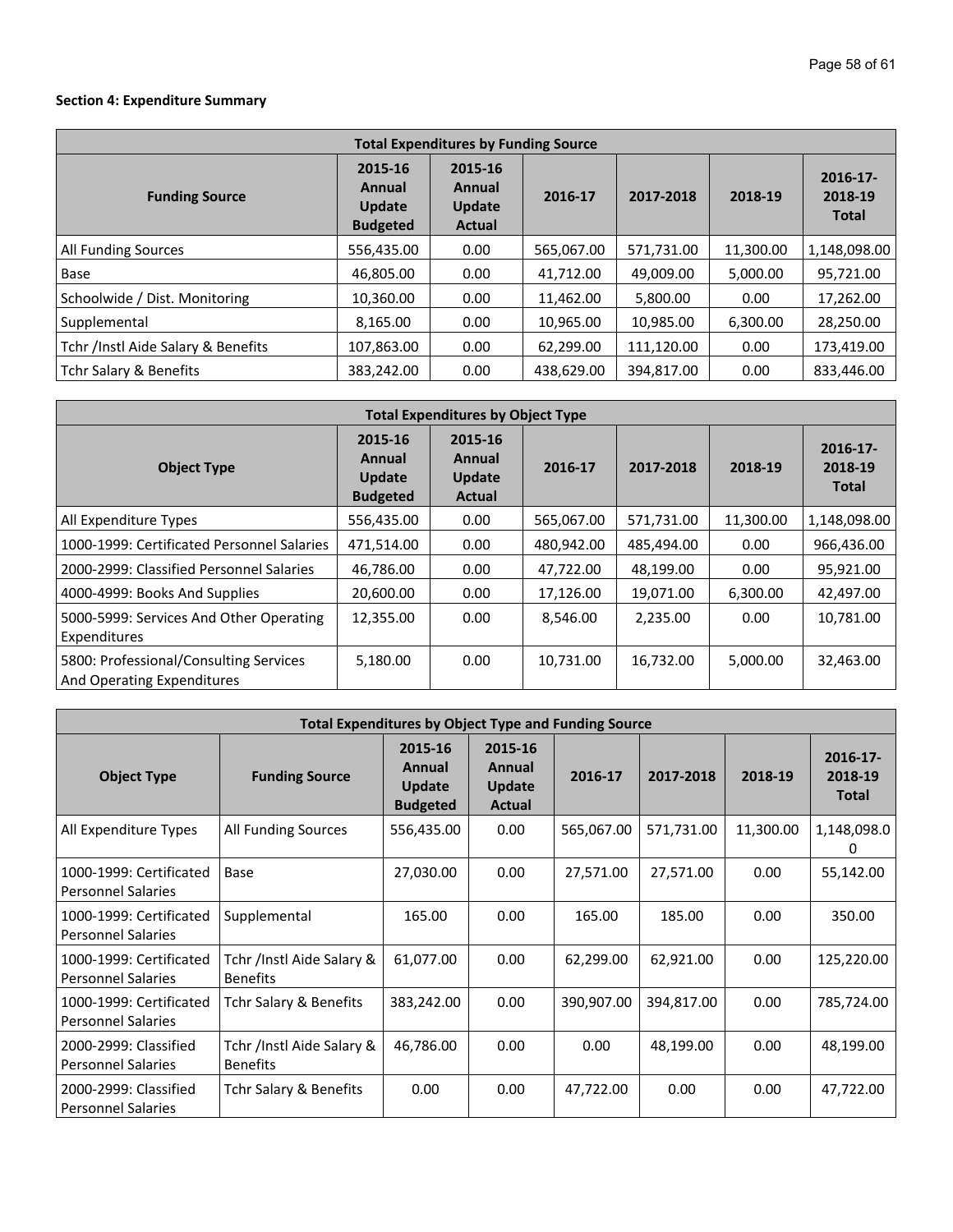Page 59 of 61

| <b>Total Expenditures by Object Type and Funding Source</b>                       |                                  |                                                       |                                              |           |           |          |                                        |  |  |
|-----------------------------------------------------------------------------------|----------------------------------|-------------------------------------------------------|----------------------------------------------|-----------|-----------|----------|----------------------------------------|--|--|
| <b>Object Type</b>                                                                | <b>Funding Source</b>            | 2015-16<br>Annual<br><b>Update</b><br><b>Budgeted</b> | 2015-16<br>Annual<br>Update<br><b>Actual</b> | 2016-17   | 2017-2018 | 2018-19  | $2016 - 17$<br>2018-19<br><b>Total</b> |  |  |
| 4000-4999: Books And<br><b>Supplies</b>                                           | Base                             | 12,600.00                                             | 0.00                                         | 6,326.00  | 8,271.00  | 0.00     | 14,597.00                              |  |  |
| 4000-4999: Books And<br><b>Supplies</b>                                           | Supplemental                     | 8,000.00                                              | 0.00                                         | 10,800.00 | 10,800.00 | 6,300.00 | 27,900.00                              |  |  |
| 5000-5999: Services<br>And Other Operating<br>Expenditures                        | Base                             | 7,175.00                                              | 0.00                                         | 2,815.00  | 2,235.00  | 0.00     | 5,050.00                               |  |  |
| 5000-5999: Services<br>And Other Operating<br>Expenditures                        | Schoolwide / Dist.<br>Monitoring | 5,180.00                                              | 0.00                                         | 5,731.00  | 0.00      | 0.00     | 5,731.00                               |  |  |
| 5800:<br>Professional/Consulting<br><b>Services And Operating</b><br>Expenditures | Base                             | 0.00                                                  | 0.00                                         | 5,000.00  | 10.932.00 | 5,000.00 | 20,932.00                              |  |  |
| 5800:<br>Professional/Consulting<br>Services And Operating<br>Expenditures        | Schoolwide / Dist.<br>Monitoring | 5,180.00                                              | 0.00                                         | 5,731.00  | 5,800.00  | 0.00     | 11,531.00                              |  |  |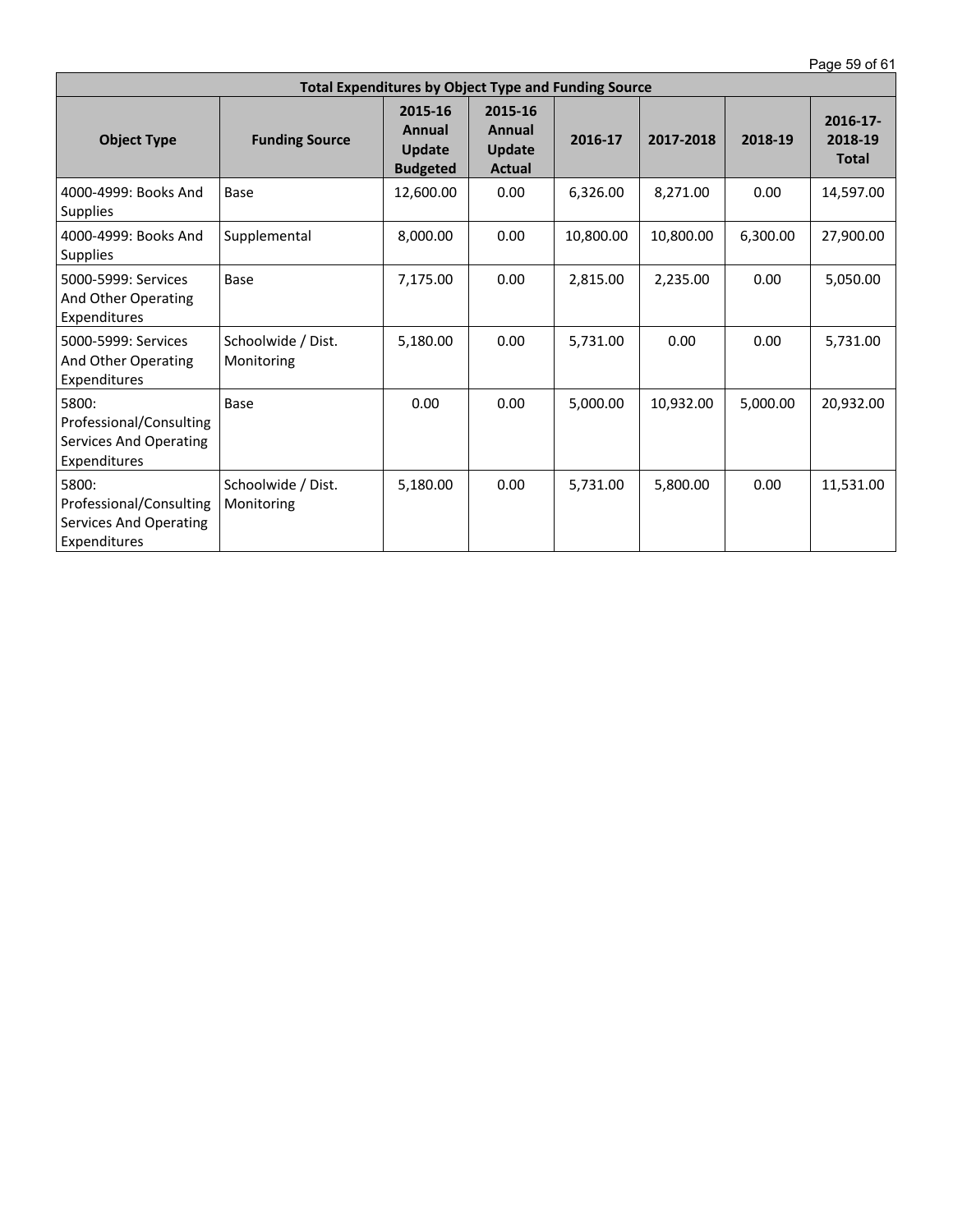## **LOCAL CONTROL AND ACCOUNTABILITY PLAN AND ANNUAL UPDATE APPENDIX**

For the purposes of completing the LCAP in reference to the state priorities under Education Code sections 52060 and 52066, the following shall apply:

- (a) "Chronic absenteeism rate" shall be calculated as follows:
	- (1) The number of pupils with a primary, secondary, or short-term enrollment during the academic year (July 1 June 30) who are chronically absent where "chronic absentee" means a pupil who is absent 10 percent or more of the schooldays in the school year when the total number of days a pupil is absent is divided by the total number of days the pupil is enrolled and school was actually taught in the total number of days the pupil is enrolled and school was actually taught in the regular day schools of the district, exclusive of Saturdays and Sundays.
	- (2) The unduplicated count of pupils with a primary, secondary, or short-term enrollment during the academic year (July 1 June 30).
	- (3) Divide (1) by (2).
- (b) "Middle School dropout rate" shall be calculated as set forth in California Code of Regulations, title 5, section 1039.1.
- (c) "High school dropout rate" shall be calculated as follows:
	- (1) The number of cohort members who dropout by the end of year 4 in the cohort where "cohort" is defined as the number of first-time grade 9 pupils in year 1 (starting cohort) plus pupils who transfer in, minus pupils who transfer out, emigrate, or die during school years 1, 2, 3, and 4.
	- (2) The total number of cohort members.
	- (3) Divide (1) by (2).
- (d) "High school graduation rate" shall be calculated as follows:
	- (1) The number of cohort members who earned a regular high school diploma [or earned an adult education high school diploma or passed the California High School Proficiency Exam] by the end of year 4 in the cohort where "cohort" is defined as the number of first-time grade 9 pupils in year 1 (starting cohort) plus pupils who transfer in, minus pupils who transfer out, emigrate, or die during school years 1, 2, 3, and 4.
	- (2) The total number of cohort members.
	- (3) Divide (1) by (2).